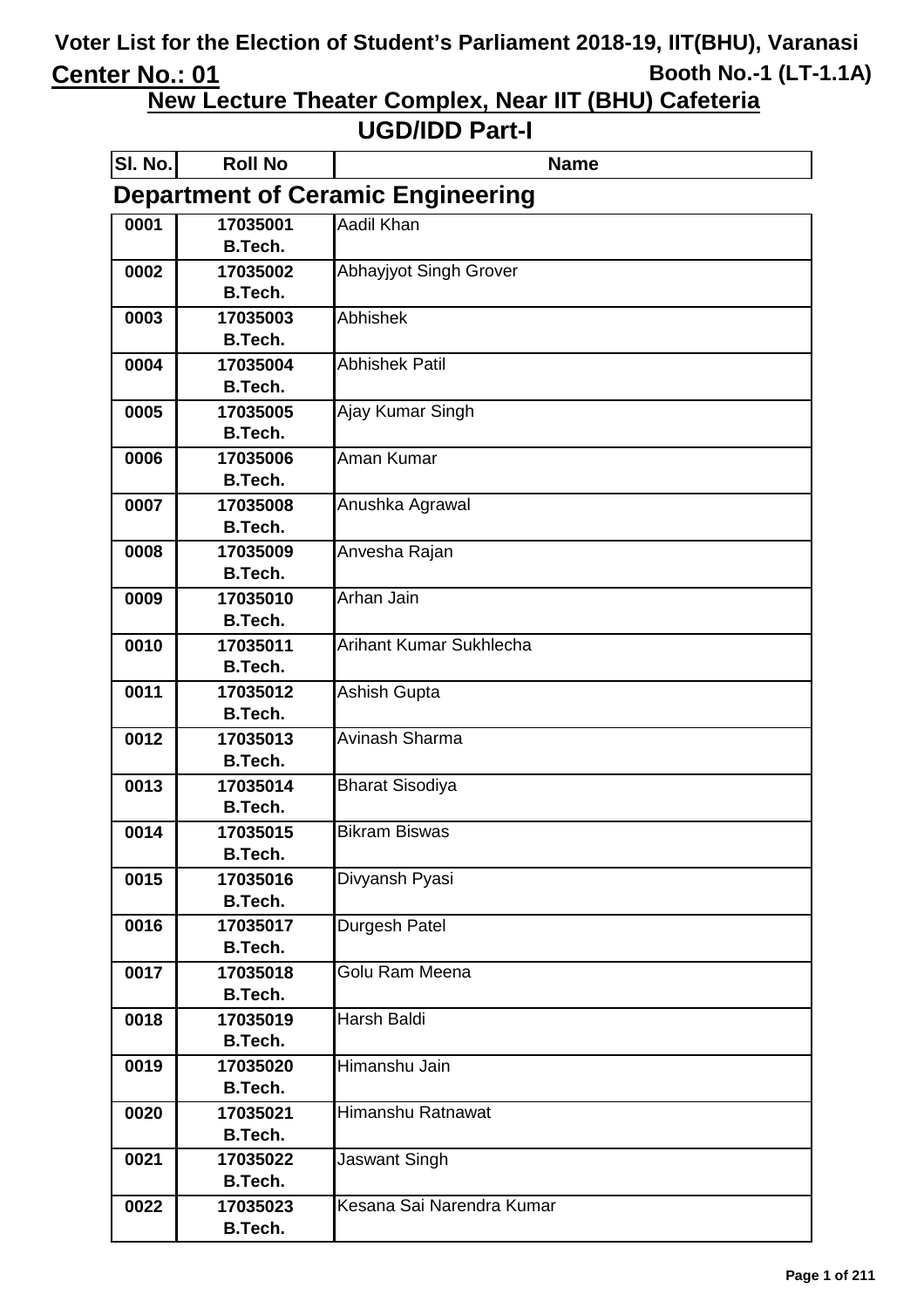**New Lecture Theater Complex, Near IIT (BHU) Cafeteria**

| SI. No. | <b>Roll No</b>             | <b>Name</b>                              |
|---------|----------------------------|------------------------------------------|
|         |                            | <b>Department of Ceramic Engineering</b> |
| 0023    | 17035024                   | Mayank Garg                              |
|         | <b>B.Tech.</b>             |                                          |
| 0024    | 17035026                   | <b>Mudavath Surender</b>                 |
|         | <b>B.Tech.</b>             |                                          |
| 0025    | 17035027                   | Naveen Kumar                             |
|         | <b>B.Tech.</b>             |                                          |
| 0026    | 17035028<br><b>B.Tech.</b> | Nitesh Kumawat                           |
|         |                            |                                          |
| 0027    | 17035029<br><b>B.Tech.</b> | <b>Nitin Dhayal</b>                      |
| 0028    | 17035030                   | <b>Prashant Singh</b>                    |
|         | <b>B.Tech.</b>             |                                          |
| 0029    | 17035031                   | <b>Rahul Kumar</b>                       |
|         | <b>B.Tech.</b>             |                                          |
| 0030    | 17035032                   | Rajat Gautam                             |
|         | <b>B.Tech.</b>             |                                          |
| 0031    | 17035033                   | Ratnesh Vijayvergiya                     |
|         | <b>B.Tech.</b>             |                                          |
| 0032    | 17035034                   | Rupali Gharat                            |
|         | <b>B.Tech.</b>             |                                          |
| 0033    | 17035035                   | Saikat Kumar Saha                        |
|         | <b>B.Tech.</b>             |                                          |
| 0034    | 17035038                   | Samiksha Jain                            |
|         | <b>B.Tech.</b>             |                                          |
| 0035    | 17035040                   | Sarvesh Kumar                            |
|         | <b>B.Tech.</b>             |                                          |
| 0036    | 17035041<br>B.Tech.        | Shambhav Tyagi                           |
| 0037    | 17035043                   | Shikhar Sharma                           |
|         | <b>B.Tech.</b>             |                                          |
| 0038    | 17035044                   | Shital Anil Jamdhade                     |
|         | <b>B.Tech.</b>             |                                          |
| 0039    | 17035045                   | Shivam                                   |
|         | <b>B.Tech.</b>             |                                          |
| 0040    | 17035047                   | Shreyash Baijal                          |
|         | <b>B.Tech.</b>             |                                          |
| 0041    | 17035048                   | Sunil Sheshma                            |
|         | <b>B.Tech.</b>             |                                          |
| 0042    | 17035049                   | Suryansh Awasthi                         |
|         | <b>B.Tech.</b>             |                                          |
| 0043    | 17035050                   | <b>Trushant Gautam</b>                   |
|         | <b>B.Tech.</b>             |                                          |
| 0044    | 17035051<br>B.Tech.        | Tushar Tyagi                             |
|         |                            |                                          |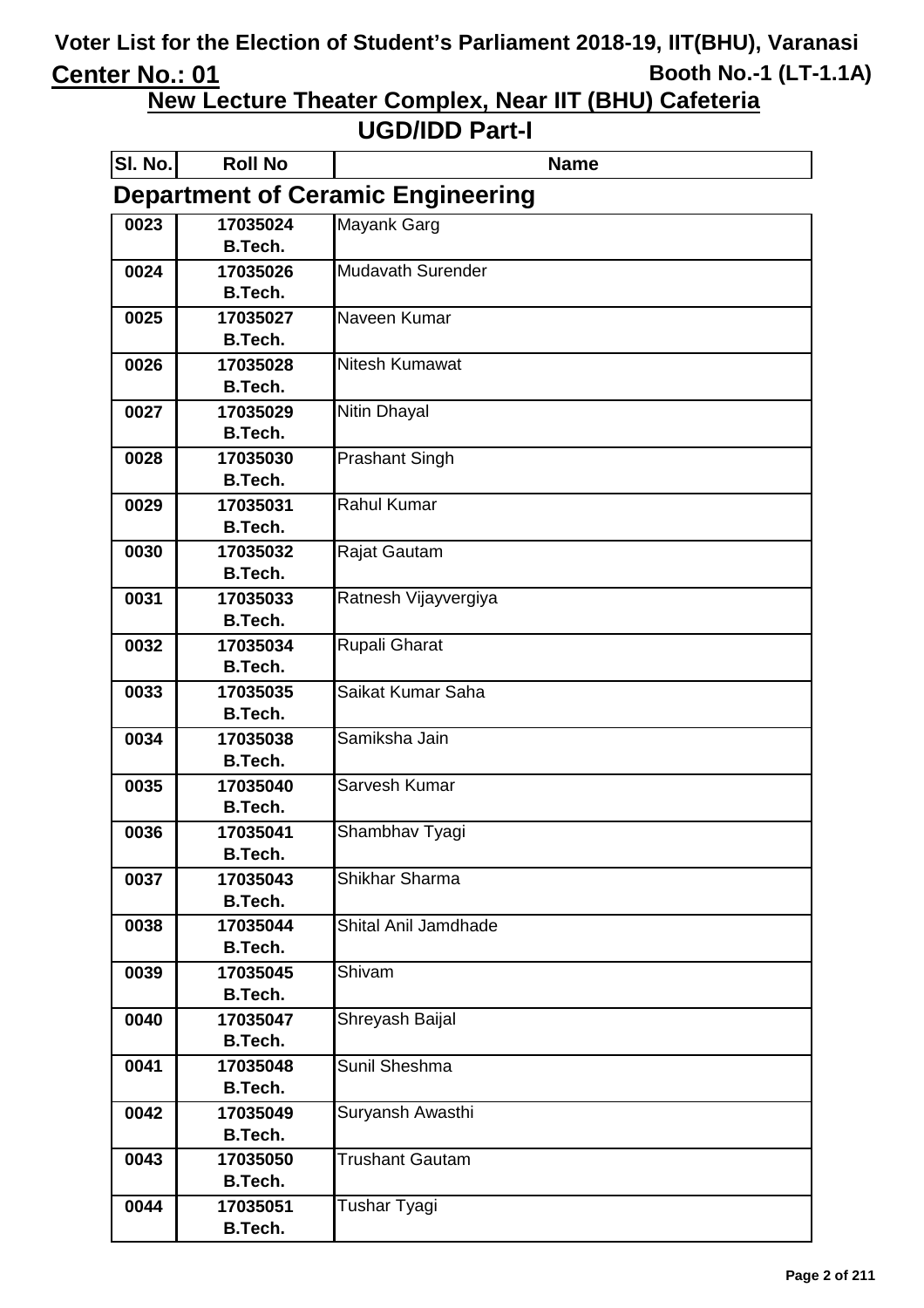**New Lecture Theater Complex, Near IIT (BHU) Cafeteria**

#### **UGD/IDD Part-I**

| SI. No. | <b>Roll No</b>         | <b>Name</b>                              |
|---------|------------------------|------------------------------------------|
|         |                        | <b>Department of Ceramic Engineering</b> |
| 0045    | 17035052               | <b>Ujjawal Shah</b>                      |
|         | <b>B.Tech.</b>         |                                          |
| 0046    | 17035053               | Vaibhav Kumar Chauhan                    |
|         | B.Tech.                |                                          |
| 0047    | 17035054               | Venkatesh Ramchandra Kamtham             |
|         | <b>B.Tech.</b>         |                                          |
| 0048    | 17034001               | Abhay Agrawal                            |
|         | <b>IDD</b>             |                                          |
| 0049    | 17034002               | Anjit Kumar                              |
|         | <b>IDD</b>             |                                          |
| 0050    | 17034004               | Arvind Singh Kaviya                      |
|         | <b>IDD</b>             | Aseem Saxena                             |
| 0051    | 17034005<br><b>IDD</b> |                                          |
| 0052    | 17034006               | Harsh Raj Bhanawat                       |
|         | <b>IDD</b>             |                                          |
| 0053    | 17034007               | Kodavath Ram Rathod                      |
|         | <b>IDD</b>             |                                          |
| 0054    | 17034008               | <b>Mohit Belwal</b>                      |
|         | <b>IDD</b>             |                                          |
| 0055    | 17034010               | Raj Kumar                                |
|         | <b>IDD</b>             |                                          |
| 0056    | 17034011               | Ramavath Srinu                           |
|         | <b>IDD</b>             |                                          |
| 0057    | 17034012               | <b>Rishabh Gusain</b>                    |
|         | <b>IDD</b>             |                                          |
| 0058    | 17034013               | Sachin Tungaria                          |
|         | <b>IDD</b>             |                                          |
| 0059    | 17034014               | Satyam Tyagi                             |
|         | <b>IDD</b>             |                                          |
| 0060    | 17034017               | Vaibhav Yadav                            |
|         | <b>IDD</b>             |                                          |

# **Department of Chemical Engineering**

| 0061 | 16045005       | Aditya Sankhla                |
|------|----------------|-------------------------------|
|      | <b>B.Tech.</b> |                               |
| 0062 | 17045001       | Aayush Navalkishor Khandelwal |
|      | <b>B.Tech.</b> |                               |
| 0063 | 17045002       | Aayushi Jaiswal               |
|      | <b>B.Tech.</b> |                               |
| 0064 | 17045003       | Abhinav Chandra               |
|      | B.Tech.        |                               |
| 0065 | 17045004       | <b>Abhinav Vimal</b>          |
|      | <b>B.Tech.</b> |                               |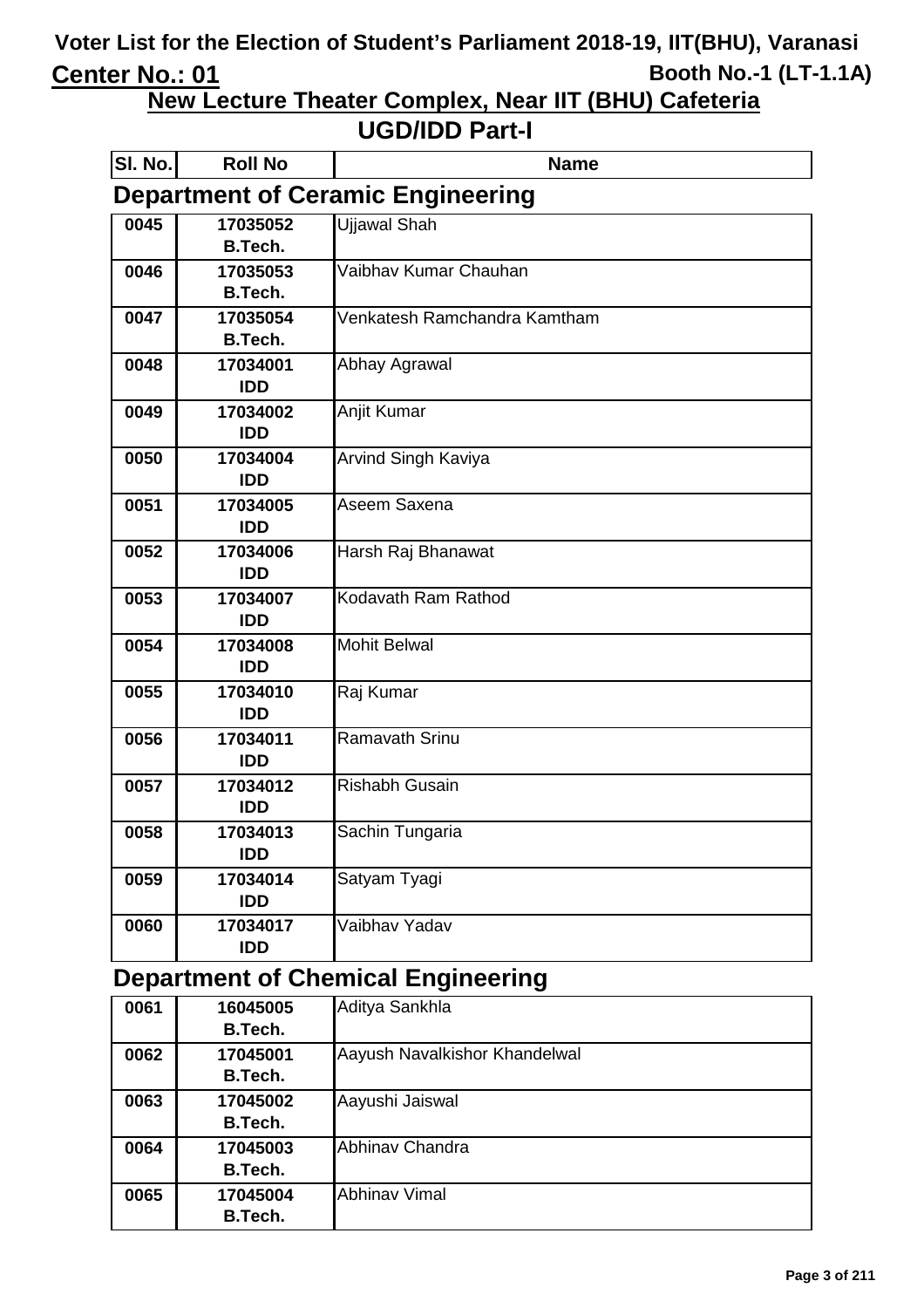**New Lecture Theater Complex, Near IIT (BHU) Cafeteria**

| SI. No. | <b>Roll No</b>                            | <b>Name</b>                 |  |  |
|---------|-------------------------------------------|-----------------------------|--|--|
|         | <b>Department of Chemical Engineering</b> |                             |  |  |
| 0066    | 17045005                                  | <b>Abhishek Anand</b>       |  |  |
|         | B.Tech.                                   |                             |  |  |
| 0067    | 17045006                                  | <b>Abhishek Singh</b>       |  |  |
|         | <b>B.Tech.</b>                            |                             |  |  |
| 0068    | 17045007                                  | <b>Adarsh Verma</b>         |  |  |
|         | <b>B.Tech.</b>                            |                             |  |  |
| 0069    | 17045009                                  | Aditya Anand                |  |  |
|         | <b>B.Tech.</b>                            |                             |  |  |
| 0070    | 17045010                                  | <b>Agrawal Nisha Mukesh</b> |  |  |
|         | B.Tech.                                   |                             |  |  |
| 0071    | 17045011                                  | Akash Bhadkariya            |  |  |
|         | <b>B.Tech.</b>                            |                             |  |  |
| 0072    | 17045012<br><b>B.Tech.</b>                | <b>Akash Kumar</b>          |  |  |
|         |                                           | <b>Akshit Kumar</b>         |  |  |
| 0073    | 17045013<br><b>B.Tech.</b>                |                             |  |  |
| 0074    | 17045014                                  | Akshit Kumar Singh          |  |  |
|         | <b>B.Tech.</b>                            |                             |  |  |
| 0075    | 17045015                                  | Ambar Prakash               |  |  |
|         | <b>B.Tech.</b>                            |                             |  |  |
| 0076    | 17045017                                  | Aniruddha Sharma            |  |  |
|         | <b>B.Tech.</b>                            |                             |  |  |
| 0077    | 17045018                                  | Anjali                      |  |  |
|         | <b>B.Tech.</b>                            |                             |  |  |
| 0078    | 17045019                                  | <b>Ankit Gupta</b>          |  |  |
|         | <b>B.Tech.</b>                            |                             |  |  |
| 0079    | 17045020                                  | Anmol Agrawal               |  |  |
|         | B.Tech.                                   |                             |  |  |
| 0080    | 17045021                                  | <b>Anmol Gupta</b>          |  |  |
|         | <b>B.Tech.</b>                            |                             |  |  |
| 0081    | 17045022                                  | Ansh Agrawal                |  |  |
|         | <b>B.Tech.</b>                            |                             |  |  |
| 0082    | 17045023                                  | Anuj Agrawal                |  |  |
|         | <b>B.Tech.</b>                            |                             |  |  |
| 0083    | 17045024                                  | Anurag Tailor               |  |  |
|         | <b>B.Tech.</b>                            |                             |  |  |
| 0084    | 17045026                                  | Arjun Salyan                |  |  |
|         | <b>B.Tech.</b>                            |                             |  |  |
| 0085    | 17045027                                  | Arpit Jain                  |  |  |
|         | <b>B.Tech.</b>                            |                             |  |  |
| 0086    | 17045028<br><b>B.Tech.</b>                | Ashish Gupta                |  |  |
|         | 17045029                                  |                             |  |  |
| 0087    | B.Tech.                                   | Ashutosh Singh Gangesh      |  |  |
|         |                                           |                             |  |  |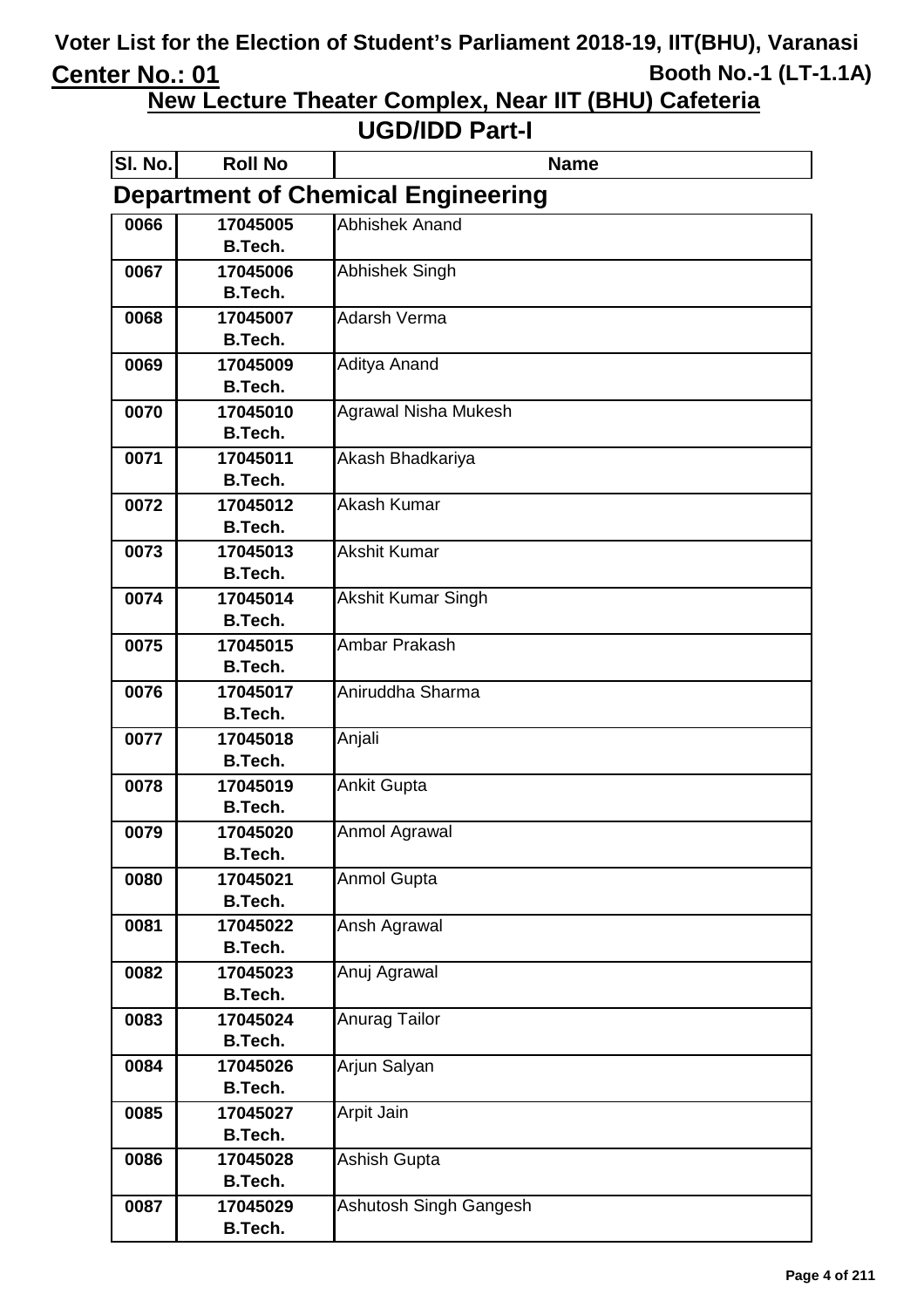**New Lecture Theater Complex, Near IIT (BHU) Cafeteria**

| SI. No.                                   | <b>Roll No</b>             | <b>Name</b>                    |  |
|-------------------------------------------|----------------------------|--------------------------------|--|
| <b>Department of Chemical Engineering</b> |                            |                                |  |
| 0088                                      | 17045030                   | Ashwin Shrivastava             |  |
|                                           | <b>B.Tech.</b>             |                                |  |
| 0089                                      | 17045031                   | Avneesh Kumar                  |  |
|                                           | <b>B.Tech.</b>             |                                |  |
| 0090                                      | 17045032                   | Ayush Abhinav                  |  |
|                                           | <b>B.Tech.</b>             |                                |  |
| 0091                                      | 17045033                   | <b>Bharat Panwar</b>           |  |
|                                           | <b>B.Tech.</b>             |                                |  |
| 0092                                      | 17045034                   | <b>Bhavik Jain</b>             |  |
|                                           | B.Tech.                    |                                |  |
| 0093                                      | 17045035<br>B.Tech.        | <b>Chaudhary Satwant Singh</b> |  |
|                                           |                            | Darsh Badukle                  |  |
| 0094                                      | 17045036<br><b>B.Tech.</b> |                                |  |
| 0095                                      | 17045037                   | Debashish Nanda                |  |
|                                           | <b>B.Tech.</b>             |                                |  |
| 0096                                      | 17045038                   | Devika                         |  |
|                                           | <b>B.Tech.</b>             |                                |  |
| 0097                                      | 17045039                   | <b>Dharavath Kishore Naik</b>  |  |
|                                           | <b>B.Tech.</b>             |                                |  |
| 0098                                      | 17045040                   | Dhole Rohit Rajpal             |  |
|                                           | <b>B.Tech.</b>             |                                |  |
| 0099                                      | 17045041                   | Divya Gupta                    |  |
|                                           | <b>B.Tech.</b>             |                                |  |
| 0100                                      | 17045042                   | <b>Ekta Sinha</b>              |  |
|                                           | <b>B.Tech.</b>             |                                |  |
| 0101                                      | 17045043                   | <b>Farhan Fazal</b>            |  |
|                                           | B.Tech.                    |                                |  |
| 0102                                      | 17045044                   | Gaddam Sai Reddy               |  |
|                                           | <b>B.Tech.</b>             |                                |  |
| 0103                                      | 17045046                   | Himanshu Jain                  |  |
|                                           | <b>B.Tech.</b>             |                                |  |
| 0104                                      | 17045048                   | Jitendra Singh                 |  |
|                                           | <b>B.Tech.</b>             |                                |  |
| 0105                                      | 17045049<br><b>B.Tech.</b> | Khyati Kanoji                  |  |
|                                           |                            | Krishna Hansda                 |  |
| 0106                                      | 17045050<br><b>B.Tech.</b> |                                |  |
| 0107                                      | 17045051                   | Kuldeep Singh Nareliya         |  |
|                                           | <b>B.Tech.</b>             |                                |  |
| 0108                                      | 17045052                   | Lokesh Kumar R                 |  |
|                                           | <b>B.Tech.</b>             |                                |  |
| 0109                                      | 17045053                   | Lovely Arya                    |  |
|                                           | <b>B.Tech.</b>             |                                |  |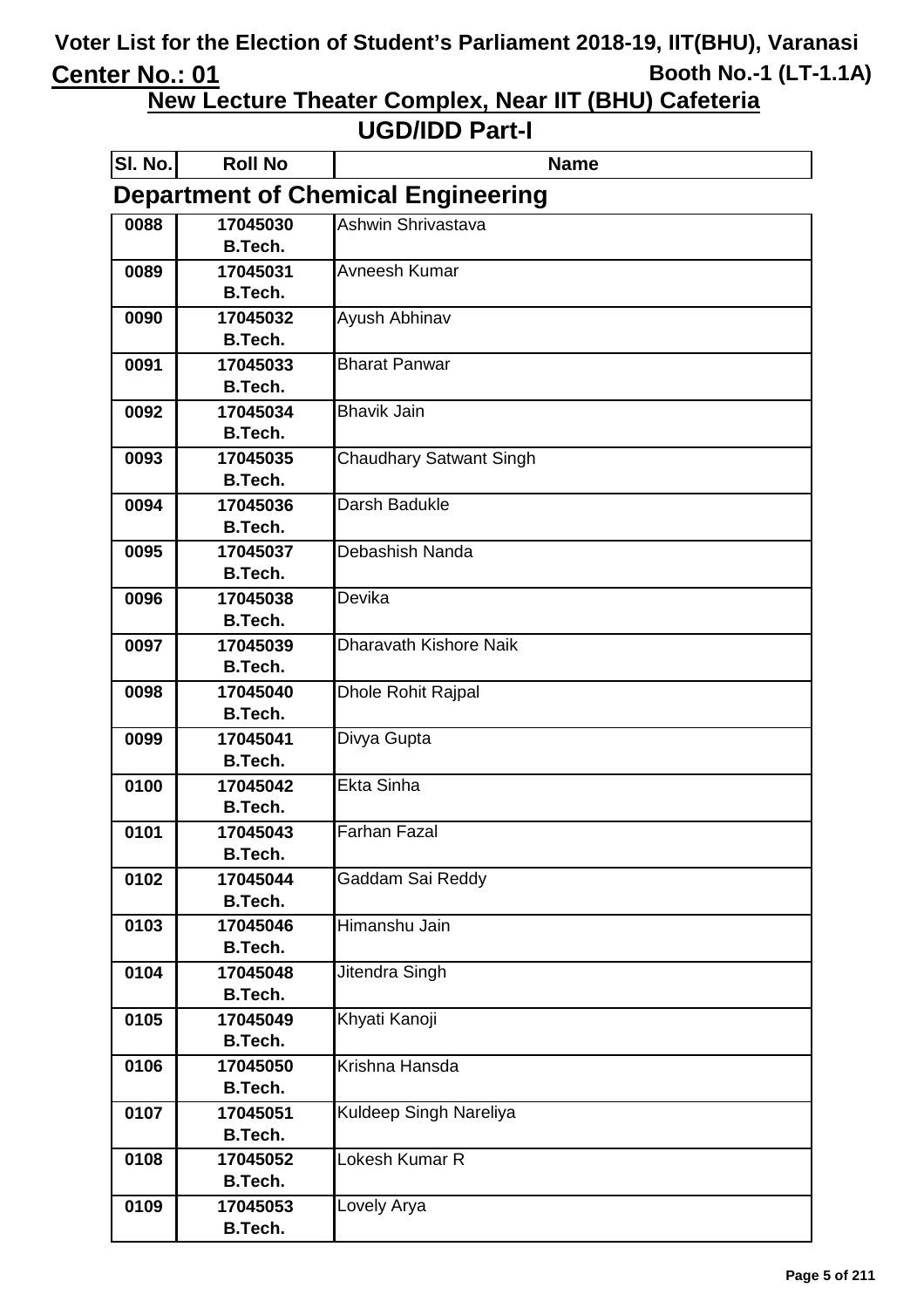**New Lecture Theater Complex, Near IIT (BHU) Cafeteria**

| SI. No. | <b>Roll No</b>             | <b>Name</b>                               |
|---------|----------------------------|-------------------------------------------|
|         |                            | <b>Department of Chemical Engineering</b> |
| 0110    | 17045054                   | Manoj Kumar Das                           |
|         | <b>B.Tech.</b>             |                                           |
| 0111    | 17045055                   | Manvendra Singh                           |
|         | <b>B.Tech.</b>             |                                           |
| 0112    | 17045056                   | Mihir Upadhyay                            |
|         | <b>B.Tech.</b>             |                                           |
| 0113    | 17045057                   | Mohd Adil Ansari                          |
|         | <b>B.Tech.</b>             |                                           |
| 0114    | 17045058                   | Neeraz Sharma                             |
|         | <b>B.Tech.</b>             |                                           |
| 0115    | 17045059                   | Nikhil Agrawal                            |
|         | <b>B.Tech.</b>             |                                           |
| 0116    | 17045060                   | Nikita Omare                              |
|         | <b>B.Tech.</b>             |                                           |
| 0117    | 17045061                   | <b>Nitin Kumar</b>                        |
|         | <b>B.Tech.</b>             |                                           |
| 0118    | 17045062                   | <b>Piyush Kumar</b>                       |
|         | <b>B.Tech.</b>             |                                           |
| 0119    | 17045065<br><b>B.Tech.</b> | Prakash Singh                             |
| 0120    |                            |                                           |
|         | 17045066<br><b>B.Tech.</b> | Prakhar Bhatnagar                         |
| 0121    | 17045067                   | Pranav Gupta                              |
|         | <b>B.Tech.</b>             |                                           |
| 0122    | 17045068                   | <b>Pranav Tomar</b>                       |
|         | <b>B.Tech.</b>             |                                           |
| 0123    | 17045069                   | Pranjal Aggarwal                          |
|         | <b>B.Tech.</b>             |                                           |
| 0124    | 17045070                   | Praveen Meena                             |
|         | <b>B.Tech.</b>             |                                           |
| 0125    | 17045071                   | <b>Prince Kumar</b>                       |
|         | <b>B.Tech.</b>             |                                           |
| 0126    | 17045072                   | Priyank Chaudhary                         |
|         | <b>B.Tech.</b>             |                                           |
| 0127    | 17045073                   | Priyanka Deuri                            |
|         | <b>B.Tech.</b>             |                                           |
| 0128    | 17045074                   | Priyansh Hetamsaria                       |
|         | <b>B.Tech.</b>             |                                           |
| 0129    | 17045075                   | Pundrik Krishna Yadav                     |
|         | <b>B.Tech.</b>             |                                           |
| 0130    | 17045076                   | Ragini Lakra                              |
|         | <b>B.Tech.</b>             |                                           |
| 0131    | 17045077                   | Rahul                                     |
|         | B.Tech.                    |                                           |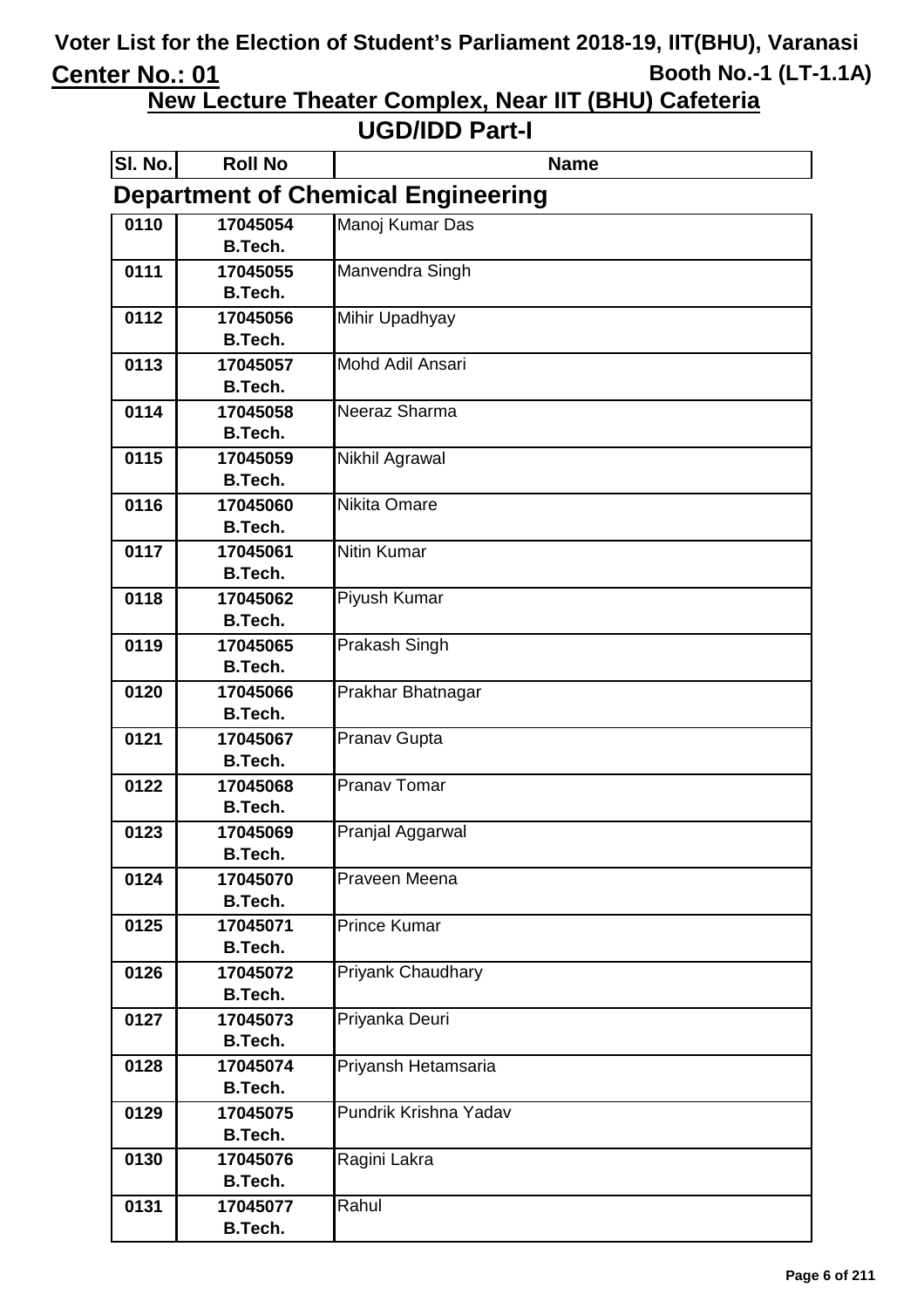**New Lecture Theater Complex, Near IIT (BHU) Cafeteria**

| SI. No.                                   | <b>Roll No</b>             | <b>Name</b>            |
|-------------------------------------------|----------------------------|------------------------|
| <b>Department of Chemical Engineering</b> |                            |                        |
| 0132                                      | 17045078                   | <b>Rahul Kumar</b>     |
|                                           | <b>B.Tech.</b>             |                        |
| 0133                                      | 17045079                   | Rajesh Meena           |
|                                           | <b>B.Tech.</b>             |                        |
| 0134                                      | 17045080                   | Rajmangal              |
|                                           | B.Tech.                    |                        |
| 0135                                      | 17045081                   | Ram Dayal Meena        |
|                                           | <b>B.Tech.</b>             |                        |
| 0136                                      | 17045082                   | Ranu Robince           |
|                                           | B.Tech.                    |                        |
| 0137                                      | 17045083<br><b>B.Tech.</b> | Ravi Pratap Singh      |
|                                           |                            |                        |
| 0138                                      | 17045084<br><b>B.Tech.</b> | <b>Rishika Rathore</b> |
| 0139                                      | 17045085                   | Rohan Mishra           |
|                                           | <b>B.Tech.</b>             |                        |
| 0140                                      | 17045086                   | Ronak Gangwal          |
|                                           | <b>B.Tech.</b>             |                        |
| 0141                                      | 17045087                   | Sabbineni Mohan Aditya |
|                                           | <b>B.Tech.</b>             |                        |
| 0142                                      | 17045088                   | Sachin Yadav           |
|                                           | <b>B.Tech.</b>             |                        |
| 0143                                      | 17045090                   | Sahil Goyal            |
|                                           | <b>B.Tech.</b>             |                        |
| 0144                                      | 17045091                   | Saket Bihari           |
|                                           | <b>B.Tech.</b>             |                        |
| 0145                                      | 17045092                   | Sanjit Kumar           |
|                                           | B.Tech.                    |                        |
| 0146                                      | 17045093                   | Sanskriti Malik        |
|                                           | <b>B.Tech.</b>             |                        |
| 0147                                      | 17045094                   | Saurabh Shukla         |
|                                           | <b>B.Tech.</b>             |                        |
| 0148                                      | 17045095                   | Saurav Pandey          |
|                                           | <b>B.Tech.</b>             |                        |
| 0149                                      | 17045096<br><b>B.Tech.</b> | Shakti Prakash         |
|                                           |                            | Shantanu Sharma        |
| 0150                                      | 17045097<br><b>B.Tech.</b> |                        |
| 0151                                      | 17045098                   | Shirish Jhunjhunwala   |
|                                           | <b>B.Tech.</b>             |                        |
| 0152                                      | 17045099                   | Shishir Gupta          |
|                                           | <b>B.Tech.</b>             |                        |
| 0153                                      | 17045100                   | Shivam Kumar Mondal    |
|                                           | <b>B.Tech.</b>             |                        |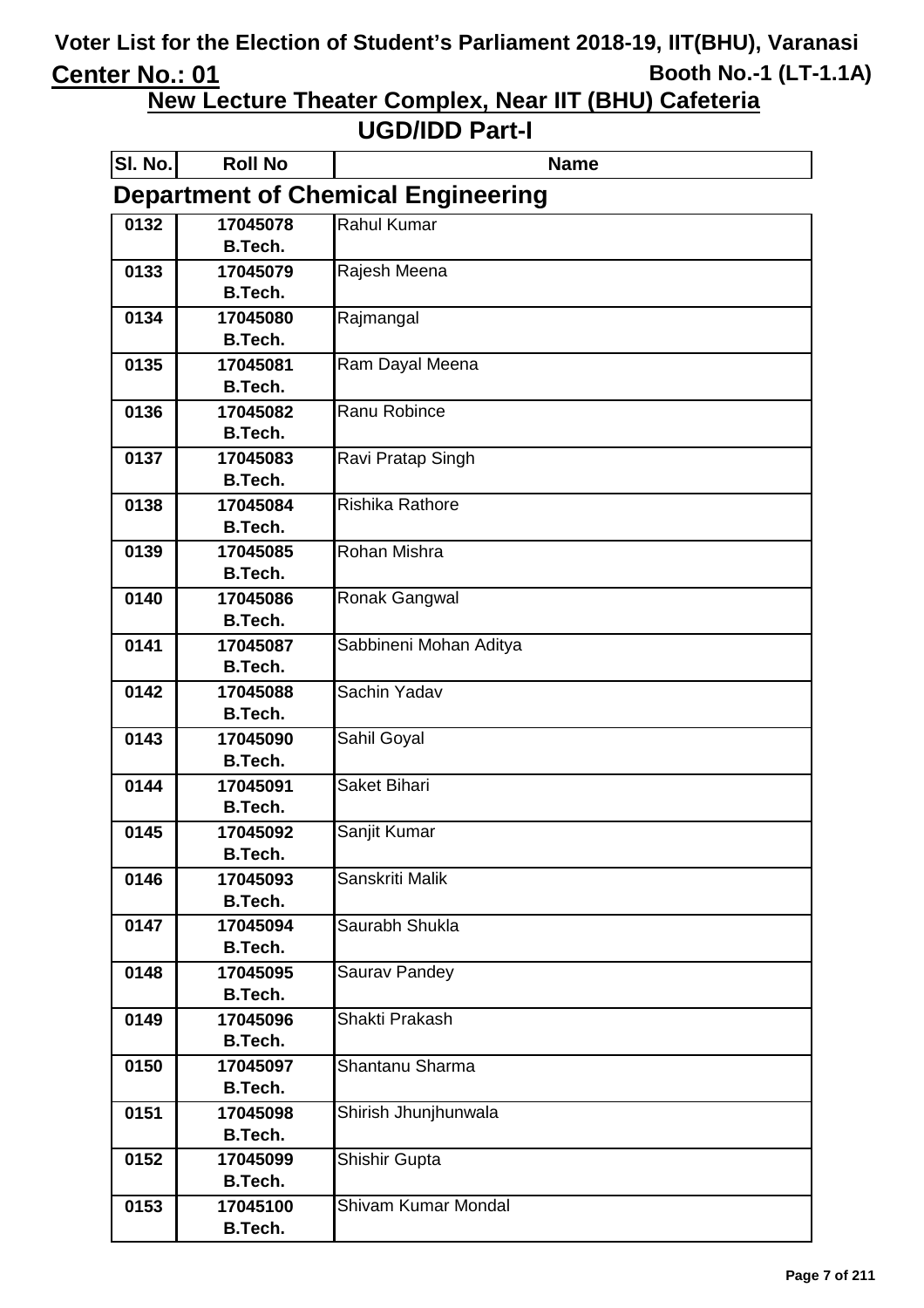**New Lecture Theater Complex, Near IIT (BHU) Cafeteria**

| SI. No.                                   | <b>Roll No</b>             | <b>Name</b>              |
|-------------------------------------------|----------------------------|--------------------------|
| <b>Department of Chemical Engineering</b> |                            |                          |
| 0154                                      | 17045101                   | Shivansh Gupta           |
|                                           | <b>B.Tech.</b>             |                          |
| 0155                                      | 17045102                   | Shivratan Tripathi       |
|                                           | <b>B.Tech.</b>             |                          |
| 0156                                      | 17045103                   | Shreyansh Jain           |
|                                           | <b>B.Tech.</b>             |                          |
| 0157                                      | 17045104                   | Shreyas Gupta            |
|                                           | <b>B.Tech.</b>             |                          |
| 0158                                      | 17045105<br><b>B.Tech.</b> | Shubham Maurya           |
| 0159                                      | 17045108                   | Sourav Mandal            |
|                                           | <b>B.Tech.</b>             |                          |
| 0160                                      | 17045109                   | Sparsh Kataria           |
|                                           | <b>B.Tech.</b>             |                          |
| 0161                                      | 17045110                   | Suyash Jain              |
|                                           | <b>B.Tech.</b>             |                          |
| 0162                                      | 17045111                   | Tanay Pankaj Kumar Kedia |
|                                           | <b>B.Tech.</b>             |                          |
| 0163                                      | 17045112                   | <b>Udit Kutum</b>        |
|                                           | <b>B.Tech.</b>             |                          |
| 0164                                      | 17045113                   | <b>Utkarsh Gupta</b>     |
|                                           | <b>B.Tech.</b>             |                          |
| 0165                                      | 17045114                   | Vaibhav Singh            |
|                                           | <b>B.Tech.</b>             |                          |
| 0166                                      | 17045115                   | Vasundhara Raj Panwar    |
|                                           | <b>B.Tech.</b>             |                          |
| 0167                                      | 17045117<br>B.Tech.        | Yash Kumar               |
| 0168                                      | 17045118                   | Yukti Gupta              |
|                                           | <b>B.Tech.</b>             |                          |
| 0169                                      | 17045119                   | Amitesh Panda            |
|                                           | <b>B.Tech.</b>             |                          |
| 0170                                      | 17045120                   | Satyam Saxena            |
|                                           | <b>B.Tech.</b>             |                          |
| 0171                                      | 17045121                   | Gurpreet Singh           |
|                                           | <b>B.Tech.</b>             |                          |
| 0172                                      | 17045122                   | Gunjan Yadu              |
|                                           | <b>B.Tech.</b>             |                          |
| 0173                                      | 17045123                   | Anirudh Shivam           |
|                                           | <b>B.Tech.</b>             |                          |
| 0174                                      | 17045124                   | Shirish Ruia             |
|                                           | <b>B.Tech.</b>             |                          |
| 0175                                      | 17045125                   | Pankhuri Singh           |
|                                           | <b>B.Tech.</b>             |                          |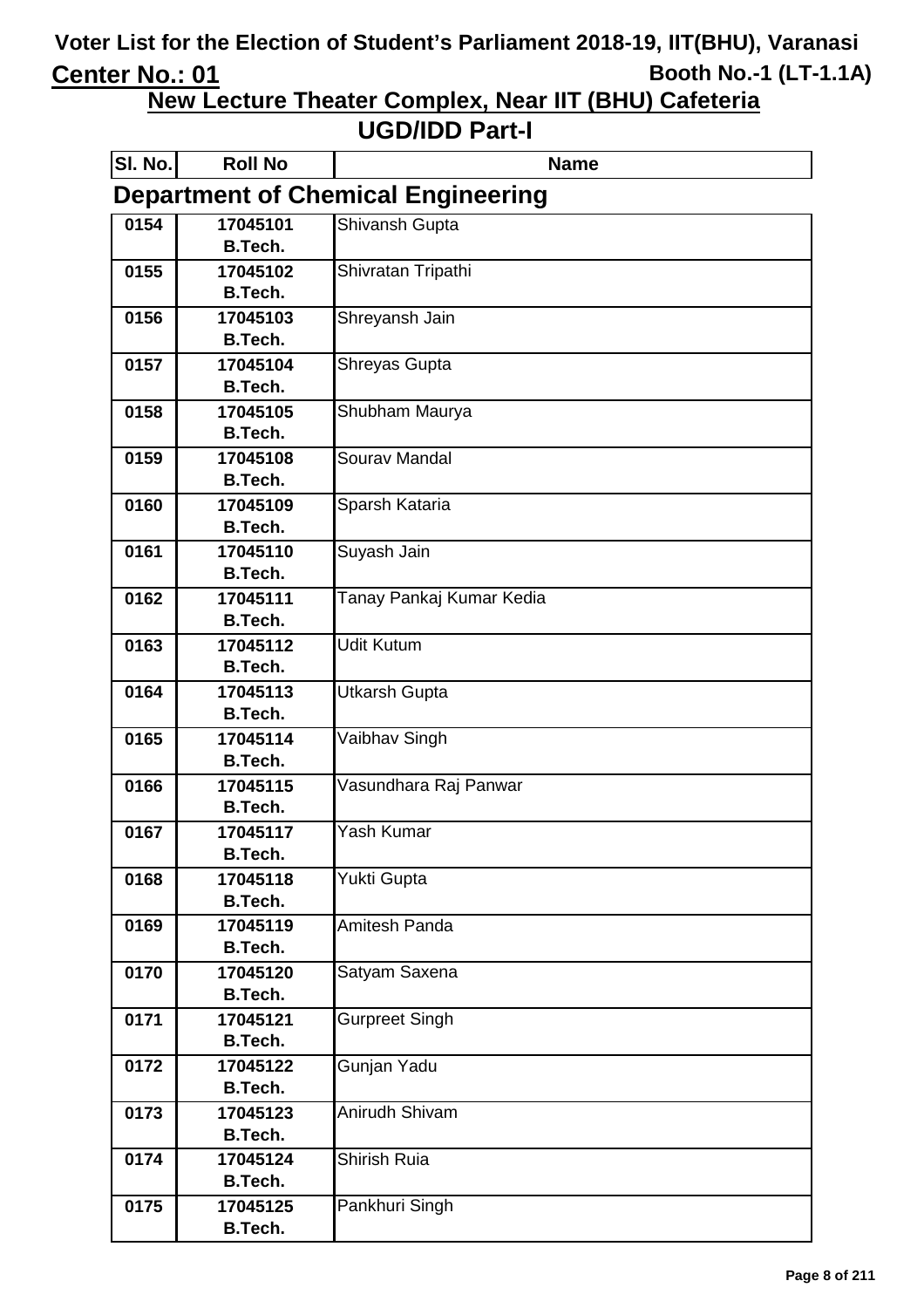**New Lecture Theater Complex, Near IIT (BHU) Cafeteria**

| SI. No.                                   | <b>Roll No</b>                 | <b>Name</b>                     |  |
|-------------------------------------------|--------------------------------|---------------------------------|--|
| <b>Department of Chemical Engineering</b> |                                |                                 |  |
| 0176                                      | 17045126<br><b>B.Tech.</b>     | <b>Kushal Deswal</b>            |  |
| 0177                                      | 17045127<br><b>B.Tech.</b>     | Rahul Agrahari                  |  |
|                                           | <b>Department of Chemistry</b> |                                 |  |
| 0178                                      | 16053014                       | Pradeep Kumar                   |  |
|                                           | <b>IDD</b>                     |                                 |  |
| 0179                                      | 17053001<br><b>IDD</b>         | Akanksha Rajput                 |  |
| 0180                                      | 17053002                       | <b>Ashish Choudhary</b>         |  |
|                                           | <b>IDD</b>                     |                                 |  |
| 0181                                      | 17053003                       | Ashmit Jangid                   |  |
|                                           | <b>IDD</b>                     |                                 |  |
| 0182                                      | 17053004<br><b>IDD</b>         | Ashutosh Meena                  |  |
| 0183                                      | 17053005                       | Atri Kumar Patel                |  |
|                                           | <b>IDD</b>                     |                                 |  |
| 0184                                      | 17053006                       | Balasubrahmanyam Dasari         |  |
|                                           | <b>IDD</b>                     |                                 |  |
| 0185                                      | 17053007<br><b>IDD</b>         | <b>Bhagyashree Mandar</b>       |  |
| 0186                                      | 17053008                       | Jay Naresh Dhanwant             |  |
|                                           | <b>IDD</b>                     |                                 |  |
| 0187                                      | 17053010                       | Moha Jain                       |  |
|                                           | <b>IDD</b>                     | Muskaan Sehra                   |  |
| 0188                                      | 17053011<br><b>IDD</b>         |                                 |  |
| 0189                                      | 17053012                       | Nasir Afroze                    |  |
|                                           | <b>IDD</b>                     |                                 |  |
| 0190                                      | 17053013<br><b>IDD</b>         | Pankaj Phogat                   |  |
| 0191                                      | 17053014<br><b>IDD</b>         | Pawan Kumar Dandotiya           |  |
| 0192                                      | 17053015<br><b>IDD</b>         | Reetik Raj                      |  |
| 0193                                      | 17053016<br><b>IDD</b>         | <b>Rudresh Milind Wannalwar</b> |  |
| 0194                                      | 17053017<br><b>IDD</b>         | Srishty Bhardwaj                |  |
| 0195                                      | 17053018<br><b>IDD</b>         | Utkarsh Saxena                  |  |
| 0196                                      | 17053019<br><b>IDD</b>         | Vishwakarma Sahil Anil          |  |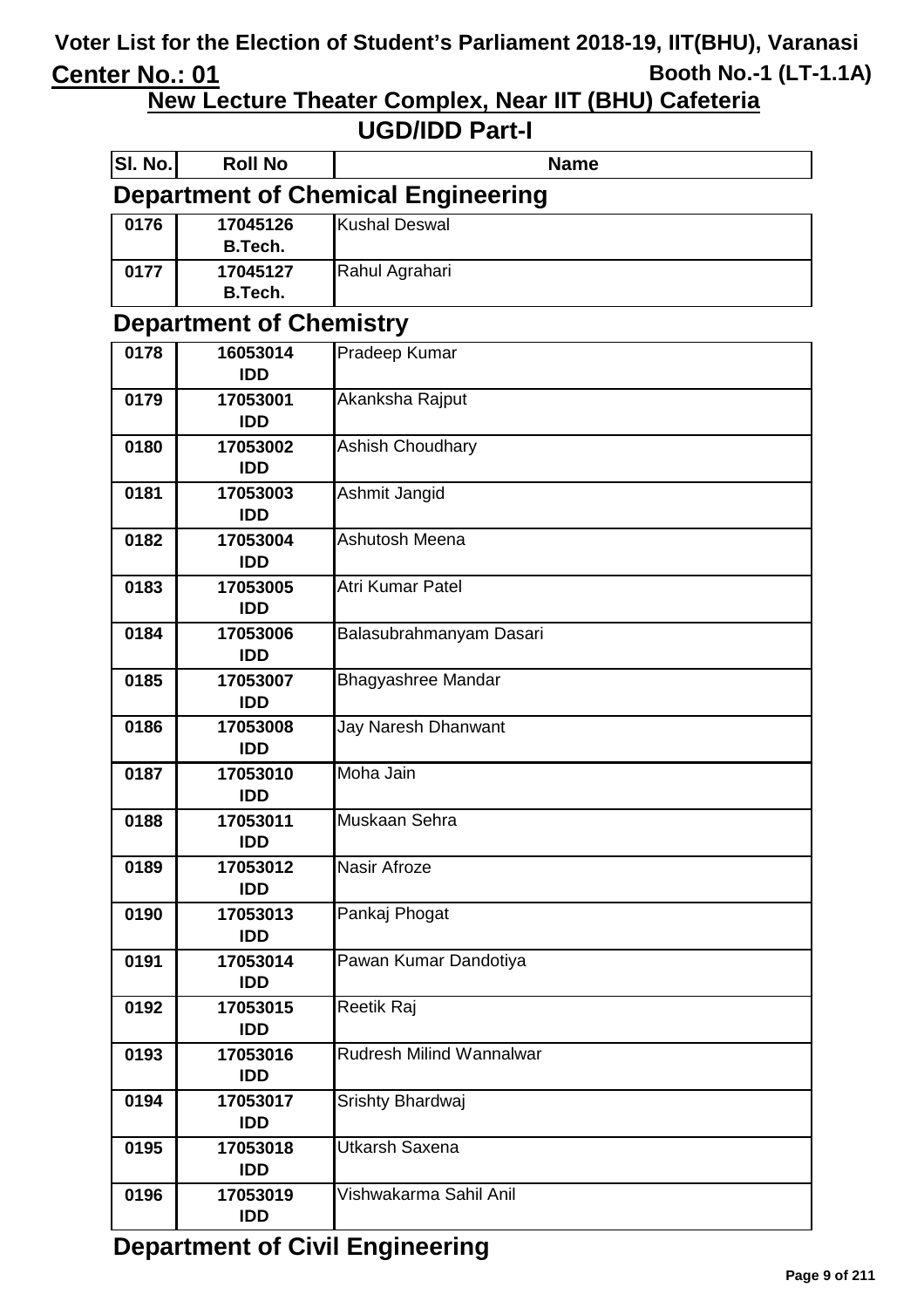**New Lecture Theater Complex, Near IIT (BHU) Cafeteria**

| SI. No.                                | <b>Roll No</b>             | <b>Name</b>               |  |
|----------------------------------------|----------------------------|---------------------------|--|
| <b>Department of Civil Engineering</b> |                            |                           |  |
| 0197                                   | 17065001                   | <b>Abhijeet Bhatt</b>     |  |
|                                        | B.Tech.                    |                           |  |
| 0198                                   | 17065003                   | Abhishek Pancholi         |  |
|                                        | <b>B.Tech.</b>             |                           |  |
| 0199                                   | 17065004                   | <b>Abhishek Sonkar</b>    |  |
|                                        | B.Tech.                    |                           |  |
| 0200                                   | 17065006                   | Ajay Meena                |  |
|                                        | B.Tech.                    |                           |  |
| 0201                                   | 17065007                   | Aman Gond                 |  |
|                                        | B.Tech.                    |                           |  |
| 0202                                   | 17065008                   | <b>Amit N Kokate</b>      |  |
|                                        | B.Tech.                    |                           |  |
| 0203                                   | 17065009<br>B.Tech.        | <b>Anand Kumar</b>        |  |
|                                        | 17065010                   | Ankur Jonwal              |  |
| 0204                                   | <b>B.Tech.</b>             |                           |  |
| 0205                                   | 17065011                   | Anshula Pandey            |  |
|                                        | <b>B.Tech.</b>             |                           |  |
| 0206                                   | 17065012                   | Anshuman Mishra           |  |
|                                        | <b>B.Tech.</b>             |                           |  |
| 0207                                   | 17065013                   | <b>Arihant Singh</b>      |  |
|                                        | <b>B.Tech.</b>             |                           |  |
| 0208                                   | 17065014                   | Arjeet Dewangan           |  |
|                                        | <b>B.Tech.</b>             |                           |  |
| 0209                                   | 17065015                   | Arnav Sameeran Walvekar   |  |
|                                        | <b>B.Tech.</b>             |                           |  |
| 0210                                   | 17065016                   | <b>Ashish Kumar</b>       |  |
|                                        | B.Tech.                    |                           |  |
| 0211                                   | 17065018                   | <b>Ashok Saran</b>        |  |
|                                        | B.Tech.                    |                           |  |
| 0212                                   | 17065019                   | Ashutosh Singh            |  |
|                                        | <b>B.Tech.</b>             |                           |  |
| 0213                                   | 17065020                   | Avaneesh Kumar Yadav      |  |
|                                        | <b>B.Tech.</b>             |                           |  |
| 0214                                   | 17065021                   | <b>Avinash Kumar Mall</b> |  |
|                                        | <b>B.Tech.</b>             |                           |  |
| 0215                                   | 17065022                   | Ayush Agrawal             |  |
|                                        | <b>B.Tech.</b>             |                           |  |
| 0216                                   | 17065023<br><b>B.Tech.</b> | Chetram Meena             |  |
| 0217                                   | 17065024                   | Chinmay Sharma            |  |
|                                        | <b>B.Tech.</b>             |                           |  |
| 0218                                   | 17065025                   | Devesh Tiwari             |  |
|                                        | <b>B.Tech.</b>             |                           |  |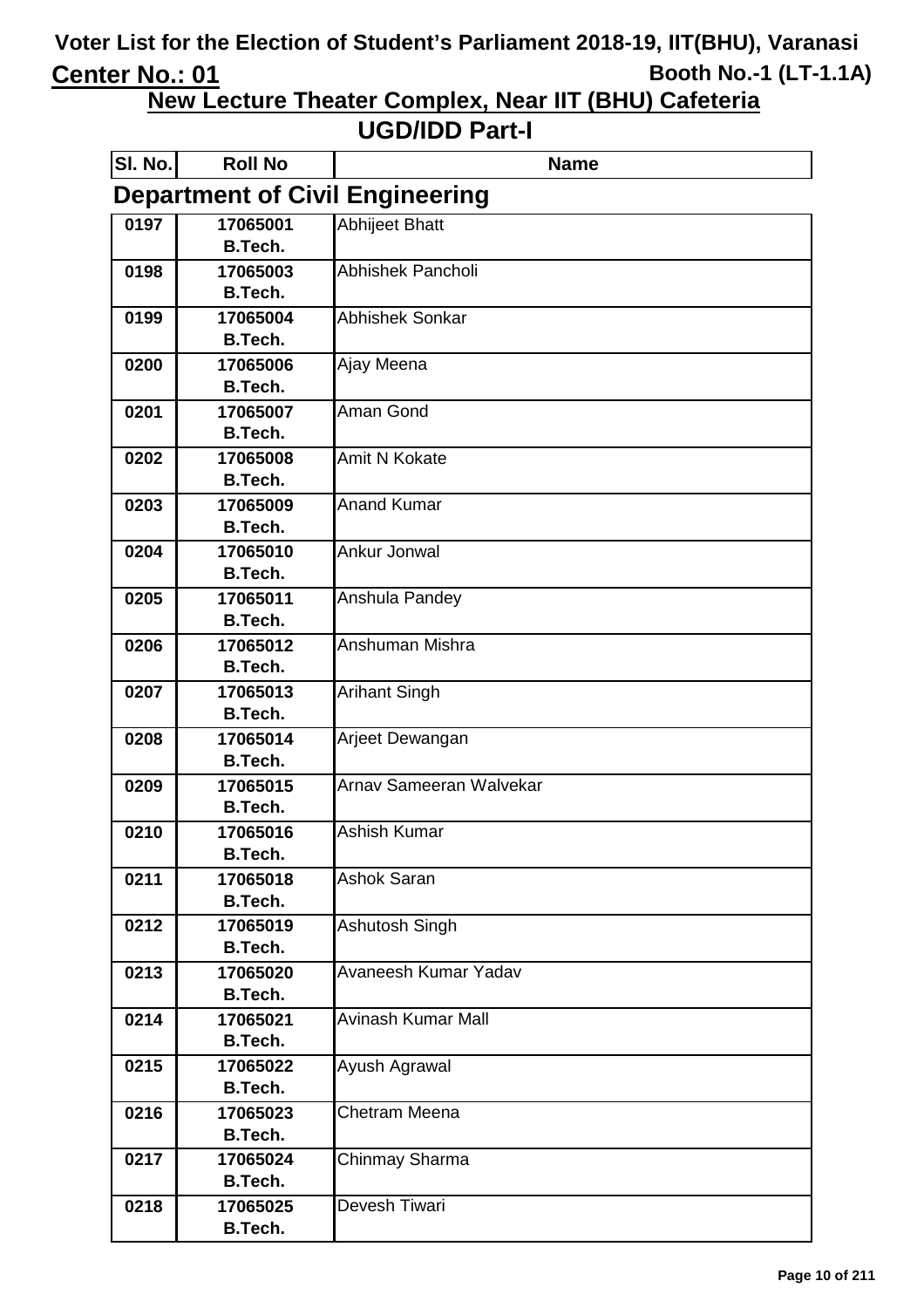**New Lecture Theater Complex, Near IIT (BHU) Cafeteria**

| SI. No. | <b>Roll No</b>                         | <b>Name</b>             |  |  |
|---------|----------------------------------------|-------------------------|--|--|
|         | <b>Department of Civil Engineering</b> |                         |  |  |
| 0219    | 17065026                               | Dheeraj Wadhwani        |  |  |
|         | <b>B.Tech.</b>                         |                         |  |  |
| 0220    | 17065029                               | <b>Gaurav Sharma</b>    |  |  |
|         | <b>B.Tech.</b>                         |                         |  |  |
| 0221    | 17065030                               | <b>Harsh Pratap</b>     |  |  |
|         | B.Tech.                                |                         |  |  |
| 0222    | 17065031                               | Harshit Aggarwal        |  |  |
|         | B.Tech.                                |                         |  |  |
| 0223    | 17065032                               | Jay Singariya           |  |  |
|         | B.Tech.                                |                         |  |  |
| 0224    | 17065033                               | <b>Kunwar Sadanand</b>  |  |  |
|         | B.Tech.                                |                         |  |  |
| 0225    | 17065034<br><b>B.Tech.</b>             | Lalit Meghwal           |  |  |
|         | 17065035                               | Madiv Kumar Sehara      |  |  |
| 0226    | <b>B.Tech.</b>                         |                         |  |  |
| 0227    | 17065036                               | Mahaveer                |  |  |
|         | <b>B.Tech.</b>                         |                         |  |  |
| 0228    | 17065037                               | <b>Manthan Rawat</b>    |  |  |
|         | <b>B.Tech.</b>                         |                         |  |  |
| 0229    | 17065038                               | Mayank Agrawal          |  |  |
|         | <b>B.Tech.</b>                         |                         |  |  |
| 0230    | 17065039                               | Mayank Raj Kankas       |  |  |
|         | <b>B.Tech.</b>                         |                         |  |  |
| 0231    | 17065040                               | Mukesh Kumar            |  |  |
|         | <b>B.Tech.</b>                         |                         |  |  |
| 0232    | 17065041                               | Navneet Kumar           |  |  |
|         | B.Tech.                                |                         |  |  |
| 0233    | 17065042                               | Neeraj Jatav            |  |  |
|         | <b>B.Tech.</b>                         |                         |  |  |
| 0234    | 17065043                               | Neil Singhvi            |  |  |
|         | <b>B.Tech.</b>                         |                         |  |  |
| 0235    | 17065044                               | Niraj Kumar             |  |  |
|         | <b>B.Tech.</b>                         |                         |  |  |
| 0236    | 17065045                               | Pankaj Kumar Kilaniya   |  |  |
|         | <b>B.Tech.</b>                         |                         |  |  |
| 0237    | 17065046                               | Pawan Kr Giri           |  |  |
|         | <b>B.Tech.</b>                         |                         |  |  |
| 0238    | 17065048                               | <b>Prashant Dwivedi</b> |  |  |
|         | <b>B.Tech.</b>                         | <b>Prashant Verma</b>   |  |  |
| 0239    | 17065049<br><b>B.Tech.</b>             |                         |  |  |
| 0240    | 17065050                               | Prayansh Dhariwal       |  |  |
|         | <b>B.Tech.</b>                         |                         |  |  |
|         |                                        |                         |  |  |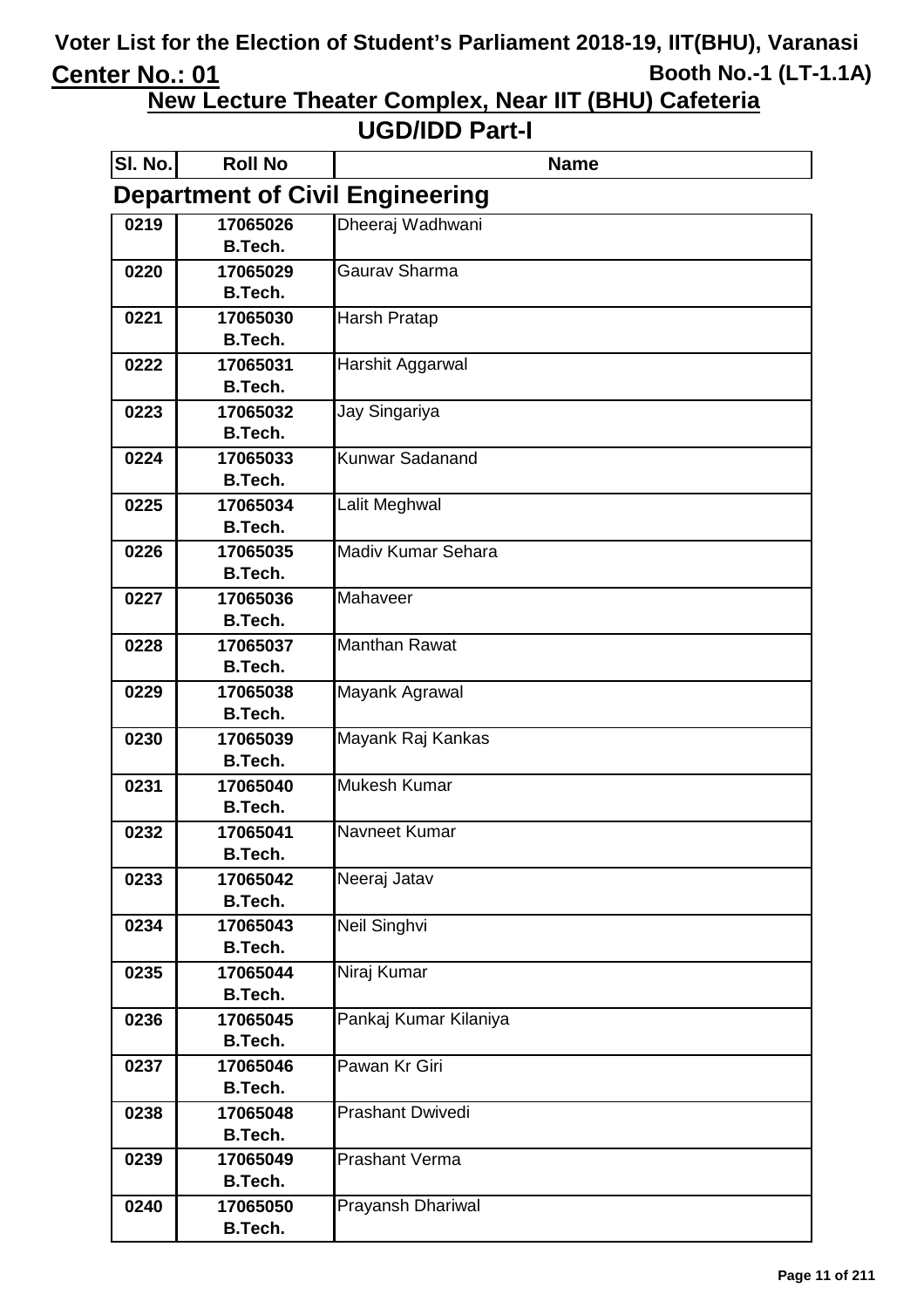**New Lecture Theater Complex, Near IIT (BHU) Cafeteria**

| SI. No.                                | <b>Roll No</b>             | <b>Name</b>               |  |  |
|----------------------------------------|----------------------------|---------------------------|--|--|
| <b>Department of Civil Engineering</b> |                            |                           |  |  |
| 0241                                   | 17065051<br><b>B.Tech.</b> | Puru Dubey                |  |  |
| 0242                                   | 17065052                   | <b>Ravikant Meena</b>     |  |  |
|                                        | <b>B.Tech.</b>             |                           |  |  |
| 0243                                   | 17065053<br><b>B.Tech.</b> | <b>Roshan Kumar Patel</b> |  |  |
| 0244                                   | 17065054                   | <b>Runal Singh</b>        |  |  |
|                                        | <b>B.Tech.</b>             |                           |  |  |
| 0245                                   | 17065056                   | Sankalp Verma             |  |  |
|                                        | <b>B.Tech.</b>             |                           |  |  |
| 0246                                   | 17065057                   | Saurabh Kumar Gupta       |  |  |
|                                        | <b>B.Tech.</b>             |                           |  |  |
| 0247                                   | 17065058<br><b>B.Tech.</b> | Saurabh Kumar Singh       |  |  |
| 0248                                   | 17065059                   | Saurav Kr Gupta           |  |  |
|                                        | <b>B.Tech.</b>             |                           |  |  |
| 0249                                   | 17065060                   | <b>Shailesh Kumar</b>     |  |  |
|                                        | <b>B.Tech.</b>             |                           |  |  |
| 0250                                   | 17065061                   | Shalini Pandey            |  |  |
|                                        | <b>B.Tech.</b>             |                           |  |  |
| 0251                                   | 17065062                   | Shikhar Srivastava        |  |  |
|                                        | <b>B.Tech.</b>             |                           |  |  |
| 0252                                   | 17065064<br><b>B.Tech.</b> | <b>Shrey Gupta</b>        |  |  |
| 0253                                   | 17065065                   | Shubham Kumar             |  |  |
|                                        | <b>B.Tech.</b>             |                           |  |  |
| 0254                                   | 17065066                   | Snehil Upadhyay           |  |  |
|                                        | <b>B.Tech.</b>             |                           |  |  |
| 0255                                   | 17065067                   | Sujeet Yadav              |  |  |
|                                        | <b>B.Tech.</b>             |                           |  |  |
| 0256                                   | 17065068                   | Sunny Kumar               |  |  |
| 0257                                   | <b>B.Tech.</b><br>17065069 | Suraj Paswan              |  |  |
|                                        | <b>B.Tech.</b>             |                           |  |  |
| 0258                                   | 17065070                   | Talib Tyagi               |  |  |
|                                        | <b>B.Tech.</b>             |                           |  |  |
| 0259                                   | 17065071                   | <b>Tanish Mishra</b>      |  |  |
|                                        | B.Tech.                    |                           |  |  |
| 0260                                   | 17065072                   | <b>Tanmay Goyal</b>       |  |  |
| 0261                                   | <b>B.Tech.</b><br>17065073 | Tapan Sharma              |  |  |
|                                        | <b>B.Tech.</b>             |                           |  |  |
| 0262                                   | 17065074                   | <b>Tarun Paliwal</b>      |  |  |
|                                        | <b>B.Tech.</b>             |                           |  |  |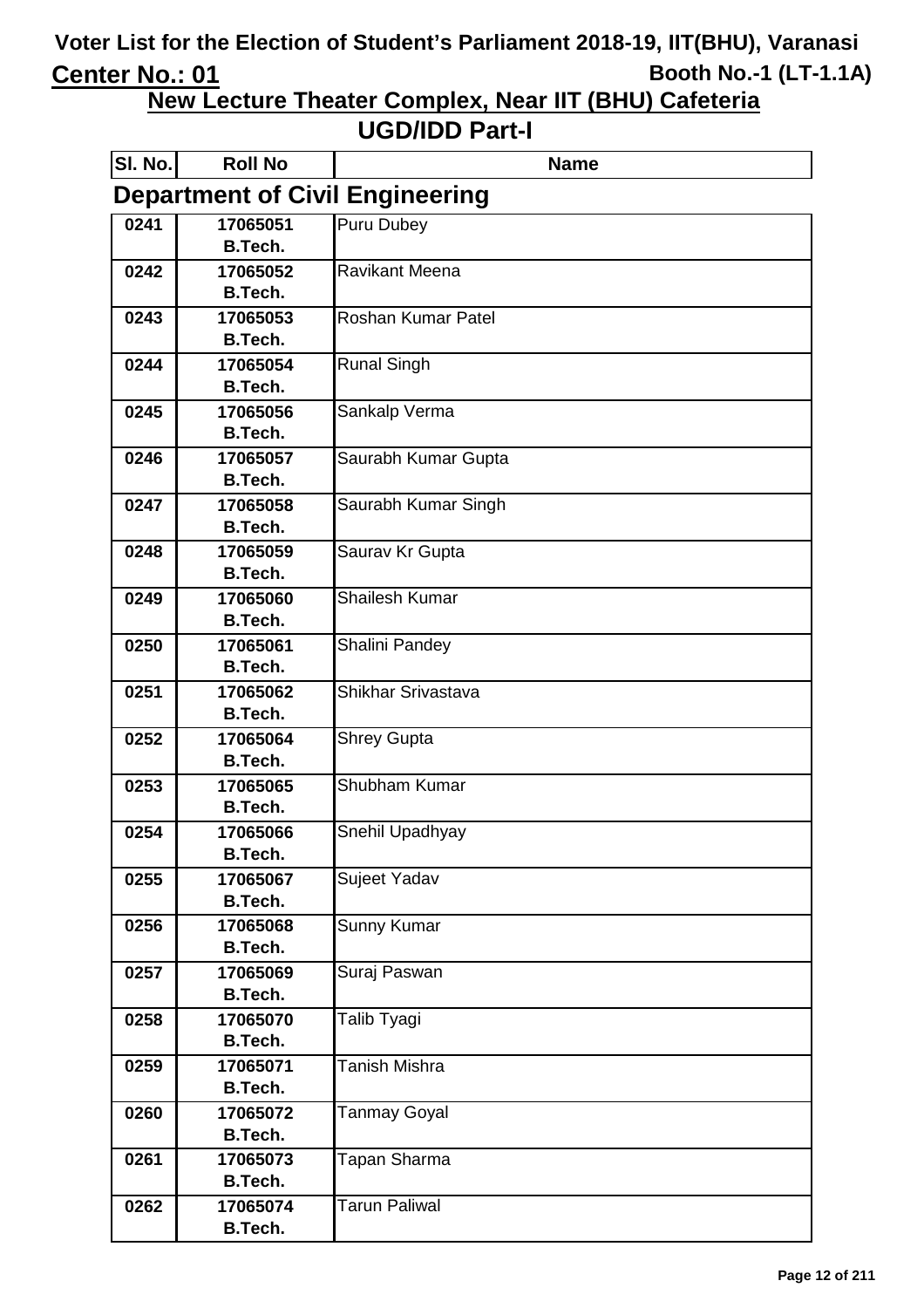**New Lecture Theater Complex, Near IIT (BHU) Cafeteria**

| SI. No.                                | <b>Roll No</b>             | <b>Name</b>               |  |
|----------------------------------------|----------------------------|---------------------------|--|
| <b>Department of Civil Engineering</b> |                            |                           |  |
| 0263                                   | 17065075                   | <b>Udit Kaushik</b>       |  |
|                                        | <b>B.Tech.</b>             |                           |  |
| 0264                                   | 17065076                   | Vaibhav Kumar             |  |
|                                        | <b>B.Tech.</b>             |                           |  |
| 0265                                   | 17065077                   | Vibhatsu Yadav            |  |
|                                        | <b>B.Tech.</b>             |                           |  |
| 0266                                   | 17065078                   | Vibhu Jain                |  |
|                                        | <b>B.Tech.</b>             | Vikash Kumar Bharti       |  |
| 0267                                   | 17065079<br><b>B.Tech.</b> |                           |  |
| 0268                                   | 17065080                   | <b>Vivek Kumar Verma</b>  |  |
|                                        | <b>B.Tech.</b>             |                           |  |
| 0269                                   | 17065081                   | Shobha Amala Vagdevi Y    |  |
|                                        | <b>B.Tech.</b>             |                           |  |
| 0270                                   | 17065082                   | Aurcheet Pankaj           |  |
|                                        | <b>B.Tech.</b>             |                           |  |
| 0271                                   | 17064001                   | Aakash Bairwa             |  |
|                                        | <b>IDD</b>                 |                           |  |
| 0272                                   | 17064002                   | Aashish Raika             |  |
|                                        | <b>IDD</b>                 |                           |  |
| 0273                                   | 17064003                   | <b>Anchal Shukla</b>      |  |
|                                        | <b>IDD</b>                 |                           |  |
| 0274                                   | 17064004                   | Ayush Kumar Singh         |  |
|                                        | <b>IDD</b>                 |                           |  |
| 0275                                   | 17064005<br><b>IDD</b>     | Badireddi Satya Sai Varun |  |
| 0276                                   | 17064006                   | Dad Jagdish Ramnarayanji  |  |
|                                        | <b>IDD</b>                 |                           |  |
| 0277                                   | 17064007                   | Divyanshu Upadhyay        |  |
|                                        | <b>IDD</b>                 |                           |  |
| 0278                                   | 17064008                   | Harsh Kumar Mehra         |  |
|                                        | <b>IDD</b>                 |                           |  |
| 0279                                   | 17064009                   | Jitendra Gupta            |  |
|                                        | <b>IDD</b>                 |                           |  |
| 0280                                   | 17064010                   | Madhu Sulaniya            |  |
|                                        | <b>IDD</b>                 |                           |  |
| 0281                                   | 17064011                   | Nikhil Kumar              |  |
|                                        | <b>IDD</b>                 |                           |  |
| 0282                                   | 17064012                   | Praveen Nagar             |  |
|                                        | <b>IDD</b>                 |                           |  |
| 0283                                   | 17064013<br><b>IDD</b>     | Ranchhoda Ram             |  |
| 0284                                   | 17064015                   | Sajal Shrivastava         |  |
|                                        | <b>IDD</b>                 |                           |  |
|                                        |                            |                           |  |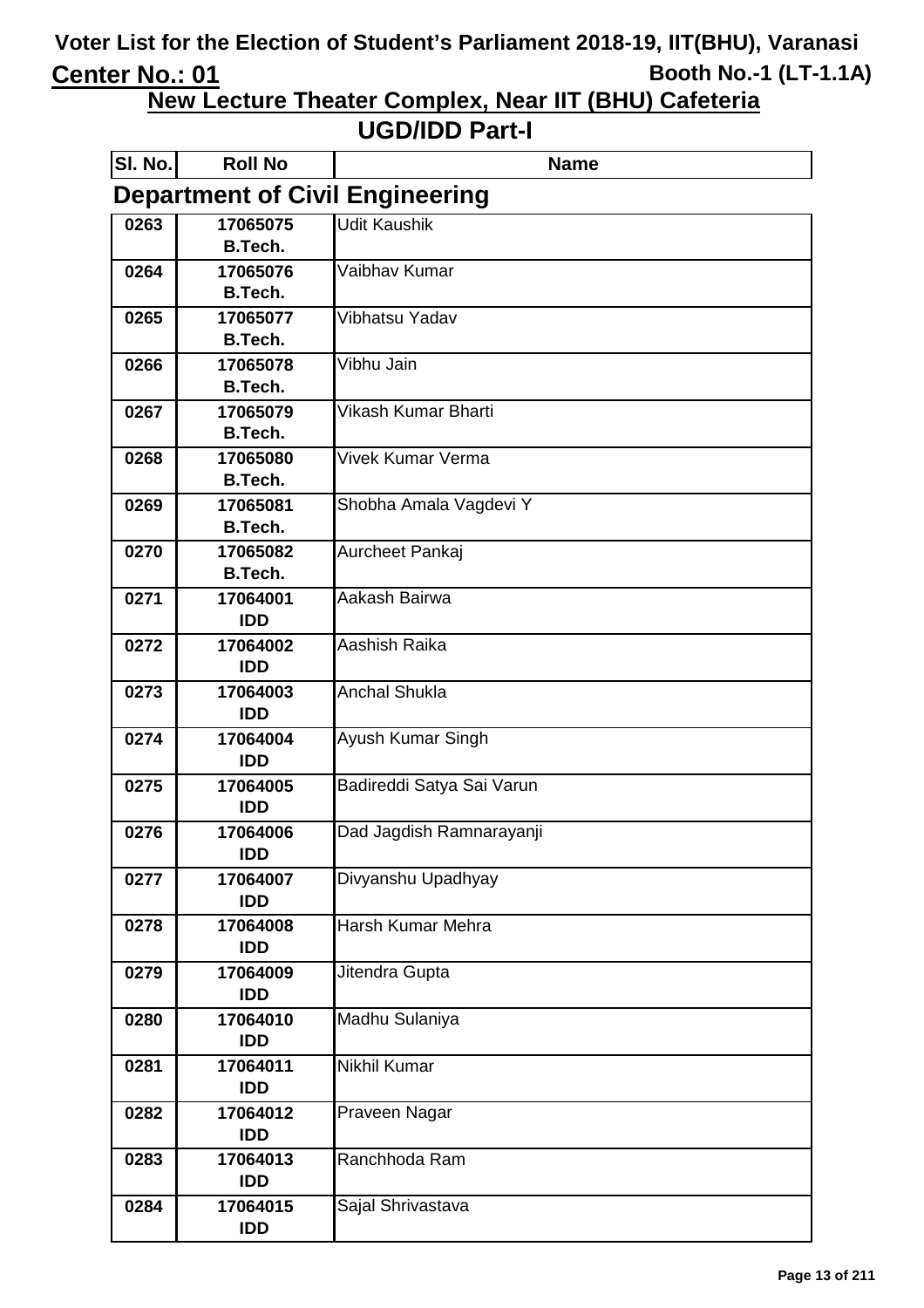**New Lecture Theater Complex, Near IIT (BHU) Cafeteria**

| SI. No. | <b>Roll No</b>         | <b>Name</b>                            |
|---------|------------------------|----------------------------------------|
|         |                        | <b>Department of Civil Engineering</b> |
| 0285    | 17064016<br><b>IDD</b> | Sourabh Kumar Meena                    |
| 0286    | 17064017<br><b>IDD</b> | Sudhanshu Singh                        |
| 0287    | 17064018<br><b>IDD</b> | Vatsal Dwivedi                         |
| 0288    | 17064019<br><b>IDD</b> | Yash Garg                              |
| 0289    | 17064020<br><b>IDD</b> | <b>Ankit Singh</b>                     |
| 0290    | 17064021<br><b>IDD</b> | Yuvraj Singh                           |
| 0291    | 17064022<br><b>IDD</b> | Yashika Chaudhary                      |
| 0292    | 17064023<br>IDD        | Dusi Sobha Khyati                      |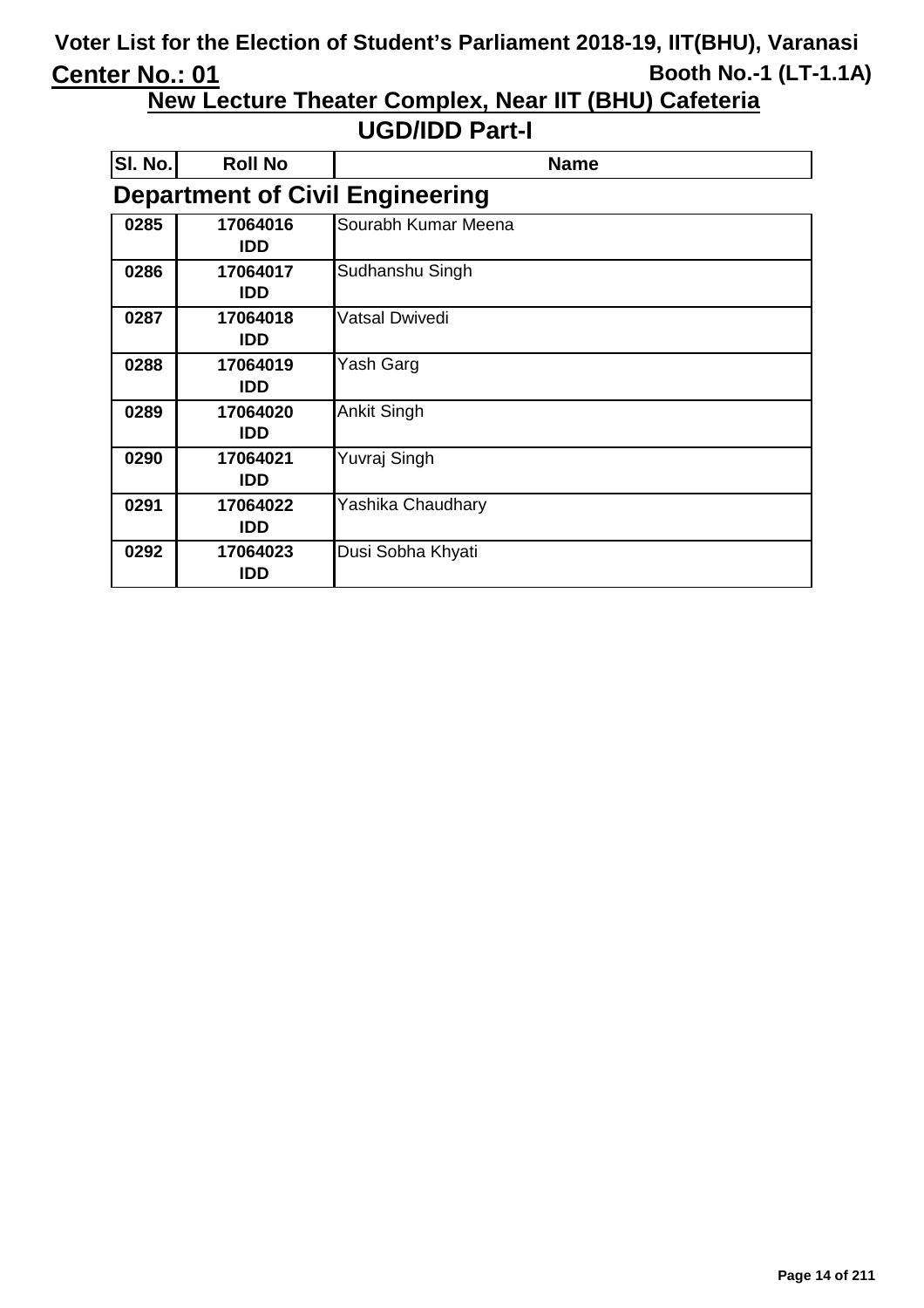**New Lecture Theater Complex, Near IIT (BHU) Cafeteria**

| SI. No.                                               | <b>Roll No</b>             | <b>Name</b>                  |  |  |
|-------------------------------------------------------|----------------------------|------------------------------|--|--|
| <b>Department of Computer Science and Engineering</b> |                            |                              |  |  |
| 0293                                                  | 17075001                   | Aartik                       |  |  |
|                                                       | <b>B.Tech.</b>             |                              |  |  |
| 0294                                                  | 17075002                   | <b>Abhishek Chaudhary</b>    |  |  |
|                                                       | <b>B.Tech.</b>             |                              |  |  |
| 0295                                                  | 17075003                   | <b>Abhishek Mittal</b>       |  |  |
|                                                       | <b>B.Tech.</b>             |                              |  |  |
| 0296                                                  | 17075004                   | <b>Aditya Mittal</b>         |  |  |
|                                                       | <b>B.Tech.</b>             |                              |  |  |
| 0297                                                  | 17075005                   | Aditya Vikram Singh          |  |  |
|                                                       | <b>B.Tech.</b>             |                              |  |  |
| 0298                                                  | 17075006                   | Ajeet Kumar Soni             |  |  |
|                                                       | <b>B.Tech.</b>             |                              |  |  |
| 0299                                                  | 17075007<br><b>B.Tech.</b> | Aman Yadav                   |  |  |
|                                                       |                            | Amit                         |  |  |
| 0300                                                  | 17075008<br><b>B.Tech.</b> |                              |  |  |
| 0301                                                  | 17075009                   | Amritansh Singhal            |  |  |
|                                                       | <b>B.Tech.</b>             |                              |  |  |
| 0302                                                  | 17075010                   | Anand Kannaujiya             |  |  |
|                                                       | <b>B.Tech.</b>             |                              |  |  |
| 0303                                                  | 17075011                   | <b>Ankit Choudhary</b>       |  |  |
|                                                       | <b>B.Tech.</b>             |                              |  |  |
| 0304                                                  | 17075012                   | <b>Ankit Kumar</b>           |  |  |
|                                                       | <b>B.Tech.</b>             |                              |  |  |
| 0305                                                  | 17075013                   | <b>Anshul Asawa</b>          |  |  |
|                                                       | <b>B.Tech.</b>             |                              |  |  |
| 0306                                                  | 17075014                   | <b>Arpit Tiwari</b>          |  |  |
|                                                       | <b>B.Tech.</b>             |                              |  |  |
| 0307                                                  | 17075015                   | Ashish Gupta                 |  |  |
|                                                       | <b>B.Tech.</b>             |                              |  |  |
| 0308                                                  | 17075016                   | Ayush Kumar Patwari          |  |  |
|                                                       | <b>B.Tech.</b>             |                              |  |  |
| 0309                                                  | 17075017                   | <b>Banoth Praveen</b>        |  |  |
|                                                       | <b>B.Tech.</b>             |                              |  |  |
| 0310                                                  | 17075018                   | Bhagya Kamal Jain            |  |  |
|                                                       | <b>B.Tech.</b>             |                              |  |  |
| 0311                                                  | 17075019                   | <b>Bharat Bhushan</b>        |  |  |
|                                                       | <b>B.Tech.</b>             |                              |  |  |
| 0312                                                  | 17075020                   | Chintala Sesha Sai           |  |  |
|                                                       | <b>B.Tech.</b>             |                              |  |  |
| 0313                                                  | 17075021                   | Dipesh Kumar                 |  |  |
|                                                       | <b>B.Tech.</b>             |                              |  |  |
| 0314                                                  | 17075022                   | Gajendra Kumar Chatopadhyaya |  |  |
|                                                       | <b>B.Tech.</b>             |                              |  |  |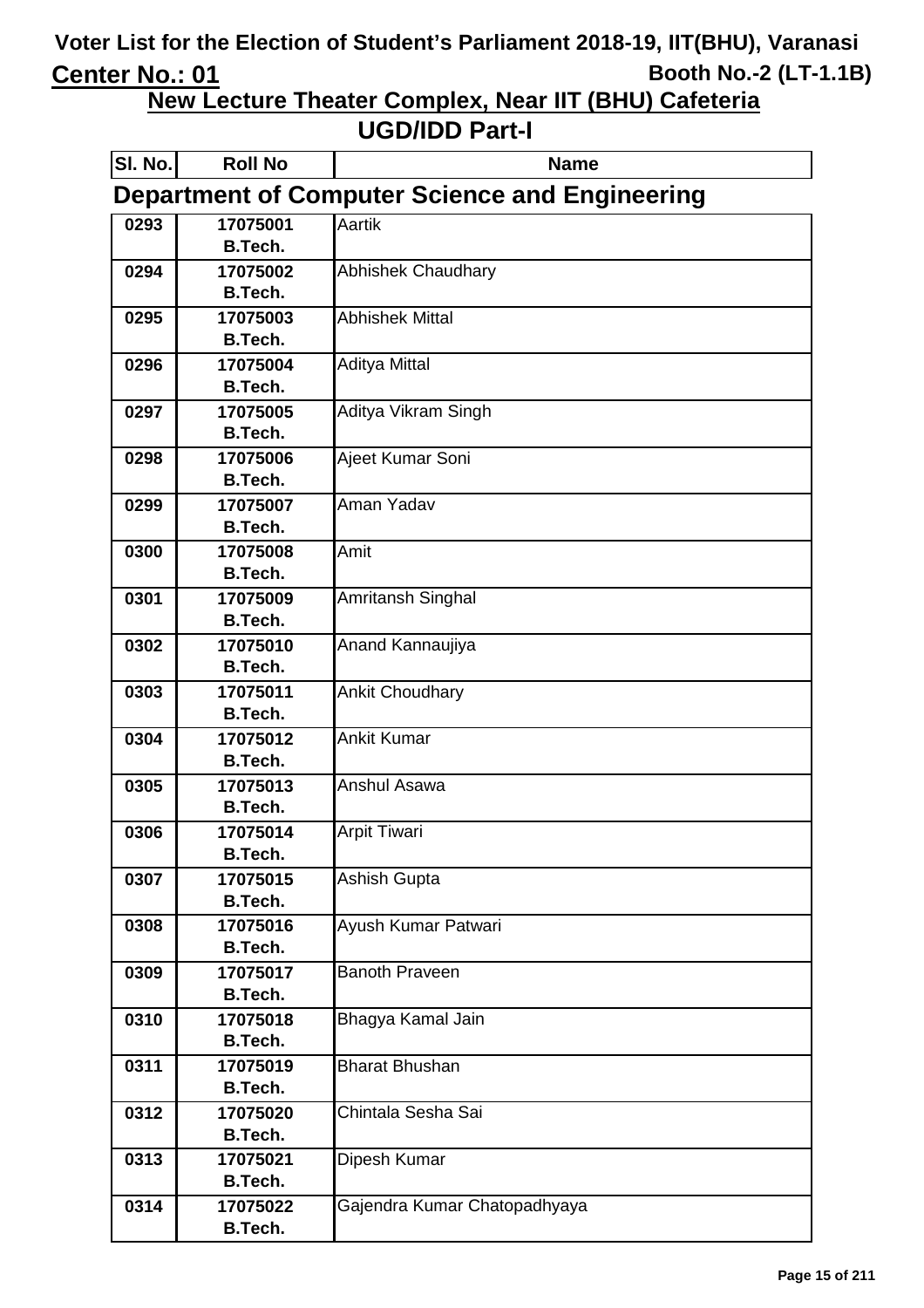**New Lecture Theater Complex, Near IIT (BHU) Cafeteria**

| SI. No.                                               | <b>Roll No</b>             | <b>Name</b>                           |  |  |
|-------------------------------------------------------|----------------------------|---------------------------------------|--|--|
| <b>Department of Computer Science and Engineering</b> |                            |                                       |  |  |
| 0315                                                  | 17075023                   | Hritwik Singhai                       |  |  |
|                                                       | <b>B.Tech.</b>             |                                       |  |  |
| 0316                                                  | 17075024                   | <b>Ishu Kumar</b>                     |  |  |
|                                                       | <b>B.Tech.</b>             |                                       |  |  |
| 0317                                                  | 17075025                   | K Gautham Sai                         |  |  |
|                                                       | B.Tech.                    |                                       |  |  |
| 0318                                                  | 17075026                   | Kodavali Jyothendra Krishna Chaitanya |  |  |
|                                                       | <b>B.Tech.</b>             |                                       |  |  |
| 0319                                                  | 17075027                   | Komwad Nagsen Uttamrao                |  |  |
|                                                       | <b>B.Tech.</b>             |                                       |  |  |
| 0320                                                  | 17075029                   | Lakshya Gupta                         |  |  |
|                                                       | <b>B.Tech.</b>             |                                       |  |  |
| 0321                                                  | 17075030                   | Lovish Bansal                         |  |  |
|                                                       | <b>B.Tech.</b>             |                                       |  |  |
| 0322                                                  | 17075031                   | Manav Goyal                           |  |  |
|                                                       | <b>B.Tech.</b>             |                                       |  |  |
| 0323                                                  | 17075032                   | <b>Manthan Gupta</b>                  |  |  |
|                                                       | <b>B.Tech.</b>             |                                       |  |  |
| 0324                                                  | 17075033                   | Mayank Vinod Pathroliya               |  |  |
|                                                       | <b>B.Tech.</b>             |                                       |  |  |
| 0325                                                  | 17075034                   | Naman Jain                            |  |  |
|                                                       | <b>B.Tech.</b>             |                                       |  |  |
| 0326                                                  | 17075035                   | Naman Talaycha                        |  |  |
|                                                       | <b>B.Tech.</b>             |                                       |  |  |
| 0327                                                  | 17075036                   | Narayana Shanmukha Venkat             |  |  |
|                                                       | <b>B.Tech.</b>             |                                       |  |  |
| 0328                                                  | 17075037                   | Navdeep Sugandhi                      |  |  |
|                                                       | <b>B.Tech.</b>             |                                       |  |  |
| 0329                                                  | 17075038                   | Nikhil Kumar                          |  |  |
|                                                       | <b>B.Tech.</b>             |                                       |  |  |
| 0330                                                  | 17075039                   | Onkar Chugh                           |  |  |
|                                                       | <b>B.Tech.</b>             |                                       |  |  |
| 0331                                                  | 17075040                   | P. Radha Krishna                      |  |  |
|                                                       | <b>B.Tech.</b>             |                                       |  |  |
| 0332                                                  | 17075041<br><b>B.Tech.</b> | Piyush Kumar Maurya                   |  |  |
|                                                       |                            |                                       |  |  |
| 0333                                                  | 17075042                   | <b>Prashant Rathore</b>               |  |  |
|                                                       | <b>B.Tech.</b>             |                                       |  |  |
| 0334                                                  | 17075043<br><b>B.Tech.</b> | <b>Prateek Saini</b>                  |  |  |
|                                                       | 17075044                   | Praveen Kumawat                       |  |  |
| 0335                                                  | <b>B.Tech.</b>             |                                       |  |  |
| 0336                                                  | 17075045                   | Pushpendra Kumar Vaishya              |  |  |
|                                                       | <b>B.Tech.</b>             |                                       |  |  |
|                                                       |                            |                                       |  |  |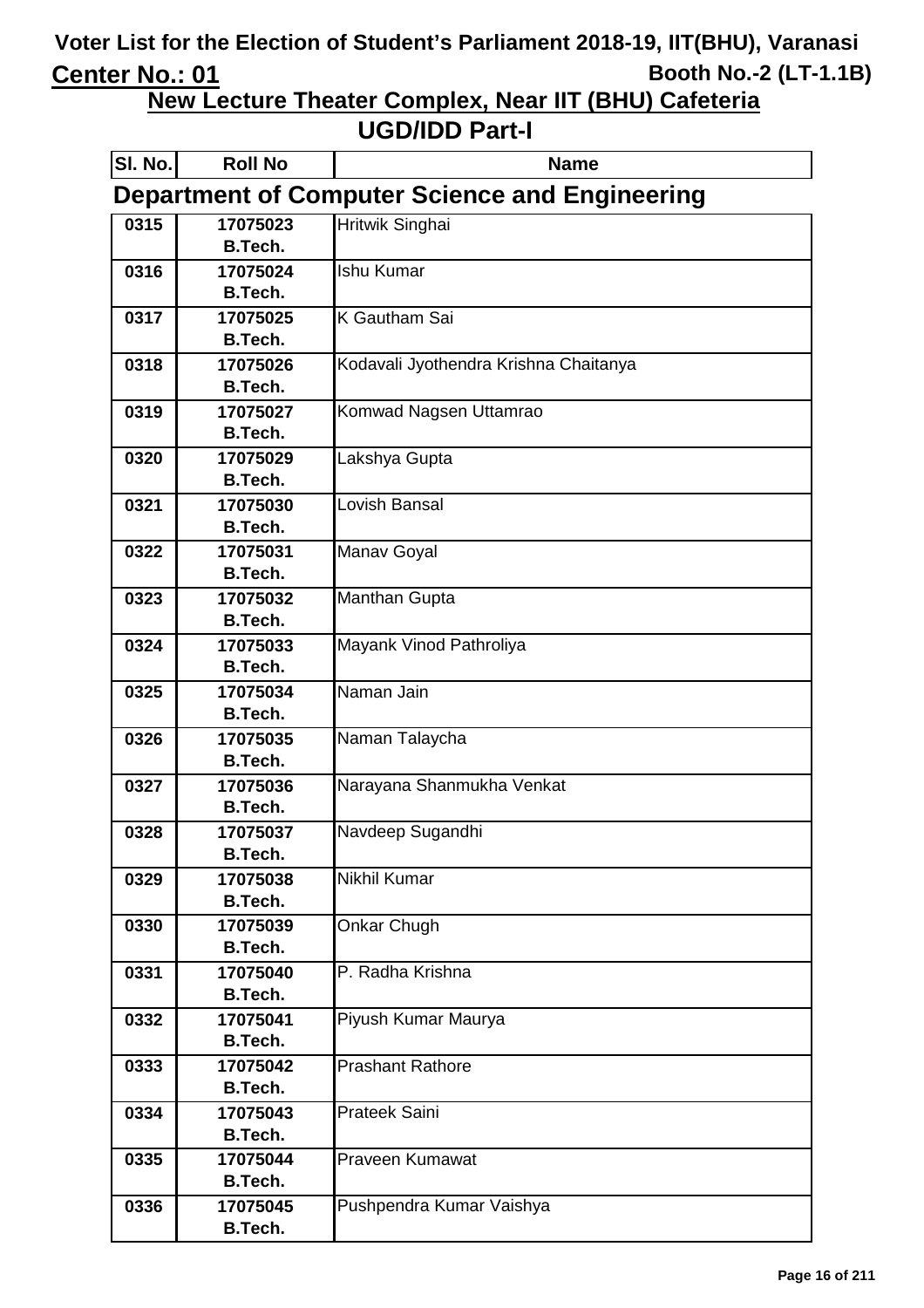**New Lecture Theater Complex, Near IIT (BHU) Cafeteria**

| SI. No.                                               | <b>Roll No</b>      | <b>Name</b>                         |  |  |
|-------------------------------------------------------|---------------------|-------------------------------------|--|--|
| <b>Department of Computer Science and Engineering</b> |                     |                                     |  |  |
| 0337                                                  | 17075046            | Raghav Sangar                       |  |  |
|                                                       | <b>B.Tech.</b>      |                                     |  |  |
| 0338                                                  | 17075047            | Rahul Chaturvedi                    |  |  |
|                                                       | <b>B.Tech.</b>      |                                     |  |  |
| 0339                                                  | 17075048            | Rakshit Agarwal                     |  |  |
|                                                       | B.Tech.             |                                     |  |  |
| 0340                                                  | 17075049            | Robin Saxena                        |  |  |
|                                                       | B.Tech.             |                                     |  |  |
| 0341                                                  | 17075050            | Sachin Sankalp Tirkey               |  |  |
|                                                       | B.Tech.             |                                     |  |  |
| 0342                                                  | 17075051            | Sai Kiran Anumalla                  |  |  |
|                                                       | B.Tech.             |                                     |  |  |
| 0343                                                  | 17075052            | Samyak Soni                         |  |  |
|                                                       | B.Tech.             |                                     |  |  |
| 0344                                                  | 17075053            | Sayam Choudhary                     |  |  |
|                                                       | B.Tech.             |                                     |  |  |
| 0345                                                  | 17075054            | Shivansh Saini                      |  |  |
|                                                       | B.Tech.             |                                     |  |  |
| 0346                                                  | 17075055            | Taiyab Aashir                       |  |  |
|                                                       | B.Tech.             |                                     |  |  |
| 0347                                                  | 17075056<br>B.Tech. | Vempalli Mugenna Gari Madhava Reddy |  |  |
|                                                       |                     |                                     |  |  |
| 0348                                                  | 17075057<br>B.Tech. | Vemuri Krishna Teja                 |  |  |
| 0349                                                  | 17075058            | <b>Vivek Kumar</b>                  |  |  |
|                                                       | <b>B.Tech.</b>      |                                     |  |  |
| 0350                                                  | 17075059            | <b>Shivam Tomar</b>                 |  |  |
|                                                       | B.Tech.             |                                     |  |  |
| 0351                                                  | 17075060            | Khushi Agrawal                      |  |  |
|                                                       | B.Tech.             |                                     |  |  |
| 0352                                                  | 17075061            | Janhavi Gupta                       |  |  |
|                                                       | <b>B.Tech.</b>      |                                     |  |  |
| 0353                                                  | 17075062            | Amber Saxena                        |  |  |
|                                                       | <b>B.Tech.</b>      |                                     |  |  |
| 0354                                                  | 17075063            | Parv Jain                           |  |  |
|                                                       | B.Tech.             |                                     |  |  |
| 0355                                                  | 17075064            | Prabhash Kumar                      |  |  |
|                                                       | B.Tech.             |                                     |  |  |
| 0356                                                  | 17075065            | Aditi Agarwal                       |  |  |
|                                                       | B.Tech.             |                                     |  |  |
| 0357                                                  | 17075066            | <b>Pranav Dalal</b>                 |  |  |
|                                                       | B.Tech.             |                                     |  |  |
| 0358                                                  | 17074001            | <b>Akash Patel</b>                  |  |  |
|                                                       | <b>IDD</b>          |                                     |  |  |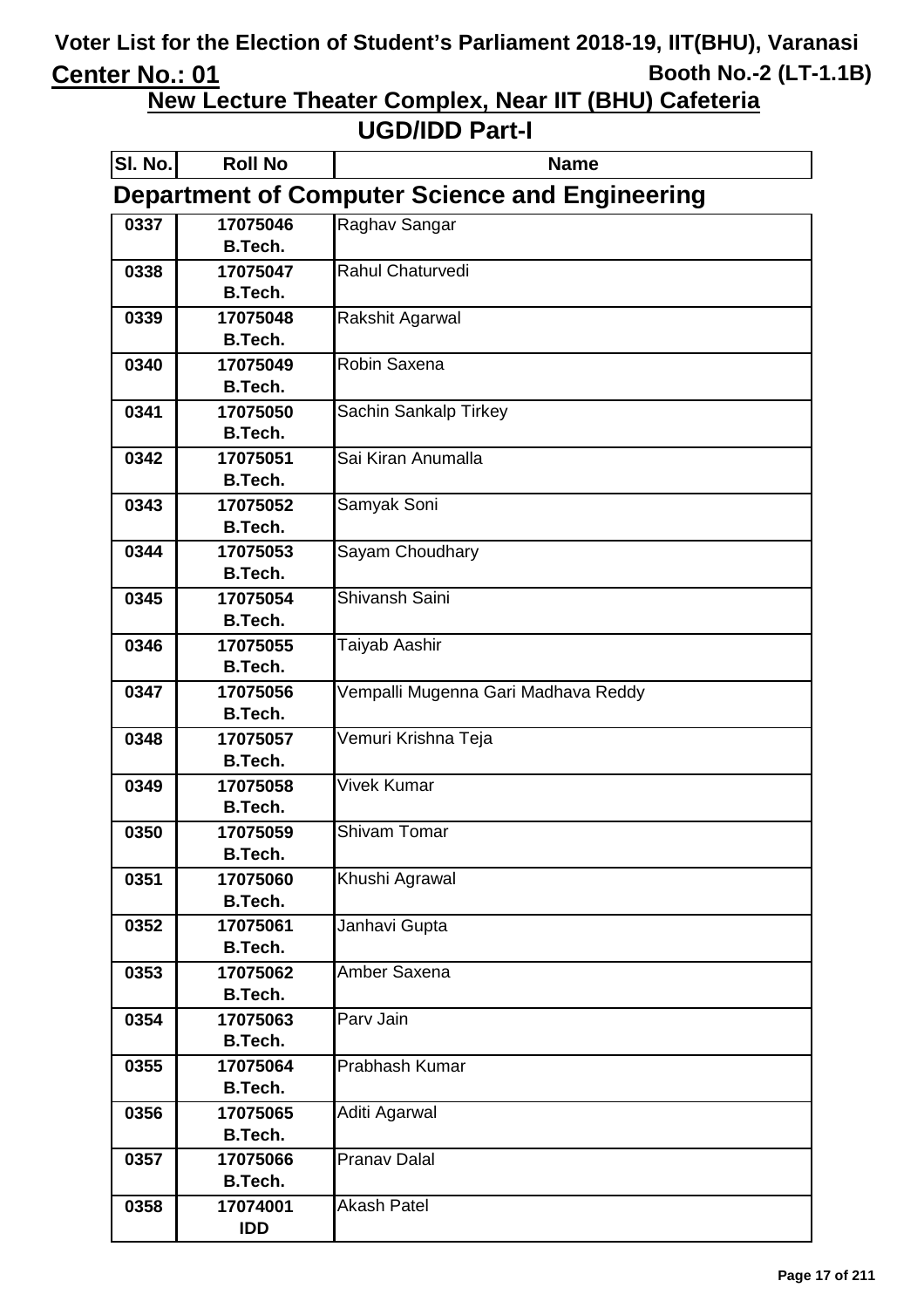**New Lecture Theater Complex, Near IIT (BHU) Cafeteria**

#### **UGD/IDD Part-I**

| SI. No. | <b>Roll No</b>                                        | <b>Name</b>                |  |
|---------|-------------------------------------------------------|----------------------------|--|
|         | <b>Department of Computer Science and Engineering</b> |                            |  |
| 0359    | 17074002<br><b>IDD</b>                                | <b>Anshul Jindal</b>       |  |
| 0360    | 17074003<br><b>IDD</b>                                | Anuraj Singh               |  |
| 0361    | 17074004<br><b>IDD</b>                                | Arya Haldar                |  |
| 0362    | 17074005<br><b>IDD</b>                                | Ashok Kumar Meena          |  |
| 0363    | 17074006<br><b>IDD</b>                                | <b>Dhruv Gupta</b>         |  |
| 0364    | 17074007<br><b>IDD</b>                                | Dhruva Ajit Mahajan        |  |
| 0365    | 17074008<br><b>IDD</b>                                | Gaurav Kumar               |  |
| 0366    | 17074009<br><b>IDD</b>                                | Mihil Gupta                |  |
| 0367    | 17074010<br><b>IDD</b>                                | Pankaj Kumar Jha           |  |
| 0368    | 17074011<br><b>IDD</b>                                | Rahul Deo Pandey           |  |
| 0369    | 17074012<br><b>IDD</b>                                | Raja Baidyo                |  |
| 0370    | 17074013<br><b>IDD</b>                                | <b>Rakshit Kumar</b>       |  |
| 0371    | 17074015<br><b>IDD</b>                                | <b>Sidhant Sarraf</b>      |  |
| 0372    | 17074016<br><b>IDD</b>                                | Umang Jain                 |  |
| 0373    | 17074017<br><b>IDD</b>                                | Josephine Crystal R Mathew |  |

### **Department of Electrical Engineering**

| 0374 | 17085001       | Aaditya V S Saranghdevot |
|------|----------------|--------------------------|
|      | B.Tech.        |                          |
| 0375 | 17085002       | Aashish Bhagat           |
|      | B.Tech.        |                          |
| 0376 | 17085003       | Aashish Motwani          |
|      | B.Tech.        |                          |
| 0377 | 17085004       | <b>Abhishek Kumar</b>    |
|      | B.Tech.        |                          |
| 0378 | 17085005       | <b>Abhishek Sinha</b>    |
|      | B.Tech.        |                          |
| 0379 | 17085006       | Aditya Bharadwaj         |
|      | <b>B.Tech.</b> |                          |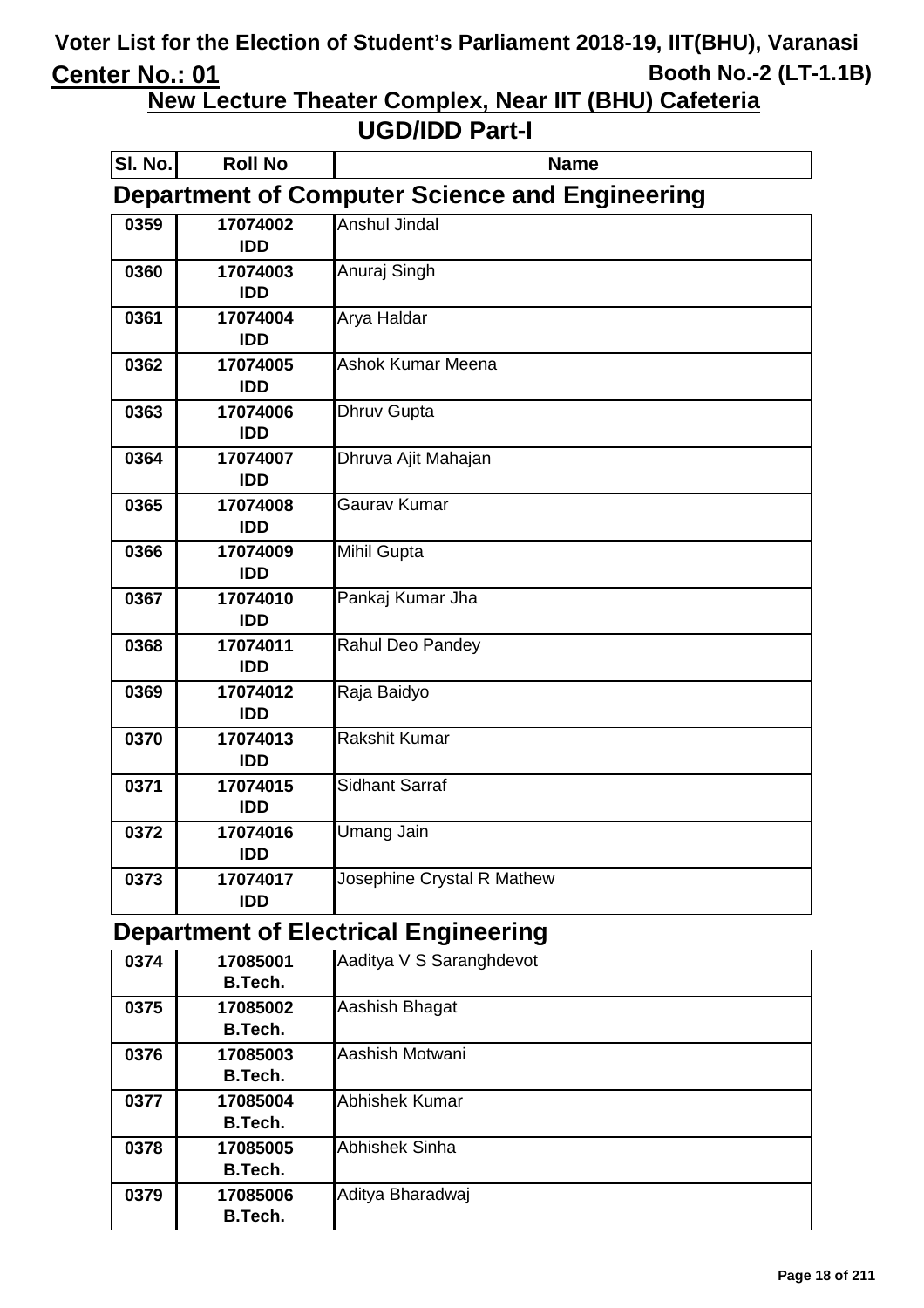**New Lecture Theater Complex, Near IIT (BHU) Cafeteria**

| SI. No.                                     | <b>Roll No</b>             | <b>Name</b>                   |  |
|---------------------------------------------|----------------------------|-------------------------------|--|
| <b>Department of Electrical Engineering</b> |                            |                               |  |
| 0380                                        | 17085007                   | Aditya Dhookia                |  |
|                                             | <b>B.Tech.</b>             |                               |  |
| 0381                                        | 17085008                   | Aishwarya Saxena              |  |
|                                             | <b>B.Tech.</b>             |                               |  |
| 0382                                        | 17085009                   | <b>Akshit Gautam</b>          |  |
|                                             | B.Tech.                    |                               |  |
| 0383                                        | 17085010                   | Aman Kuamar Ram               |  |
|                                             | <b>B.Tech.</b>             |                               |  |
| 0384                                        | 17085011<br>B.Tech.        | Amit Kumar Choudhary          |  |
| 0385                                        | 17085012                   | Amit Kumar Yadav              |  |
|                                             | B.Tech.                    |                               |  |
| 0386                                        | 17085013                   | Amit Meena                    |  |
|                                             | <b>B.Tech.</b>             |                               |  |
| 0387                                        | 17085014                   | Amogh Shakti Soni             |  |
|                                             | <b>B.Tech.</b>             |                               |  |
| 0388                                        | 17085015                   | <b>Aniket Patanwal</b>        |  |
|                                             | <b>B.Tech.</b>             |                               |  |
| 0389                                        | 17085016                   | <b>Aniket Shrivastava</b>     |  |
|                                             | <b>B.Tech.</b>             |                               |  |
| 0390                                        | 17085017                   | Anju Choudhary                |  |
|                                             | <b>B.Tech.</b>             |                               |  |
| 0391                                        | 17085018                   | Anubhav Kumar                 |  |
|                                             | <b>B.Tech.</b>             |                               |  |
| 0392                                        | 17085019                   | Avinash Meena                 |  |
|                                             | <b>B.Tech.</b>             |                               |  |
| 0393                                        | 17085020                   | Ayush Jain                    |  |
|                                             | B.Tech.                    |                               |  |
| 0394                                        | 17085021<br><b>B.Tech.</b> | Ayush Kumar Singh             |  |
| 0395                                        | 17085022                   | Ayush Singh                   |  |
|                                             | <b>B.Tech.</b>             |                               |  |
| 0396                                        | 17085023                   | <b>Babul Kumar Yadav</b>      |  |
|                                             | <b>B.Tech.</b>             |                               |  |
| 0397                                        | 17085024                   | Bairaboina Venkatesh          |  |
|                                             | <b>B.Tech.</b>             |                               |  |
| 0398                                        | 17085025                   | <b>Banoth Ganesh</b>          |  |
|                                             | <b>B.Tech.</b>             |                               |  |
| 0399                                        | 17085026                   | Bhanu Pratap Singh Sengar     |  |
|                                             | <b>B.Tech.</b>             |                               |  |
| 0400                                        | 17085027                   | <b>Bharat Kumar Vaishnav</b>  |  |
|                                             | <b>B.Tech.</b>             |                               |  |
| 0401                                        | 17085029                   | Chappidi Abhishek Kumar Reddy |  |
|                                             | <b>B.Tech.</b>             |                               |  |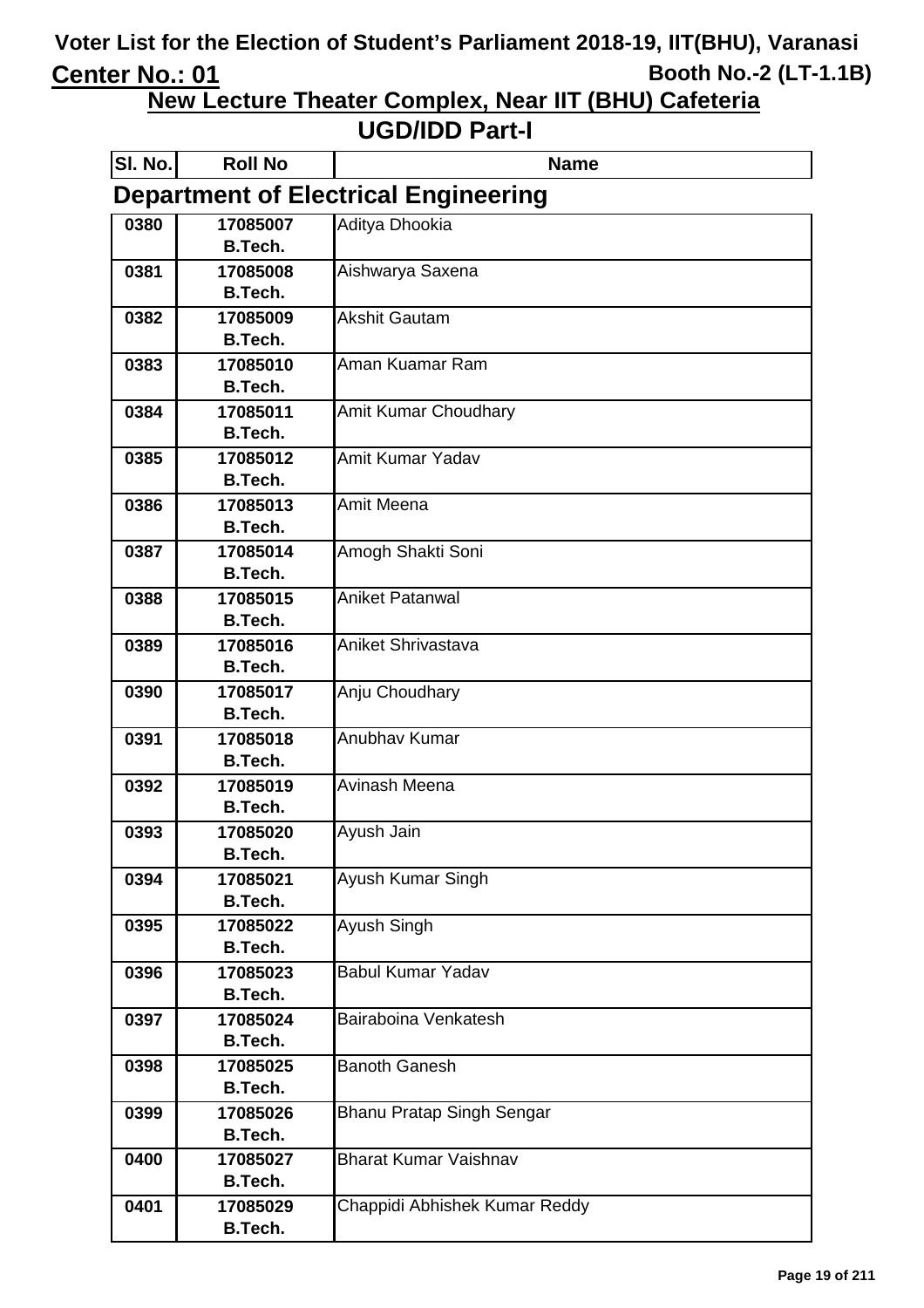**New Lecture Theater Complex, Near IIT (BHU) Cafeteria**

| SI. No.                                     | <b>Roll No</b>             | <b>Name</b>                   |  |
|---------------------------------------------|----------------------------|-------------------------------|--|
| <b>Department of Electrical Engineering</b> |                            |                               |  |
| 0402                                        | 17085030                   | Chetan Garg                   |  |
|                                             | <b>B.Tech.</b>             |                               |  |
| 0403                                        | 17085031                   | Devashish Mohanty             |  |
|                                             | <b>B.Tech.</b>             |                               |  |
| 0404                                        | 17085032                   | Devesh Maheshwari             |  |
|                                             | <b>B.Tech.</b>             |                               |  |
| 0405                                        | 17085033                   | Dilip Kumar                   |  |
|                                             | <b>B.Tech.</b>             |                               |  |
| 0406                                        | 17085034                   | Gajjala Venkata Karthik Reddy |  |
|                                             | <b>B.Tech.</b>             |                               |  |
| 0407                                        | 17085035<br><b>B.Tech.</b> | Gaurav Singh                  |  |
| 0408                                        | 17085036                   | Haneesh Bhagat                |  |
|                                             | B.Tech.                    |                               |  |
| 0409                                        | 17085037                   | Harsh Jangid                  |  |
|                                             | <b>B.Tech.</b>             |                               |  |
| 0410                                        | 17085038                   | Jogani Tanmay Ashokbhai       |  |
|                                             | <b>B.Tech.</b>             |                               |  |
| 0411                                        | 17085039                   | <b>Kamal Jakhar</b>           |  |
|                                             | <b>B.Tech.</b>             |                               |  |
| 0412                                        | 17085040                   | <b>Kartikey Singh</b>         |  |
|                                             | <b>B.Tech.</b>             |                               |  |
| 0413                                        | 17085041                   | <b>Keshav Kumar</b>           |  |
|                                             | <b>B.Tech.</b>             |                               |  |
| 0414                                        | 17085043                   | Krishna Kant Dubey            |  |
|                                             | <b>B.Tech.</b>             |                               |  |
| 0415                                        | 17085044                   | <b>Manan Pareek</b>           |  |
|                                             | <b>B.Tech.</b>             | Manohar Kumar                 |  |
| 0416                                        | 17085045<br><b>B.Tech.</b> |                               |  |
| 0417                                        | 17085046                   | Mohd Danish Sheikh            |  |
|                                             | <b>B.Tech.</b>             |                               |  |
| 0418                                        | 17085047                   | Monika Meena                  |  |
|                                             | <b>B.Tech.</b>             |                               |  |
| 0419                                        | 17085048                   | Nilesh Chouhan                |  |
|                                             | <b>B.Tech.</b>             |                               |  |
| 0420                                        | 17085049                   | Niraj Kumar                   |  |
|                                             | <b>B.Tech.</b>             |                               |  |
| 0421                                        | 17085050                   | <b>Nitin Malik</b>            |  |
|                                             | <b>B.Tech.</b>             |                               |  |
| 0422                                        | 17085052                   | Pavan MG                      |  |
|                                             | <b>B.Tech.</b>             |                               |  |
| 0423                                        | 17085053                   | Peeyush Dadaji Majgawali      |  |
|                                             | B.Tech.                    |                               |  |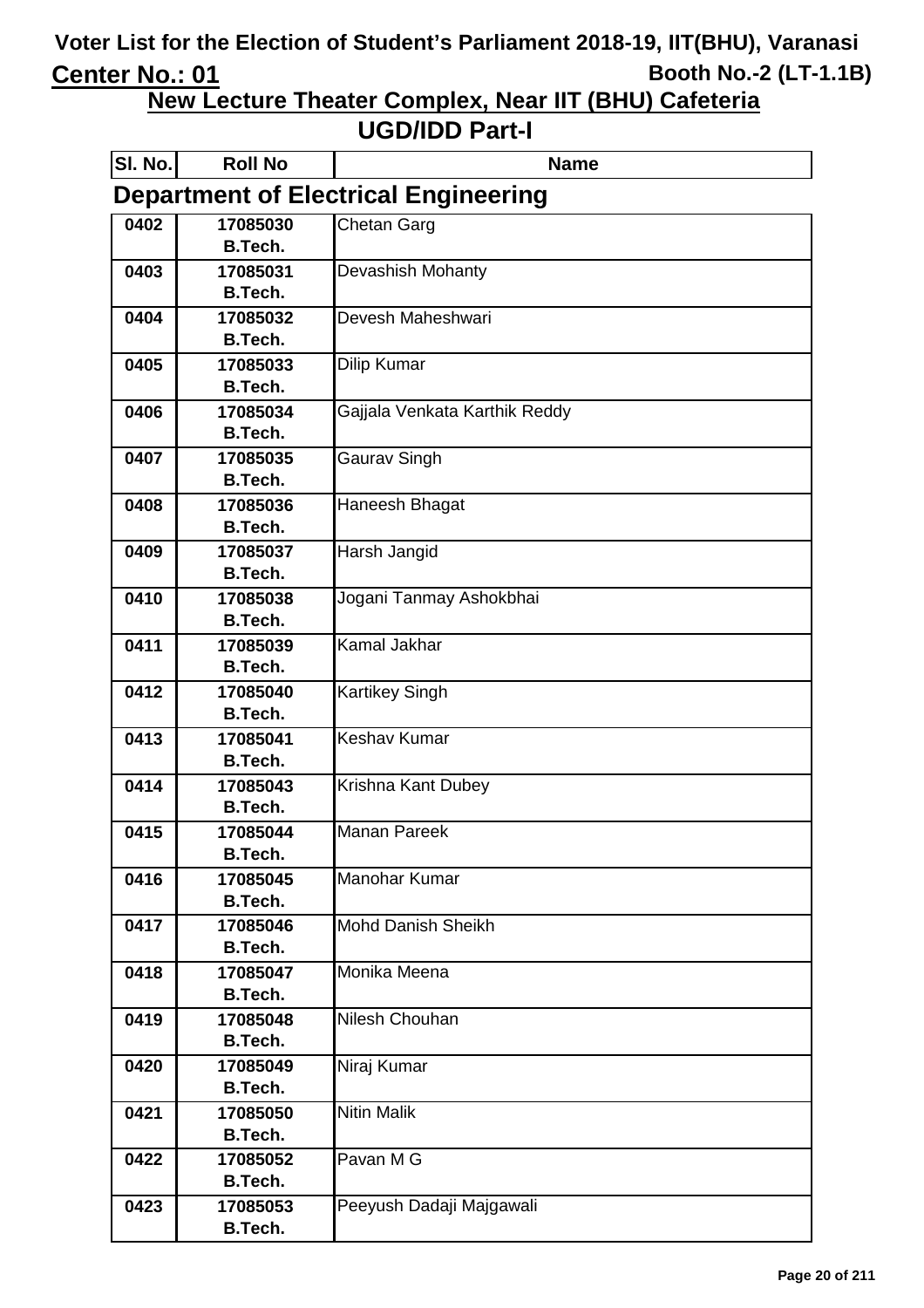**New Lecture Theater Complex, Near IIT (BHU) Cafeteria**

| SI. No.                                     | <b>Roll No</b>             | <b>Name</b>               |  |
|---------------------------------------------|----------------------------|---------------------------|--|
| <b>Department of Electrical Engineering</b> |                            |                           |  |
| 0424                                        | 17085054                   | <b>Prahlad Chaudhary</b>  |  |
|                                             | <b>B.Tech.</b>             |                           |  |
| 0425                                        | 17085055                   | Prakash Kumar             |  |
|                                             | <b>B.Tech.</b>             |                           |  |
| 0426                                        | 17085056                   | Prakash Kumar Mishra      |  |
|                                             | <b>B.Tech.</b>             |                           |  |
| 0427                                        | 17085057                   | <b>Prashant Kumar</b>     |  |
|                                             | <b>B.Tech.</b>             |                           |  |
| 0428                                        | 17085058                   | Preetpal Jindal           |  |
|                                             | <b>B.Tech.</b>             |                           |  |
| 0429                                        | 17085059<br>B.Tech.        | <b>Prince Agrawal</b>     |  |
| 0430                                        | 17085060                   | Rahul Agrawal             |  |
|                                             | <b>B.Tech.</b>             |                           |  |
| 0431                                        | 17085061                   | Rahul Jain                |  |
|                                             | B.Tech.                    |                           |  |
| 0432                                        | 17085062                   | Rajveer Singh Sandiwal    |  |
|                                             | B.Tech.                    |                           |  |
| 0433                                        | 17085063                   | Rishabh Singh             |  |
|                                             | B.Tech.                    |                           |  |
| 0434                                        | 17085065                   | Sachin Bhuria             |  |
|                                             | B.Tech.                    |                           |  |
| 0435                                        | 17085066                   | Sarthak Choudhary         |  |
|                                             | <b>B.Tech.</b>             |                           |  |
| 0436                                        | 17085067                   | Saurabh Kumar             |  |
|                                             | <b>B.Tech.</b>             |                           |  |
| 0437                                        | 17085068<br>B.Tech.        | Shashank Kumar Singh      |  |
| 0438                                        | 17085070                   | Sourabh Singh             |  |
|                                             | <b>B.Tech.</b>             |                           |  |
| 0439                                        | 17085071                   | <b>Sumit Kumar</b>        |  |
|                                             | <b>B.Tech.</b>             |                           |  |
| 0440                                        | 17085072                   | Suraj Deepak Tupe         |  |
|                                             | <b>B.Tech.</b>             |                           |  |
| 0441                                        | 17085073                   | Suraj Kumar               |  |
|                                             | <b>B.Tech.</b>             |                           |  |
| 0442                                        | 17085074                   | <b>Tushar Meena</b>       |  |
|                                             | <b>B.Tech.</b>             |                           |  |
| 0443                                        | 17085075                   | <b>Uttam Kumar Pandey</b> |  |
|                                             | <b>B.Tech.</b>             |                           |  |
| 0444                                        | 17085076                   | Vishal Indora             |  |
| 0445                                        | <b>B.Tech.</b><br>17085077 |                           |  |
|                                             | <b>B.Tech.</b>             | Vishal Kumar Singh        |  |
|                                             |                            |                           |  |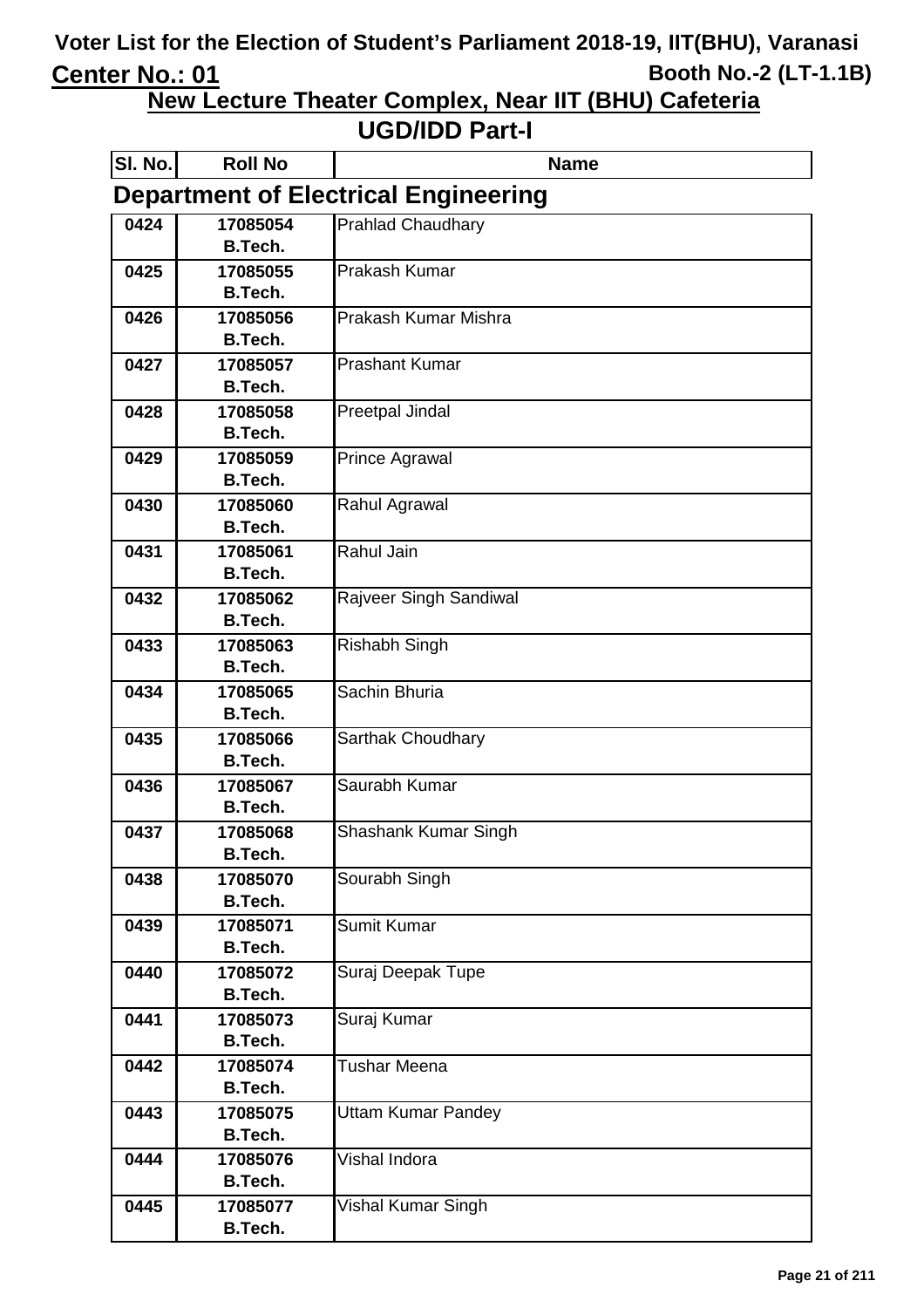**New Lecture Theater Complex, Near IIT (BHU) Cafeteria**

| SI. No.                                     | <b>Roll No</b>             | <b>Name</b>                |  |
|---------------------------------------------|----------------------------|----------------------------|--|
| <b>Department of Electrical Engineering</b> |                            |                            |  |
| 0446                                        | 17085078                   | <b>Vishal Singh</b>        |  |
|                                             | <b>B.Tech.</b>             |                            |  |
| 0447                                        | 17085079                   | Yash Kumar Gupta           |  |
|                                             | <b>B.Tech.</b>             |                            |  |
| 0448                                        | 17085080                   | Saksham Srivastava         |  |
|                                             | <b>B.Tech.</b>             |                            |  |
| 0449                                        | 17085081                   | Pranati Tyagi              |  |
|                                             | <b>B.Tech.</b>             |                            |  |
| 0450                                        | 17085082                   | Anshul Shrivastava         |  |
|                                             | <b>B.Tech.</b>             |                            |  |
| 0451                                        | 17085083                   | <b>Amit Yadav</b>          |  |
|                                             | <b>B.Tech.</b>             |                            |  |
| 0452                                        | 17085084<br><b>B.Tech.</b> | Rahul                      |  |
| 0453                                        | 17085085                   | <b>Ashish Kumar</b>        |  |
|                                             | <b>B.Tech.</b>             |                            |  |
| 0454                                        | 17085086                   | Aditya Shankar             |  |
|                                             | <b>B.Tech.</b>             |                            |  |
| 0455                                        | 17085087                   | Sagar Vyas                 |  |
|                                             | <b>B.Tech.</b>             |                            |  |
| 0456                                        | 17085088                   | <b>Kushal Tibrewal</b>     |  |
|                                             | <b>B.Tech.</b>             |                            |  |
| 0457                                        | 17085089                   | Anushka Gupta              |  |
|                                             | <b>B.Tech.</b>             |                            |  |
| 0458                                        | 17085090                   | Rudra Sharma               |  |
|                                             | <b>B.Tech.</b>             |                            |  |
| 0459                                        | 17085091                   | Shikhar Nemichand Jain     |  |
|                                             | B.Tech.                    |                            |  |
| 0460                                        | 17085092                   | Dhritimaan Das             |  |
|                                             | <b>B.Tech.</b>             |                            |  |
| 0461                                        | 17085093                   | Viraj Vilas Kapurkar       |  |
|                                             | <b>B.Tech.</b>             |                            |  |
| 0462                                        | 17084001                   | Aditi Meena                |  |
|                                             | <b>IDD</b>                 |                            |  |
| 0463                                        | 17084002                   | Aditya Singh               |  |
|                                             | <b>IDD</b>                 |                            |  |
| 0464                                        | 17084003<br><b>IDD</b>     | Ayush Dip                  |  |
| 0465                                        | 17084004                   | Ayush Gupta                |  |
|                                             | <b>IDD</b>                 |                            |  |
| 0466                                        | 17084005                   | Challagundla Suraj Chandra |  |
|                                             | <b>IDD</b>                 |                            |  |
| 0467                                        | 17084006                   | Chandra Kant               |  |
|                                             | <b>IDD</b>                 |                            |  |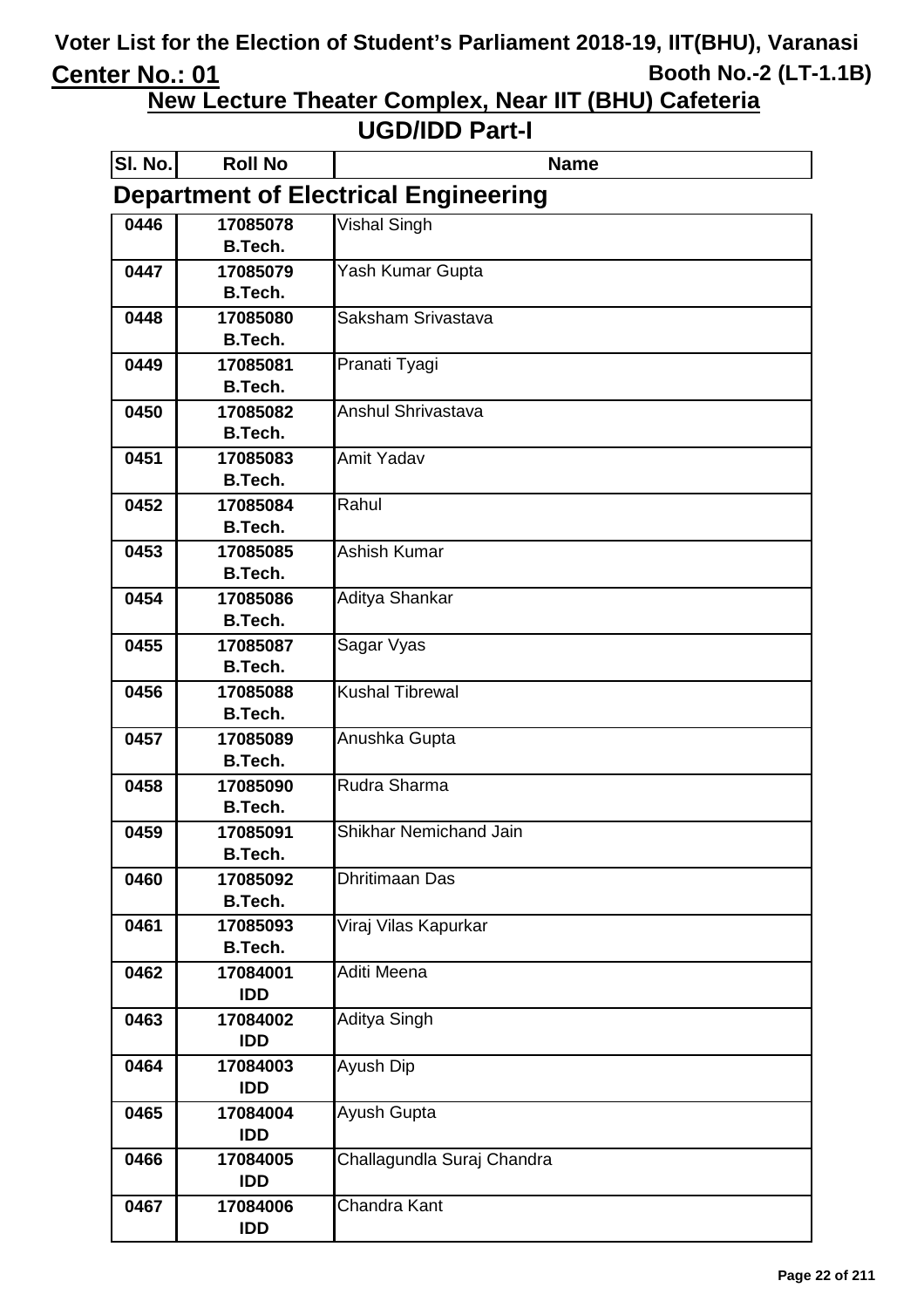**New Lecture Theater Complex, Near IIT (BHU) Cafeteria**

#### **UGD/IDD Part-I**

| SI. No. | <b>Roll No</b> | <b>Name</b>                                 |
|---------|----------------|---------------------------------------------|
|         |                | <b>Department of Electrical Engineering</b> |
| 0468    | 17084007       | Divyansh Singhal                            |
|         | <b>IDD</b>     |                                             |
| 0469    | 17084008       | Himanshu Girdharwal                         |
|         | <b>IDD</b>     |                                             |
| 0470    | 17084009       | <b>Hitesh Bansal</b>                        |
|         | <b>IDD</b>     |                                             |
| 0471    | 17084010       | Jagdeesh Prasad Meena                       |
|         | <b>IDD</b>     |                                             |
| 0472    | 17084012       | <b>Manish Kumar Kaushal</b>                 |
|         | <b>IDD</b>     |                                             |
| 0473    | 17084013       | Nikhil Kr Sinha                             |
|         | <b>IDD</b>     |                                             |
| 0474    | 17084014       | Puskal Tripathi                             |
|         | <b>IDD</b>     |                                             |
| 0475    | 17084015       | Rashmi Deep Mahawar                         |
|         | <b>IDD</b>     |                                             |
| 0476    | 17084016       | Rohan Kumar                                 |
|         | <b>IDD</b>     |                                             |
| 0477    | 17084017       | Shubham Tiwari                              |
|         | <b>IDD</b>     |                                             |
| 0478    | 17084018       | <b>Toshik Rathore</b>                       |
|         | <b>IDD</b>     |                                             |
| 0479    | 17084020       | Yash Agarwal                                |
|         | <b>IDD</b>     |                                             |
| 0480    | 17084021       | Aman Singh Rajput                           |
|         | <b>IDD</b>     |                                             |
| 0481    | 17084022       | Roshan Lal Sahu                             |
|         | <b>IDD</b>     |                                             |
| 0482    | 17084023       | <b>Aditi Lahoty</b>                         |
|         | <b>IDD</b>     |                                             |

### **Department of Electronics Engineering**

| 0483 | 17095001       | Aakash Mathur         |
|------|----------------|-----------------------|
|      | B.Tech.        |                       |
| 0484 | 17095002       | Abhishek Upadhyay     |
|      | B.Tech.        |                       |
| 0485 | 17095003       | Addanki Yutesh Vishnu |
|      | B.Tech.        |                       |
| 0486 | 17095004       | Ajay Kumar Gupt       |
|      | B.Tech.        |                       |
| 0487 | 17095005       | Akansh Jain           |
|      | B.Tech.        |                       |
| 0488 | 17095006       | Akash Danva           |
|      | <b>B.Tech.</b> |                       |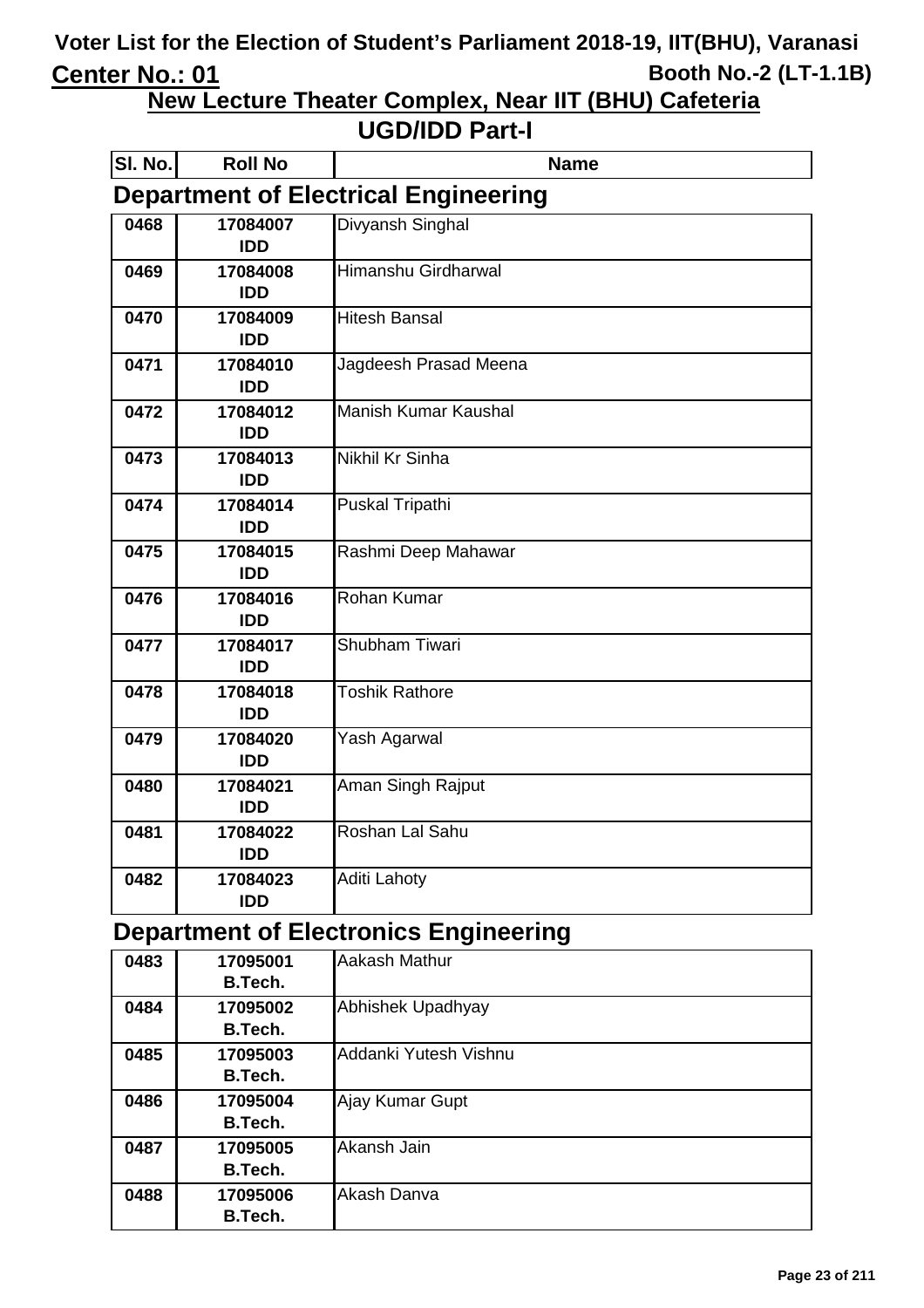**New Lecture Theater Complex, Near IIT (BHU) Cafeteria**

| SI. No. | <b>Roll No</b>             | <b>Name</b>                                  |
|---------|----------------------------|----------------------------------------------|
|         |                            | <b>Department of Electronics Engineering</b> |
| 0489    | 17095007                   | Aman Gupta                                   |
|         | <b>B.Tech.</b>             |                                              |
| 0490    | 17095008                   | Aman Kumar Keshri                            |
|         | <b>B.Tech.</b>             |                                              |
| 0491    | 17095009                   | Aman Kumar Singh                             |
|         | <b>B.Tech.</b>             |                                              |
| 0492    | 17095010                   | Aman Yadav                                   |
|         | <b>B.Tech.</b>             |                                              |
| 0493    | 17095011                   | <b>Amit Kumar</b>                            |
|         | <b>B.Tech.</b>             |                                              |
| 0494    | 17095012                   | Amlan Saha                                   |
|         | <b>B.Tech.</b>             |                                              |
| 0495    | 17095013<br><b>B.Tech.</b> | <b>Ankit Kumar</b>                           |
|         |                            | <b>Antarin Ghosh</b>                         |
| 0496    | 17095014<br><b>B.Tech.</b> |                                              |
| 0497    | 17095015                   | Arbabosu Mandal                              |
|         | <b>B.Tech.</b>             |                                              |
| 0498    | 17095016                   | Arnav Shringi                                |
|         | <b>B.Tech.</b>             |                                              |
| 0499    | 17095017                   | Ashish Kumar Anguria                         |
|         | <b>B.Tech.</b>             |                                              |
| 0500    | 17095018                   | Ashmit Singh                                 |
|         | <b>B.Tech.</b>             |                                              |
| 0501    | 17095019                   | <b>Atif Ashhar</b>                           |
|         | <b>B.Tech.</b>             |                                              |
| 0502    | 17095020                   | Atishay Jain                                 |
|         | <b>B.Tech.</b>             |                                              |
| 0503    | 17095021                   | Avinash Kumar Singh                          |
|         | <b>B.Tech.</b>             |                                              |
| 0504    | 17095022                   | Avinash Singh                                |
|         | <b>B.Tech.</b>             |                                              |
| 0505    | 17095023                   | Ayush Kumar Singh                            |
|         | <b>B.Tech.</b>             |                                              |
| 0506    | 17095024                   | <b>B</b> Karthik                             |
|         | <b>B.Tech.</b>             |                                              |
| 0507    | 17095025                   | <b>Bakul Choudhary</b>                       |
|         | <b>B.Tech.</b>             |                                              |
| 0508    | 17095026                   | <b>Banoth Mahesh</b>                         |
|         | <b>B.Tech.</b>             |                                              |
| 0509    | 17095027                   | Chirag Agarwal                               |
|         | <b>B.Tech.</b>             |                                              |
| 0510    | 17095028                   | Dev Garg                                     |
|         | <b>B.Tech.</b>             |                                              |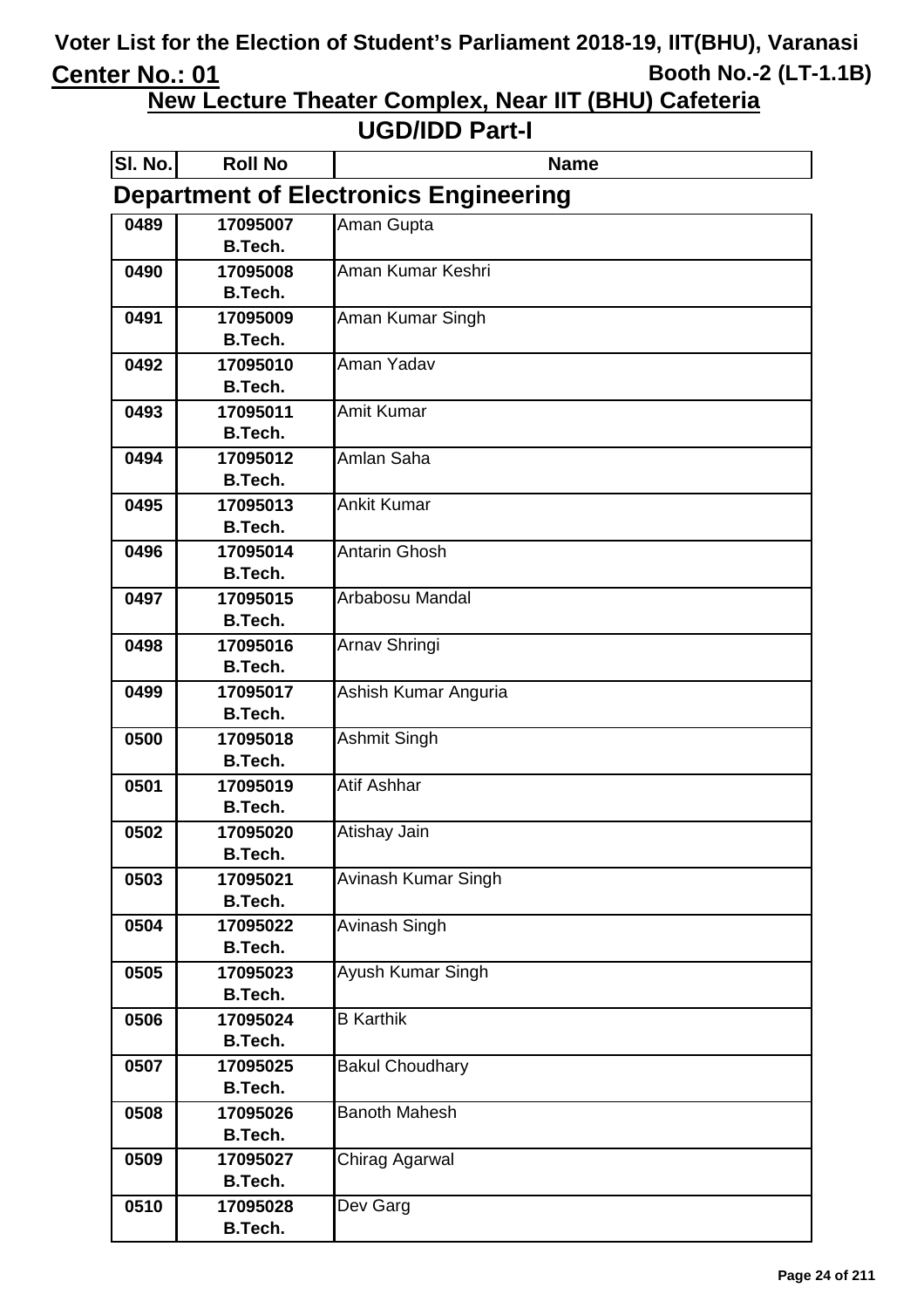**New Lecture Theater Complex, Near IIT (BHU) Cafeteria**

| SI. No. | <b>Roll No</b>                               | <b>Name</b>                 |  |  |
|---------|----------------------------------------------|-----------------------------|--|--|
|         | <b>Department of Electronics Engineering</b> |                             |  |  |
| 0511    | 17095029                                     | Divij Bajaj                 |  |  |
|         | <b>B.Tech.</b>                               |                             |  |  |
| 0512    | 17095030                                     | Gaurav Yadav                |  |  |
|         | <b>B.Tech.</b>                               |                             |  |  |
| 0513    | 17095031                                     | Gugulothu Krishna Chaitanya |  |  |
|         | <b>B.Tech.</b>                               |                             |  |  |
| 0514    | 17095032                                     | Hardik Agarwal              |  |  |
|         | <b>B.Tech.</b>                               |                             |  |  |
| 0515    | 17095033                                     | <b>Hitesh</b>               |  |  |
|         | <b>B.Tech.</b>                               |                             |  |  |
| 0516    | 17095034                                     | Jatin Agarwal               |  |  |
|         | <b>B.Tech.</b>                               |                             |  |  |
| 0517    | 17095035<br><b>B.Tech.</b>                   | Kondapalli Sudheer Reddy    |  |  |
| 0518    | 17095036                                     | Krishan Kumar               |  |  |
|         | <b>B.Tech.</b>                               |                             |  |  |
| 0519    | 17095037                                     | Maan Singh                  |  |  |
|         | <b>B.Tech.</b>                               |                             |  |  |
| 0520    | 17095038                                     | Malay Shukla                |  |  |
|         | B.Tech.                                      |                             |  |  |
| 0521    | 17095039                                     | Manikanta Sri Neha Chowdary |  |  |
|         | <b>B.Tech.</b>                               |                             |  |  |
| 0522    | 17095040                                     | Manish Kumar Kharwar        |  |  |
|         | <b>B.Tech.</b>                               |                             |  |  |
| 0523    | 17095041                                     | <b>Mohit Arora</b>          |  |  |
|         | <b>B.Tech.</b>                               |                             |  |  |
| 0524    | 17095042                                     | <b>Mohit Choure</b>         |  |  |
|         | B.Tech.                                      |                             |  |  |
| 0525    | 17095043                                     | Nishant Arya Kumawat        |  |  |
|         | <b>B.Tech.</b>                               |                             |  |  |
| 0526    | 17095044                                     | <b>Nishant Mishra</b>       |  |  |
|         | <b>B.Tech.</b>                               |                             |  |  |
| 0527    | 17095045<br><b>B.Tech.</b>                   | <b>Nitish Kumar</b>         |  |  |
| 0528    | 17095046                                     | P Shravan Nayak             |  |  |
|         | <b>B.Tech.</b>                               |                             |  |  |
| 0529    | 17095047                                     | Pallav Totawat              |  |  |
|         | <b>B.Tech.</b>                               |                             |  |  |
| 0530    | 17095048                                     | Pankaj Yadav                |  |  |
|         | <b>B.Tech.</b>                               |                             |  |  |
| 0531    | 17095049                                     | Piyush Rawat                |  |  |
|         | <b>B.Tech.</b>                               |                             |  |  |
| 0532    | 17095050                                     | Prabu Muruganandam          |  |  |
|         | <b>B.Tech.</b>                               |                             |  |  |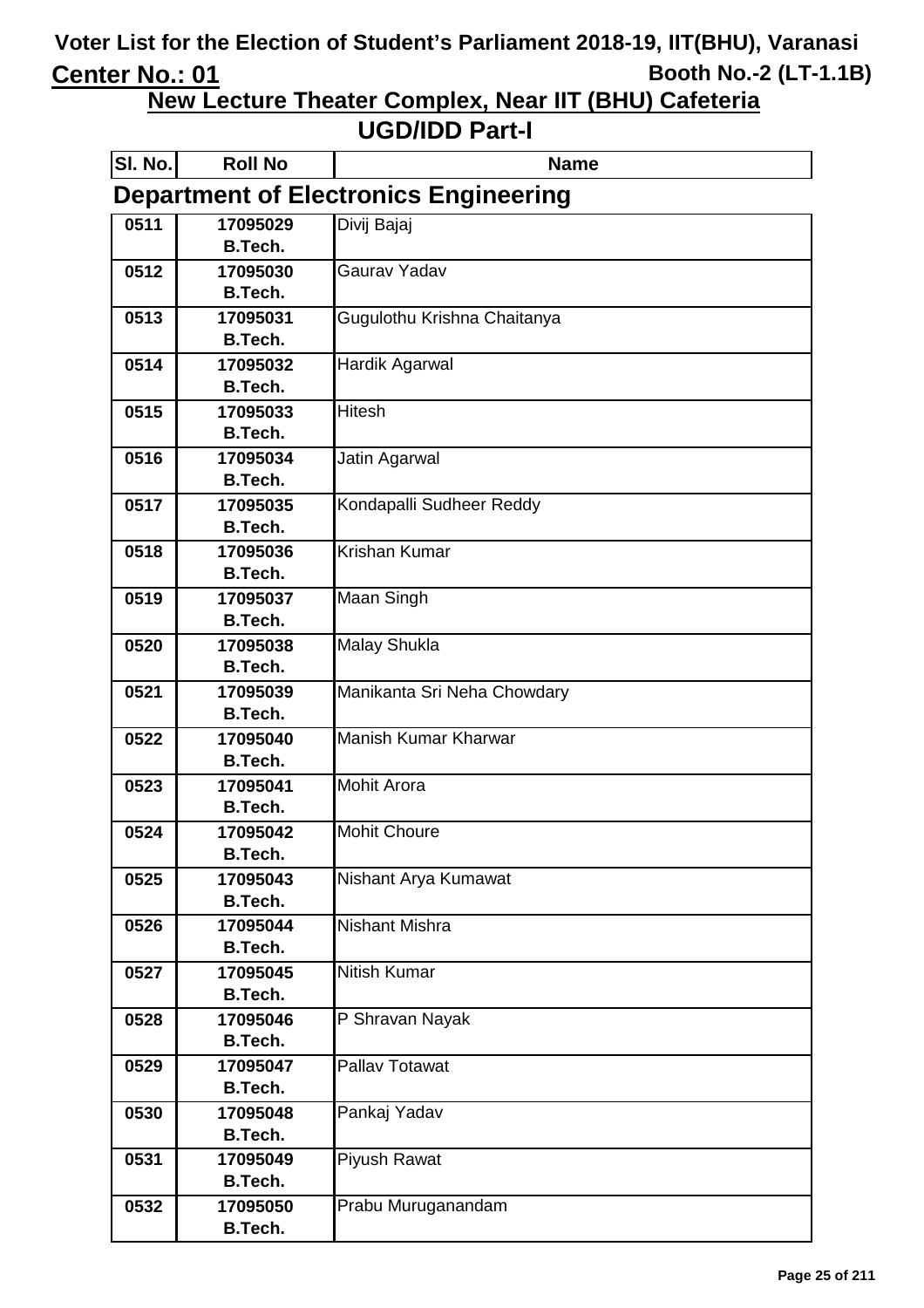**New Lecture Theater Complex, Near IIT (BHU) Cafeteria**

| SI. No. | <b>Roll No</b>                               | <b>Name</b>                 |  |  |
|---------|----------------------------------------------|-----------------------------|--|--|
|         | <b>Department of Electronics Engineering</b> |                             |  |  |
| 0533    | 17095051                                     | <b>Pushpesh Pranjal</b>     |  |  |
|         | <b>B.Tech.</b>                               |                             |  |  |
| 0534    | 17095052                                     | R A D S Abhijith            |  |  |
|         | <b>B.Tech.</b>                               |                             |  |  |
| 0535    | 17095053                                     | Rahul Jaideoka              |  |  |
|         | <b>B.Tech.</b>                               |                             |  |  |
| 0536    | 17095054<br><b>B.Tech.</b>                   | Rahul Kocheta               |  |  |
| 0537    | 17095055                                     | Rishabh Jaiswal             |  |  |
|         | <b>B.Tech.</b>                               |                             |  |  |
| 0538    | 17095056                                     | Rishabh Shrivastava         |  |  |
|         | <b>B.Tech.</b>                               |                             |  |  |
| 0539    | 17095057                                     | Ritika Agrawal              |  |  |
|         | <b>B.Tech.</b>                               |                             |  |  |
| 0540    | 17095058                                     | Sacsham Agrawal             |  |  |
|         | B.Tech.                                      |                             |  |  |
| 0541    | 17095059                                     | Sahil Bhutani               |  |  |
|         | <b>B.Tech.</b>                               |                             |  |  |
| 0542    | 17095060                                     | Saksham Jain                |  |  |
|         | B.Tech.                                      |                             |  |  |
| 0543    | 17095061                                     | Sanjay Chakma               |  |  |
|         | <b>B.Tech.</b>                               |                             |  |  |
| 0544    | 17095062<br><b>B.Tech.</b>                   | <b>Sarthak Sunil Dhanke</b> |  |  |
| 0545    | 17095063                                     | Saurabh Kumar               |  |  |
|         | B.Tech.                                      |                             |  |  |
| 0546    | 17095064                                     | Saurabh Kumar               |  |  |
|         | B.Tech.                                      |                             |  |  |
| 0547    | 17095065                                     | Shubham Guleria             |  |  |
|         | <b>B.Tech.</b>                               |                             |  |  |
| 0548    | 17095066                                     | Shubhranshu Singh           |  |  |
|         | <b>B.Tech.</b>                               |                             |  |  |
| 0549    | 17095067                                     | Sugali Abhishekk Lal Naikk  |  |  |
|         | <b>B.Tech.</b>                               |                             |  |  |
| 0550    | 17095068                                     | Sushant                     |  |  |
|         | <b>B.Tech.</b>                               |                             |  |  |
| 0551    | 17095069                                     | <b>Tanmay Gupta</b>         |  |  |
|         | <b>B.Tech.</b>                               |                             |  |  |
| 0552    | 17095070                                     | Tejpal                      |  |  |
|         | <b>B.Tech.</b>                               |                             |  |  |
| 0553    | 17095071<br><b>B.Tech.</b>                   | Utkarsh Maddheshiya         |  |  |
| 0554    | 17095072                                     | Vadde Sai Harsha            |  |  |
|         | <b>B.Tech.</b>                               |                             |  |  |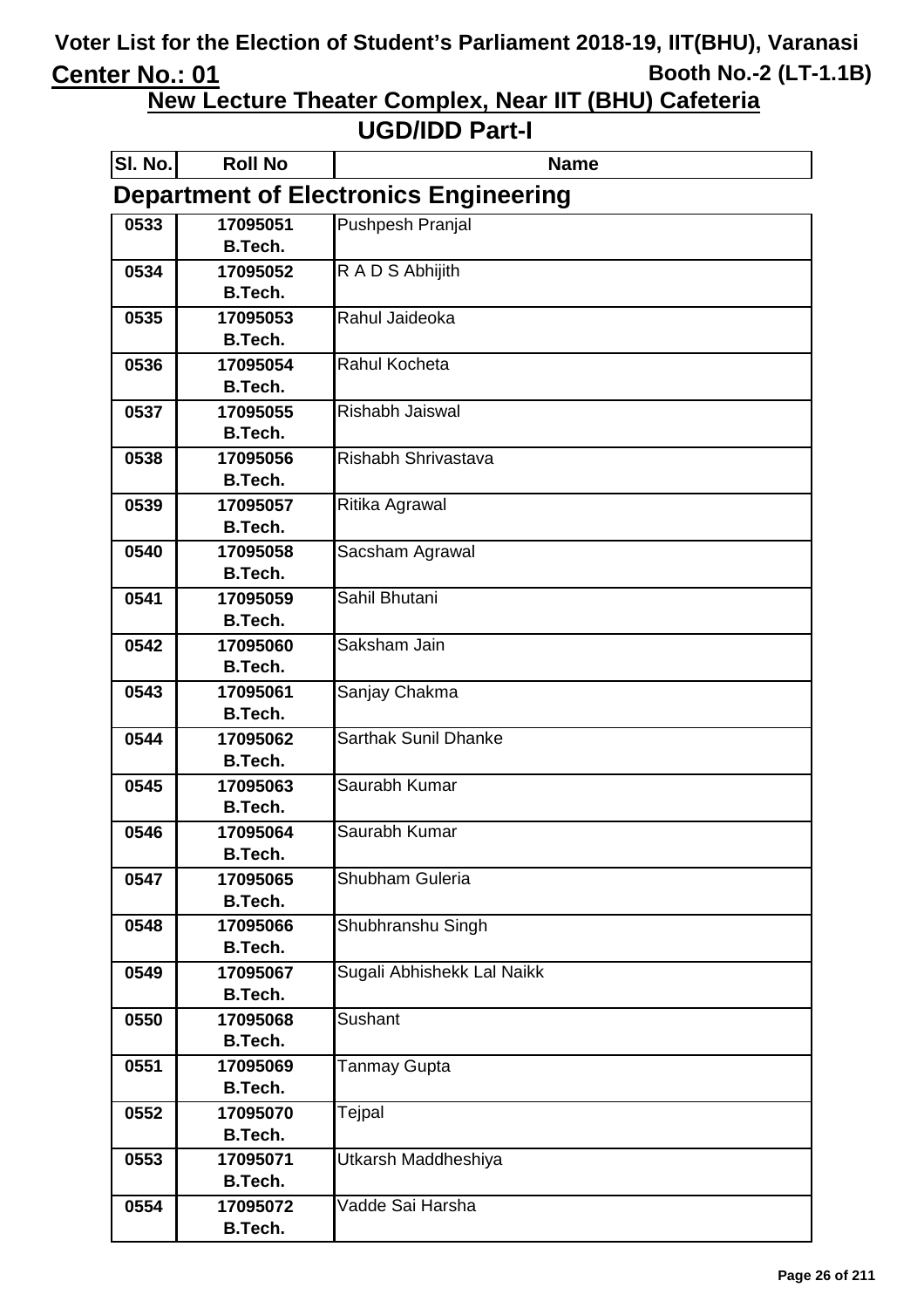**New Lecture Theater Complex, Near IIT (BHU) Cafeteria**

#### **UGD/IDD Part-I**

| SI. No. | <b>Roll No</b> | <b>Name</b>                                  |
|---------|----------------|----------------------------------------------|
|         |                | <b>Department of Electronics Engineering</b> |
| 0555    | 17095073       | Vaibhav Agarwal                              |
|         | <b>B.Tech.</b> |                                              |
| 0556    | 17095074       | <b>Vinit Kumar Patra</b>                     |
|         | <b>B.Tech.</b> |                                              |
| 0557    | 17095075       | Vishrut Bohara                               |
|         | <b>B.Tech.</b> |                                              |
| 0558    | 17095076       | <b>Vivek Yadav</b>                           |
|         | <b>B.Tech.</b> |                                              |
| 0559    | 17095077       | Yash Nanda                                   |
|         | <b>B.Tech.</b> |                                              |
| 0560    | 17095078       | <b>Yatharth Gupta</b>                        |
|         | <b>B.Tech.</b> |                                              |
| 0561    | 17095079       | Yatharth Sharma                              |
|         | <b>B.Tech.</b> |                                              |
| 0562    | 17095080       | Roshan Pramod Chouhan                        |
|         | <b>B.Tech.</b> |                                              |
| 0563    | 17095081       | <b>Mitul Gupta</b>                           |
|         | <b>B.Tech.</b> |                                              |
| 0564    | 17095082       | Shreya Sharma                                |
|         | <b>B.Tech.</b> |                                              |
| 0565    | 17095083       | Chhawi Prasad                                |
|         | <b>B.Tech.</b> |                                              |
| 0566    | 17095084       | Krishnendu Maji                              |
|         | <b>B.Tech.</b> |                                              |
| 0567    | 17095085       | Bhavya Agrawal                               |
|         | B.Tech.        |                                              |
| 0568    | 17095086       | Shravan Kumar                                |
|         | <b>B.Tech.</b> |                                              |
| 0569    | 17095087       | Shivam Agarwal                               |
|         | B.Tech.        |                                              |
| 0570    | 17095088       | <b>Gaurav Pandey</b>                         |
|         | <b>B.Tech.</b> |                                              |

#### **Department of Mathematical Sciences**

| 0571 | 17123001<br><b>IDD</b> | Aditya Singh                   |
|------|------------------------|--------------------------------|
| 0572 | 17123002<br><b>IDD</b> | <b>Aryan Patel</b>             |
| 0573 | 17123003<br><b>IDD</b> | <b>Atul Sharma</b>             |
| 0574 | 17123004<br><b>IDD</b> | Chhavi Jain                    |
| 0575 | 17123005<br><b>IDD</b> | Karamcheti Sree Rupa Harshitha |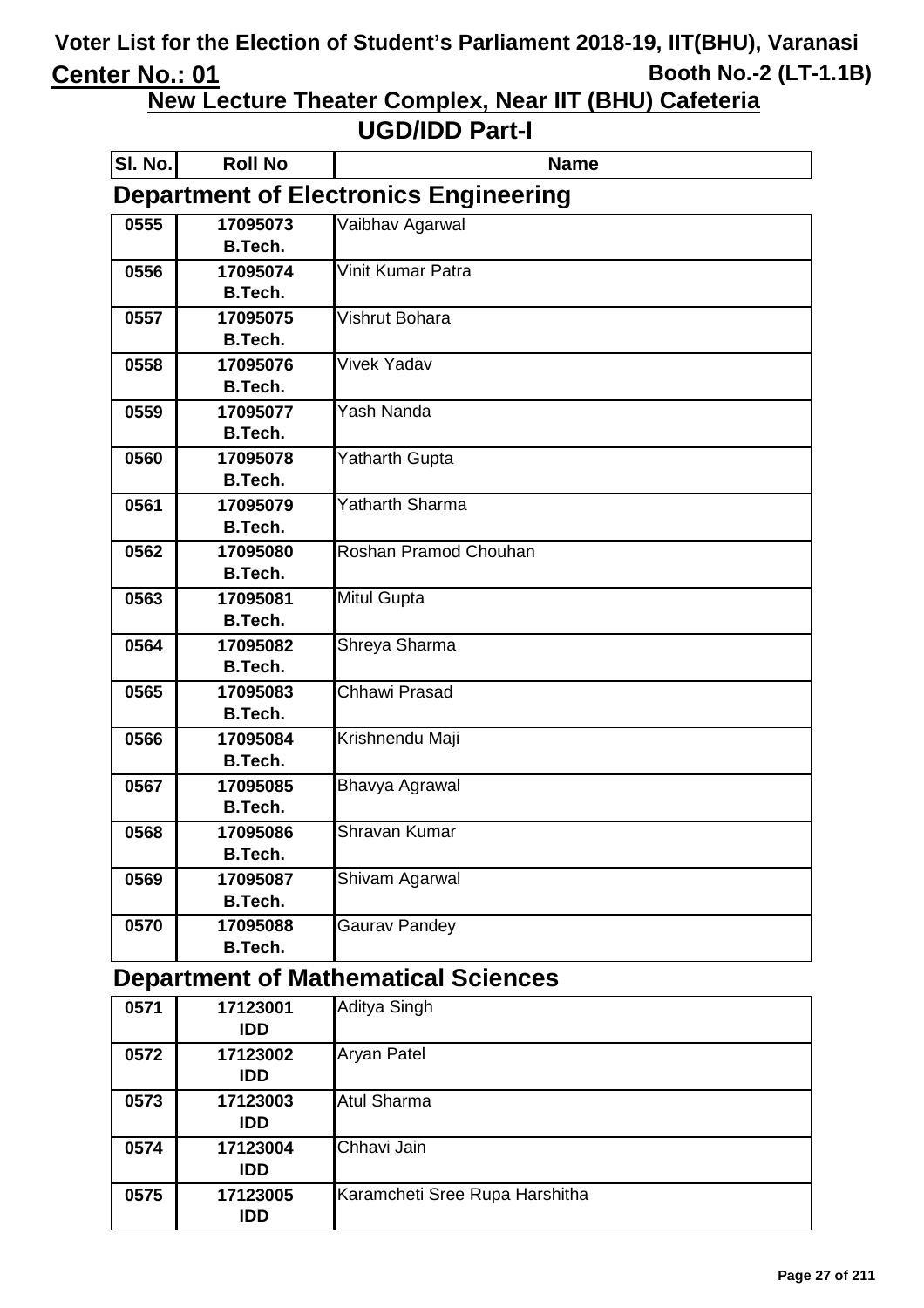**New Lecture Theater Complex, Near IIT (BHU) Cafeteria**

| SI. No. | <b>Roll No</b>         | <b>Name</b>                                |
|---------|------------------------|--------------------------------------------|
|         |                        | <b>Department of Mathematical Sciences</b> |
| 0576    | 17123006<br><b>IDD</b> | <b>Keshav Seksaria</b>                     |
| 0577    | 17123007<br><b>IDD</b> | Mitisha Pandey                             |
| 0578    | 17123008<br><b>IDD</b> | Omansh Mathur                              |
| 0579    | 17123009<br><b>IDD</b> | Rajpal Sheela                              |
| 0580    | 17123010<br><b>IDD</b> | <b>Ritu Raj Singh</b>                      |
| 0581    | 17123011<br><b>IDD</b> | Rohit Jhanwar                              |
| 0582    | 17123012<br><b>IDD</b> | Sanjeev Murmu                              |
| 0583    | 17123013<br><b>IDD</b> | Shubham Kumar                              |
| 0584    | 17123014<br><b>IDD</b> | <b>Swapnil Dhiman</b>                      |
| 0585    | 17123015<br><b>IDD</b> | <b>Tenzin Phuntsok</b>                     |
| 0586    | 17123016<br><b>IDD</b> | Vipul Gupta                                |
| 0587    | 17123018<br><b>IDD</b> | Yash Gupta                                 |
| 0588    | 17123019<br><b>IDD</b> | Yash Patel                                 |
| 0589    | 17123020<br><b>IDD</b> | Shourrya Srivastava                        |
| 0590    | 17123021<br><b>IDD</b> | Jogi Miglani                               |
| 0591    | 17123022<br><b>IDD</b> | Shreya Manoj Munshi                        |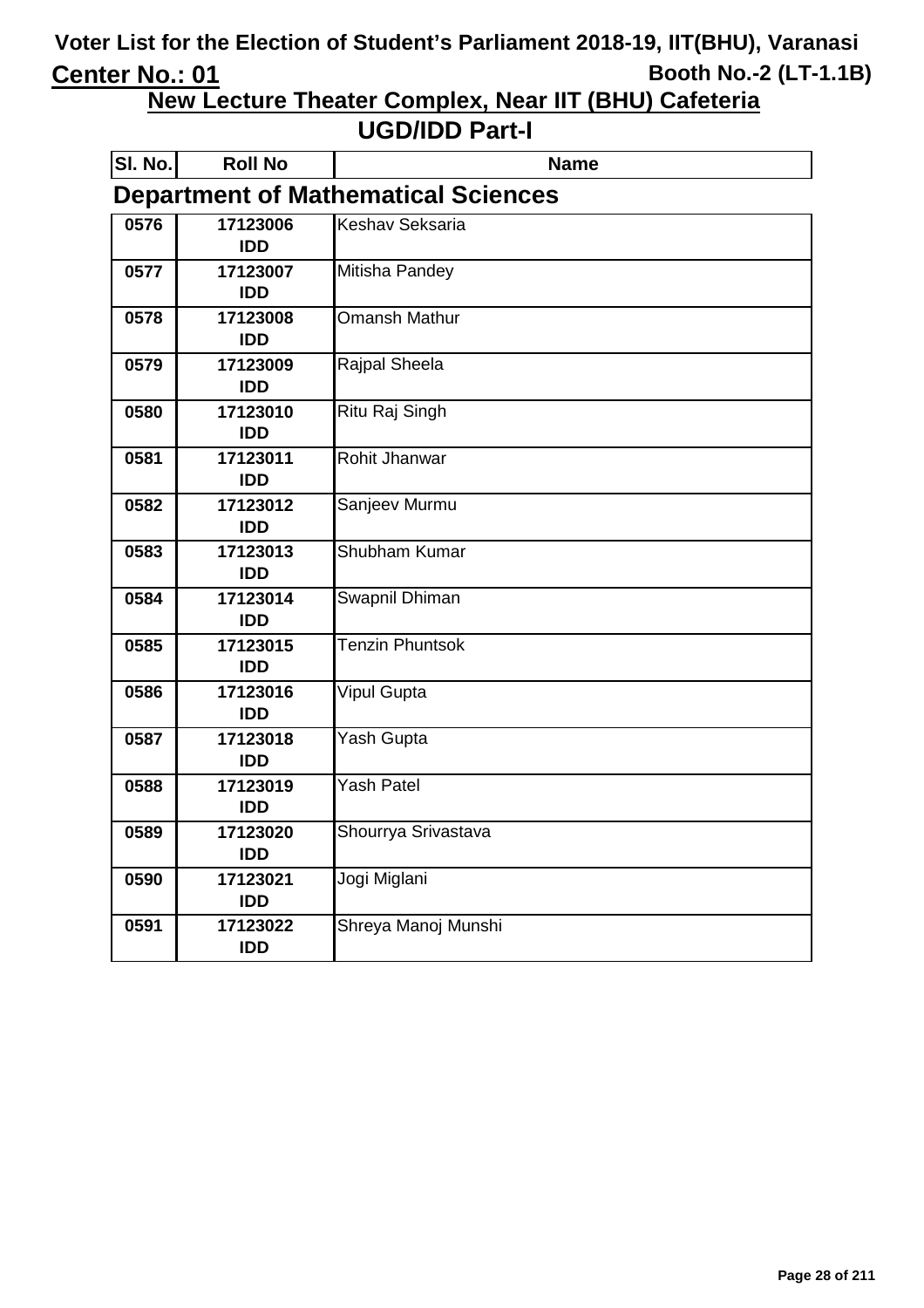**New Lecture Theater Complex, Near IIT (BHU) Cafeteria**

| SI. No. | <b>Roll No</b>                              | <b>Name</b>                 |  |  |
|---------|---------------------------------------------|-----------------------------|--|--|
|         | <b>Department of Mechanical Engineering</b> |                             |  |  |
| 0592    | 17135001                                    | Aashish Kumar Meena         |  |  |
|         | <b>B.Tech.</b>                              |                             |  |  |
| 0593    | 17135002                                    | <b>Abdul Wahab Aziz</b>     |  |  |
|         | <b>B.Tech.</b>                              |                             |  |  |
| 0594    | 17135003                                    | Abhay Agrawal               |  |  |
|         | <b>B.Tech.</b>                              |                             |  |  |
| 0595    | 17135004                                    | Abhinandan Chauhan          |  |  |
|         | <b>B.Tech.</b>                              |                             |  |  |
| 0596    | 17135005                                    | Abhishansha                 |  |  |
|         | <b>B.Tech.</b>                              | Abhishek Edara              |  |  |
| 0597    | 17135006<br><b>B.Tech.</b>                  |                             |  |  |
| 0598    | 17135007                                    | Abhishek Kumar              |  |  |
|         | <b>B.Tech.</b>                              |                             |  |  |
| 0599    | 17135008                                    | Aman Jaiswal                |  |  |
|         | <b>B.Tech.</b>                              |                             |  |  |
| 0600    | 17135009                                    | Aman Oswal                  |  |  |
|         | <b>B.Tech.</b>                              |                             |  |  |
| 0601    | 17135010                                    | Aman Shekhar                |  |  |
|         | <b>B.Tech.</b>                              |                             |  |  |
| 0602    | 17135011                                    | Amarjeet Singh              |  |  |
|         | <b>B.Tech.</b>                              |                             |  |  |
| 0603    | 17135012                                    | Amarjeet Sinha              |  |  |
|         | <b>B.Tech.</b>                              |                             |  |  |
| 0604    | 17135013                                    | Amit Kumar Yadav            |  |  |
|         | <b>B.Tech.</b>                              |                             |  |  |
| 0605    | 17135014                                    | <b>Anand Verdhan</b>        |  |  |
|         | <b>B.Tech.</b>                              | <b>Anant Prakash Pandey</b> |  |  |
| 0606    | 17135015<br><b>B.Tech.</b>                  |                             |  |  |
| 0607    | 17135016                                    | Ankit Kumar Singh           |  |  |
|         | <b>B.Tech.</b>                              |                             |  |  |
| 0608    | 17135017                                    | Ankush                      |  |  |
|         | <b>B.Tech.</b>                              |                             |  |  |
| 0609    | 17135019                                    | Anuj Jakhar                 |  |  |
|         | <b>B.Tech.</b>                              |                             |  |  |
| 0610    | 17135020                                    | Aryan Singh                 |  |  |
|         | <b>B.Tech.</b>                              |                             |  |  |
| 0611    | 17135021                                    | <b>Ashish Gautam</b>        |  |  |
|         | <b>B.Tech.</b>                              |                             |  |  |
| 0612    | 17135022                                    | Ashish Kumar                |  |  |
|         | <b>B.Tech.</b>                              |                             |  |  |
| 0613    | 17135023                                    | Ashutosh Kumbhaj            |  |  |
|         | <b>B.Tech.</b>                              |                             |  |  |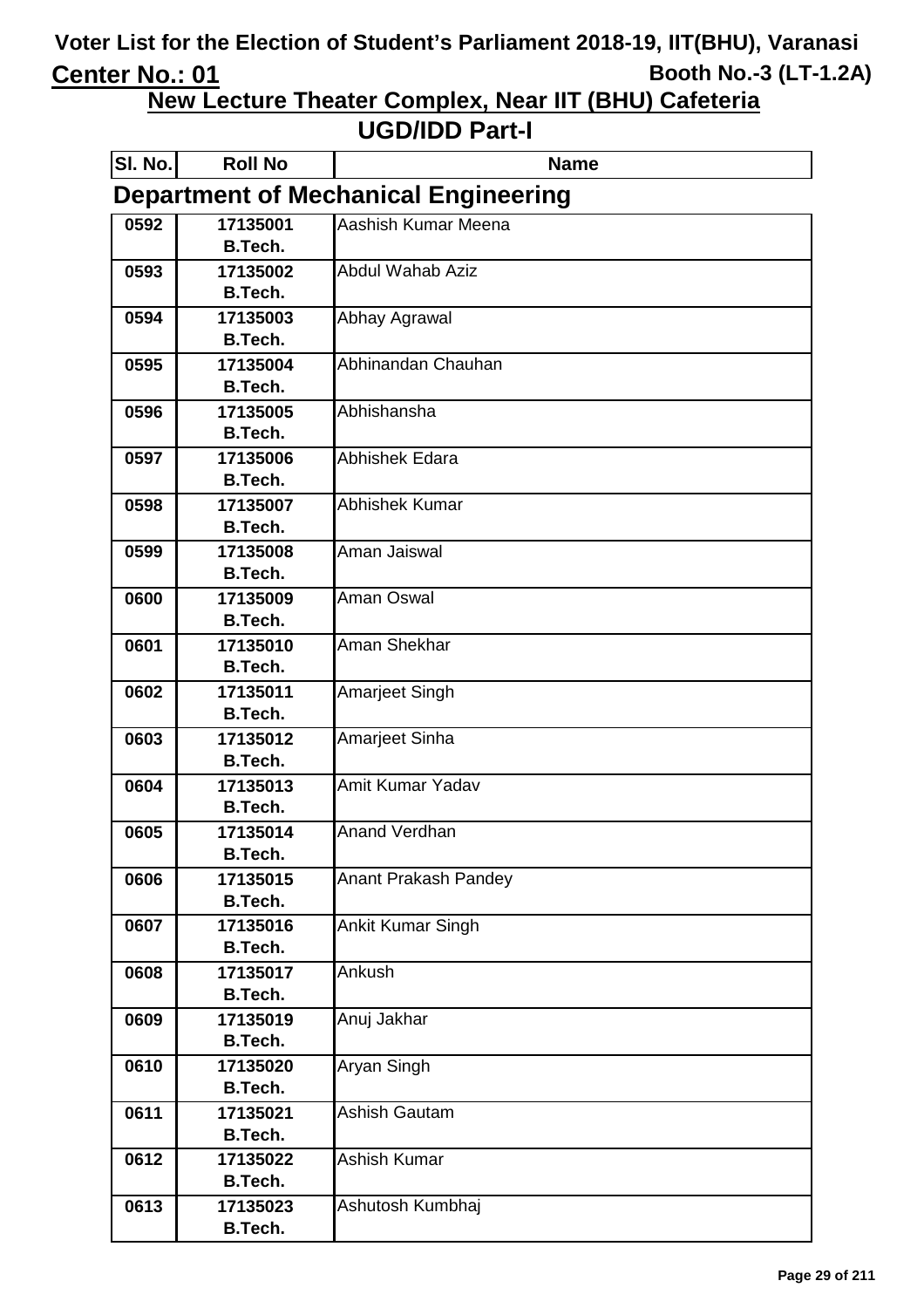**New Lecture Theater Complex, Near IIT (BHU) Cafeteria**

| SI. No. | <b>Roll No</b>             | <b>Name</b>                                 |
|---------|----------------------------|---------------------------------------------|
|         |                            | <b>Department of Mechanical Engineering</b> |
| 0614    | 17135024                   | Ayush Jain                                  |
|         | B.Tech.                    |                                             |
| 0615    | 17135025                   | Ayush Raj                                   |
|         | <b>B.Tech.</b>             |                                             |
| 0616    | 17135026                   | <b>Bhupendra Sunil Mali</b>                 |
|         | <b>B.Tech.</b>             |                                             |
| 0617    | 17135027<br><b>B.Tech.</b> | <b>Bhuvnesh Kumar</b>                       |
| 0618    | 17135028                   | Chandra Sen Singh                           |
|         | <b>B.Tech.</b>             |                                             |
| 0619    | 17135029                   | Chavan Krishna Pandit                       |
|         | <b>B.Tech.</b>             |                                             |
| 0620    | 17135030                   | Chetan Pareta                               |
|         | <b>B.Tech.</b>             |                                             |
| 0621    | 17135032                   | Divyansh Garg                               |
|         | <b>B.Tech.</b>             |                                             |
| 0622    | 17135033                   | Divyansh Kumar Gaurav                       |
|         | <b>B.Tech.</b>             |                                             |
| 0623    | 17135034                   | Fichadiya Keyur Pradipbhai                  |
|         | <b>B.Tech.</b>             |                                             |
| 0624    | 17135035                   | Gaurav Kumar Nainawat                       |
| 0625    | <b>B.Tech.</b><br>17135036 | Gitansh Garg                                |
|         | <b>B.Tech.</b>             |                                             |
| 0626    | 17135037                   | Gopal Krishna                               |
|         | <b>B.Tech.</b>             |                                             |
| 0627    | 17135038                   | <b>Harshad Kumbhare</b>                     |
|         | <b>B.Tech.</b>             |                                             |
| 0628    | 17135039                   | Harsheet Jain                               |
|         | <b>B.Tech.</b>             |                                             |
| 0629    | 17135040                   | Harshit Agarwal                             |
|         | <b>B.Tech.</b>             |                                             |
| 0630    | 17135041                   | <b>Hemant Kumar Meena</b>                   |
|         | <b>B.Tech.</b>             |                                             |
| 0631    | 17135042<br><b>B.Tech.</b> | Himanshu Kujur                              |
|         |                            |                                             |
| 0632    | 17135043<br>B.Tech.        | Hiren Algotar                               |
| 0633    | 17135044                   | <b>Jadav Anand</b>                          |
|         | <b>B.Tech.</b>             |                                             |
| 0634    | 17135045                   | Jatin Chauhan                               |
|         | <b>B.Tech.</b>             |                                             |
| 0635    | 17135046                   | Jatin Mehra                                 |
|         | B.Tech.                    |                                             |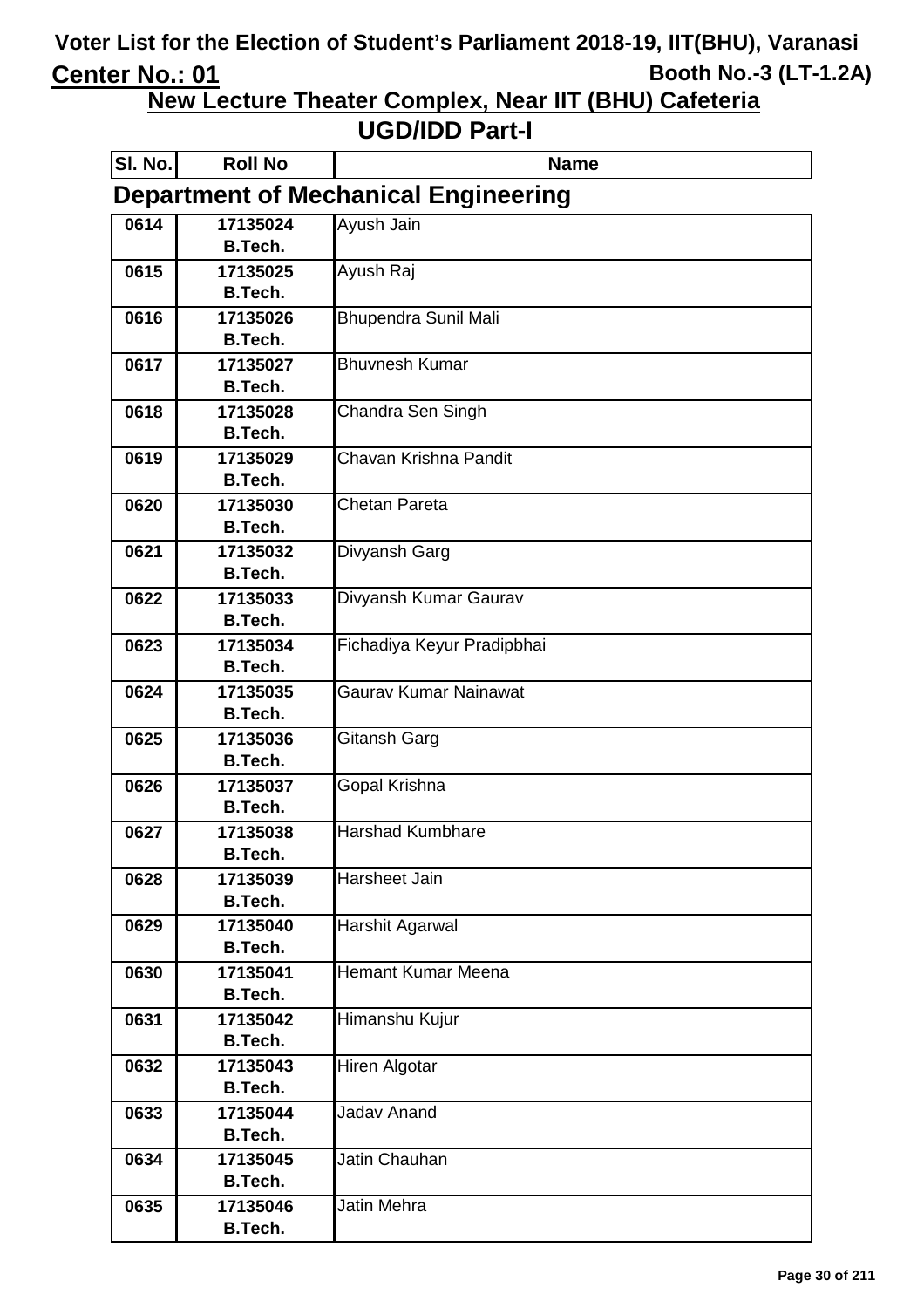**New Lecture Theater Complex, Near IIT (BHU) Cafeteria**

| SI. No. | <b>Roll No</b>             | <b>Name</b>                                 |
|---------|----------------------------|---------------------------------------------|
|         |                            | <b>Department of Mechanical Engineering</b> |
| 0636    | 17135047                   | Joel Joseph                                 |
|         | <b>B.Tech.</b>             |                                             |
| 0637    | 17135048                   | Kapil Kumar Sharma                          |
|         | <b>B.Tech.</b>             |                                             |
| 0638    | 17135049                   | <b>Kartik Gupta</b>                         |
|         | <b>B.Tech.</b>             |                                             |
| 0639    | 17135050<br><b>B.Tech.</b> | <b>Kuldeep Aswal</b>                        |
| 0640    | 17135051                   | <b>Kunal Kumar</b>                          |
|         | <b>B.Tech.</b>             |                                             |
| 0641    | 17135053                   | Manuj                                       |
|         | <b>B.Tech.</b>             |                                             |
| 0642    | 17135054                   | Mayank                                      |
|         | <b>B.Tech.</b>             |                                             |
| 0643    | 17135055                   | Mayank Awasthi                              |
|         | <b>B.Tech.</b>             |                                             |
| 0644    | 17135056                   | Narender Kumar                              |
|         | <b>B.Tech.</b>             |                                             |
| 0645    | 17135057                   | Nasu Avinash                                |
|         | <b>B.Tech.</b>             |                                             |
| 0646    | 17135058                   | Naveen                                      |
|         | <b>B.Tech.</b>             |                                             |
| 0647    | 17135059                   | Nitish Kumar                                |
|         | <b>B.Tech.</b>             |                                             |
| 0648    | 17135060                   | Pankaj Meena                                |
|         | <b>B.Tech.</b>             |                                             |
| 0649    | 17135061<br><b>B.Tech.</b> | Piyush Agarwal                              |
| 0650    | 17135062                   | Prakash Kumar                               |
|         | <b>B.Tech.</b>             |                                             |
| 0651    | 17135063                   | Pranshu Gautam                              |
|         | <b>B.Tech.</b>             |                                             |
| 0652    | 17135064                   | Prashant Kumar Sharma                       |
|         | B.Tech.                    |                                             |
| 0653    | 17135065                   | Priyam Garg                                 |
|         | <b>B.Tech.</b>             |                                             |
| 0654    | 17135066                   | Priyam Jayesh Jaiyawala                     |
|         | <b>B.Tech.</b>             |                                             |
| 0655    | 17135067                   | Priyanshu Kumar                             |
|         | <b>B.Tech.</b>             |                                             |
| 0656    | 17135068                   | Priyanshu Raj Rahul                         |
|         | <b>B.Tech.</b>             |                                             |
| 0657    | 17135070                   | Rahul Saini                                 |
|         | B.Tech.                    |                                             |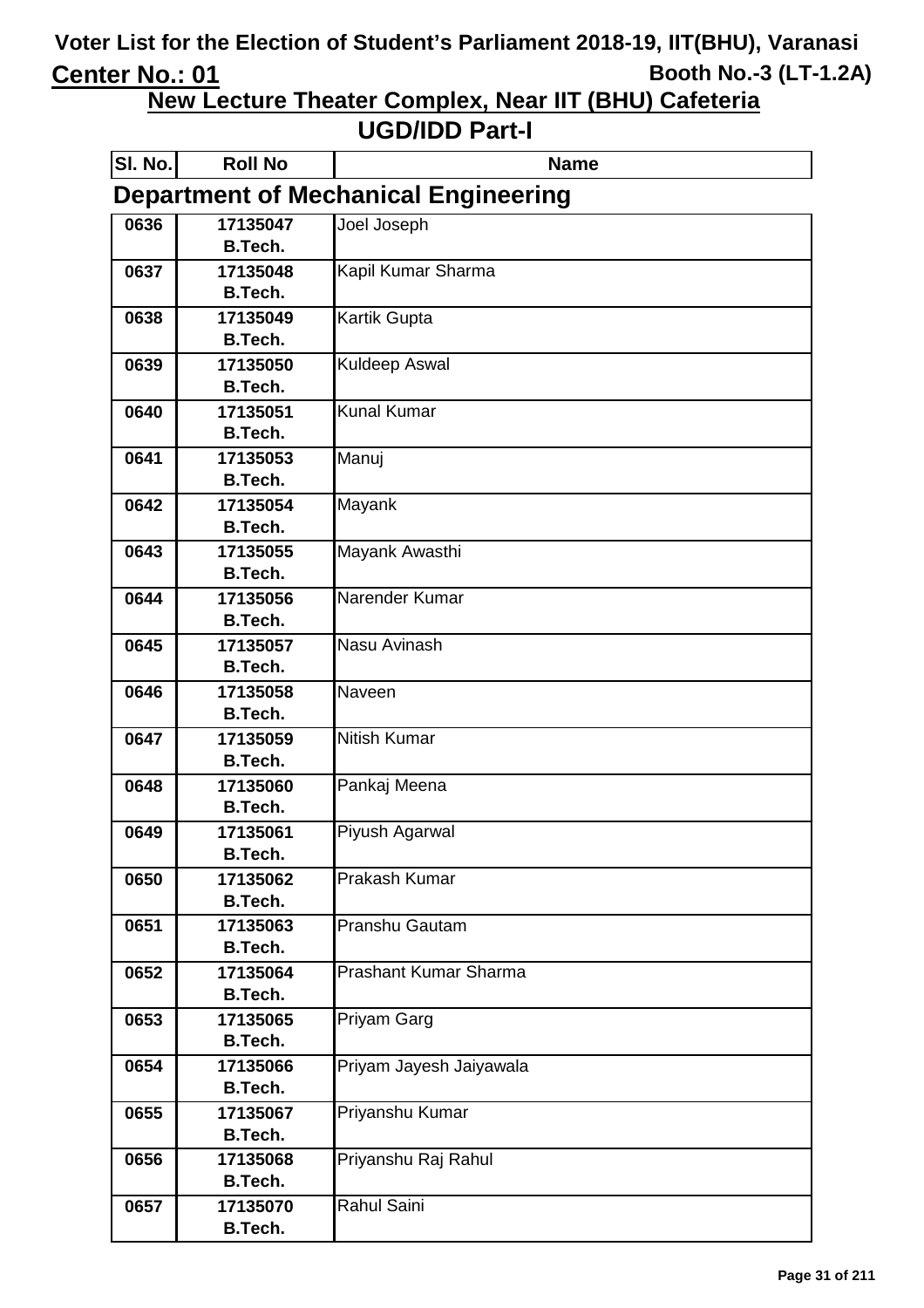**New Lecture Theater Complex, Near IIT (BHU) Cafeteria**

| SI. No. | <b>Roll No</b>                              | <b>Name</b>               |  |  |
|---------|---------------------------------------------|---------------------------|--|--|
|         | <b>Department of Mechanical Engineering</b> |                           |  |  |
| 0658    | 17135071                                    | Rahul Vinod Vishwakarma   |  |  |
|         | <b>B.Tech.</b>                              |                           |  |  |
| 0659    | 17135072                                    | Rajat Gupta               |  |  |
|         | <b>B.Tech.</b>                              |                           |  |  |
| 0660    | 17135073<br><b>B.Tech.</b>                  | Rohit Bairwa              |  |  |
| 0661    | 17135074                                    | Roshan Roy                |  |  |
|         | <b>B.Tech.</b>                              |                           |  |  |
| 0662    | 17135075                                    | Rupendra Singh Saran      |  |  |
|         | <b>B.Tech.</b>                              |                           |  |  |
| 0663    | 17135076                                    | Sachin Kumar              |  |  |
|         | <b>B.Tech.</b>                              |                           |  |  |
| 0664    | 17135077                                    | Sanju Prasad              |  |  |
|         | <b>B.Tech.</b>                              |                           |  |  |
| 0665    | 17135078                                    | Sharad Dharmraj Ghodke    |  |  |
|         | <b>B.Tech.</b>                              |                           |  |  |
| 0666    | 17135080                                    | Shefali Agarwal           |  |  |
|         | <b>B.Tech.</b><br>17135081                  |                           |  |  |
| 0667    | <b>B.Tech.</b>                              | Shreyasi Airi             |  |  |
| 0668    | 17135082                                    | <b>Shrikant Kumar</b>     |  |  |
|         | <b>B.Tech.</b>                              |                           |  |  |
| 0669    | 17135083                                    | Shubham Raj               |  |  |
|         | <b>B.Tech.</b>                              |                           |  |  |
| 0670    | 17135084                                    | Shubham Subhash Kumbhar   |  |  |
|         | <b>B.Tech.</b>                              |                           |  |  |
| 0671    | 17135085                                    | Shubham Yadav             |  |  |
|         | <b>B.Tech.</b>                              |                           |  |  |
| 0672    | 17135086                                    | Snehal                    |  |  |
| 0673    | <b>B.Tech.</b><br>17135087                  | Swarna Siva Sunil Chandra |  |  |
|         | <b>B.Tech.</b>                              |                           |  |  |
| 0674    | 17135088                                    | <b>Tanay Dubey</b>        |  |  |
|         | <b>B.Tech.</b>                              |                           |  |  |
| 0675    | 17135089                                    | <b>Tushar Goyal</b>       |  |  |
|         | <b>B.Tech.</b>                              |                           |  |  |
| 0676    | 17135090                                    | <b>Utkarsh Dwivedi</b>    |  |  |
|         | <b>B.Tech.</b>                              |                           |  |  |
| 0677    | 17135091                                    | Vaibhav                   |  |  |
|         | <b>B.Tech.</b>                              |                           |  |  |
| 0678    | 17135092                                    | Vaibhav Gupta             |  |  |
|         | <b>B.Tech.</b>                              |                           |  |  |
| 0679    | 17135093<br><b>B.Tech.</b>                  | Velaga Girish             |  |  |
|         |                                             |                           |  |  |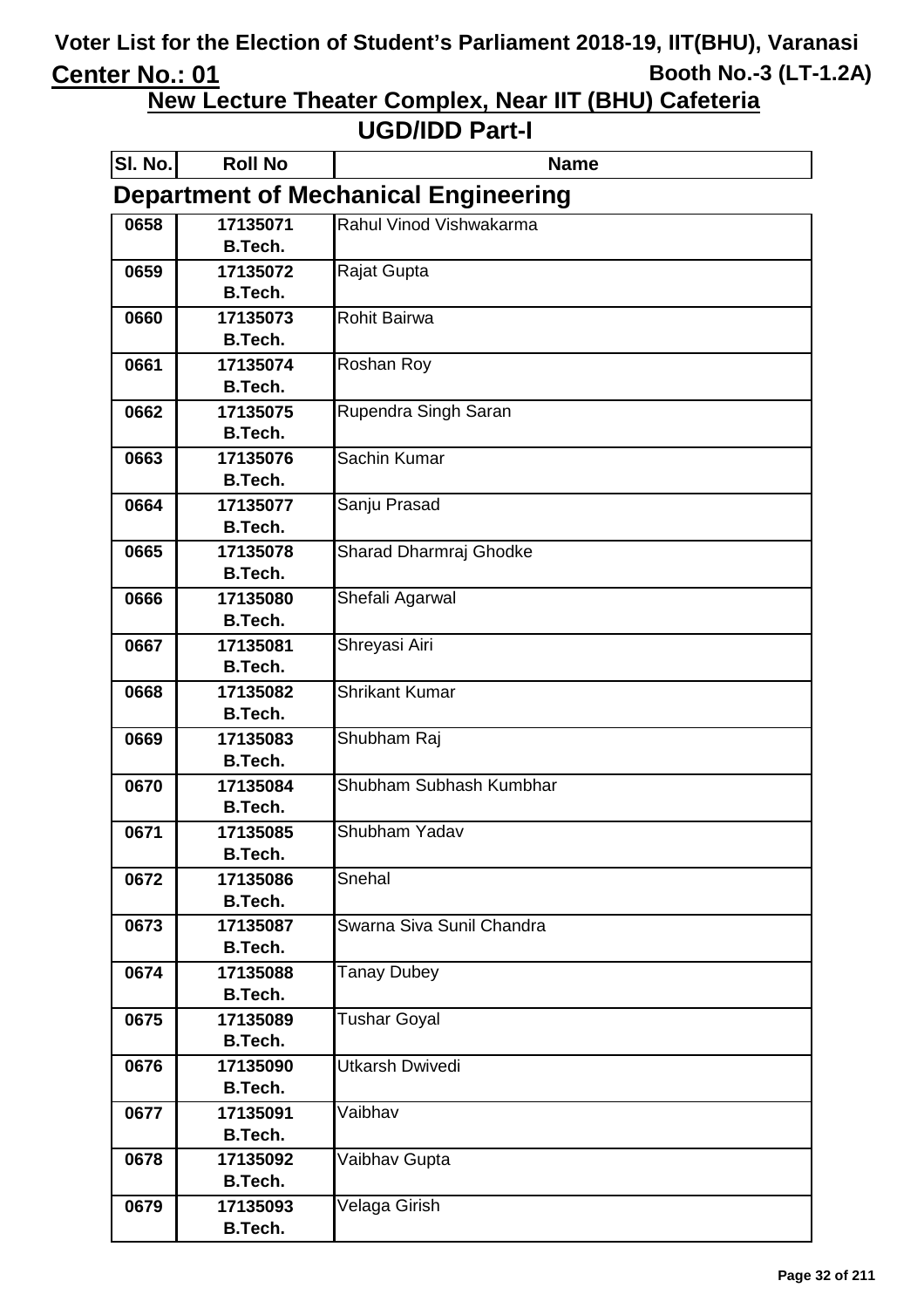**New Lecture Theater Complex, Near IIT (BHU) Cafeteria**

| SI. No. | <b>Roll No</b>                              | <b>Name</b>             |  |
|---------|---------------------------------------------|-------------------------|--|
|         | <b>Department of Mechanical Engineering</b> |                         |  |
| 0680    | 17135094                                    | Vijay Kushwaha          |  |
|         | <b>B.Tech.</b>                              |                         |  |
| 0681    | 17135095                                    | <b>Vivek</b>            |  |
|         | <b>B.Tech.</b>                              |                         |  |
| 0682    | 17135096                                    | Yash Kumar Jipkate      |  |
|         | <b>B.Tech.</b>                              |                         |  |
| 0683    | 17135097<br><b>B.Tech.</b>                  | Yash Sahu               |  |
| 0684    | 17135098                                    | Yogesh                  |  |
|         | <b>B.Tech.</b>                              |                         |  |
| 0685    | 17135099                                    | Sankar P                |  |
|         | <b>B.Tech.</b>                              |                         |  |
| 0686    | 17135100                                    | <b>Shresth Kumar</b>    |  |
|         | <b>B.Tech.</b>                              |                         |  |
| 0687    | 17135101                                    | <b>Abhinav Dixit</b>    |  |
|         | <b>B.Tech.</b>                              |                         |  |
| 0688    | 17135102                                    | <b>Samarth Chaudhry</b> |  |
|         | <b>B.Tech.</b>                              |                         |  |
| 0689    | 17135103                                    | Manish Kumar Rajwade    |  |
|         | <b>B.Tech.</b>                              |                         |  |
| 0690    | 17135104                                    | Shubham Singh           |  |
|         | <b>B.Tech.</b>                              |                         |  |
| 0691    | 17135105<br><b>B.Tech.</b>                  | Siddharth Bajpai        |  |
| 0692    | 17135106                                    |                         |  |
|         | <b>B.Tech.</b>                              | Shivam Bhatnagar        |  |
| 0693    | 17135107                                    | <b>Kushal Sinha</b>     |  |
|         | <b>B.Tech.</b>                              |                         |  |
| 0694    | 17135108                                    | Vibhor Shukla           |  |
|         | <b>B.Tech.</b>                              |                         |  |
| 0695    | 17135109                                    | Aayush Malik            |  |
|         | <b>B.Tech.</b>                              |                         |  |
| 0696    | 17135110                                    | Harsh Vardhan Singh     |  |
|         | <b>B.Tech.</b>                              |                         |  |
| 0697    | 17135111                                    | Aditya Kumar            |  |
|         | <b>B.Tech.</b>                              |                         |  |
| 0698    | 17135112                                    | Shivam R Singh          |  |
|         | <b>B.Tech.</b>                              |                         |  |
| 0699    | 17135113                                    | Saddalagari Raghavendra |  |
|         | <b>B.Tech.</b>                              |                         |  |
| 0700    | 17135114<br><b>B.Tech.</b>                  | Prachi Birla            |  |
| 0701    | 17134001                                    | Aneesh Singh            |  |
|         | <b>IDD</b>                                  |                         |  |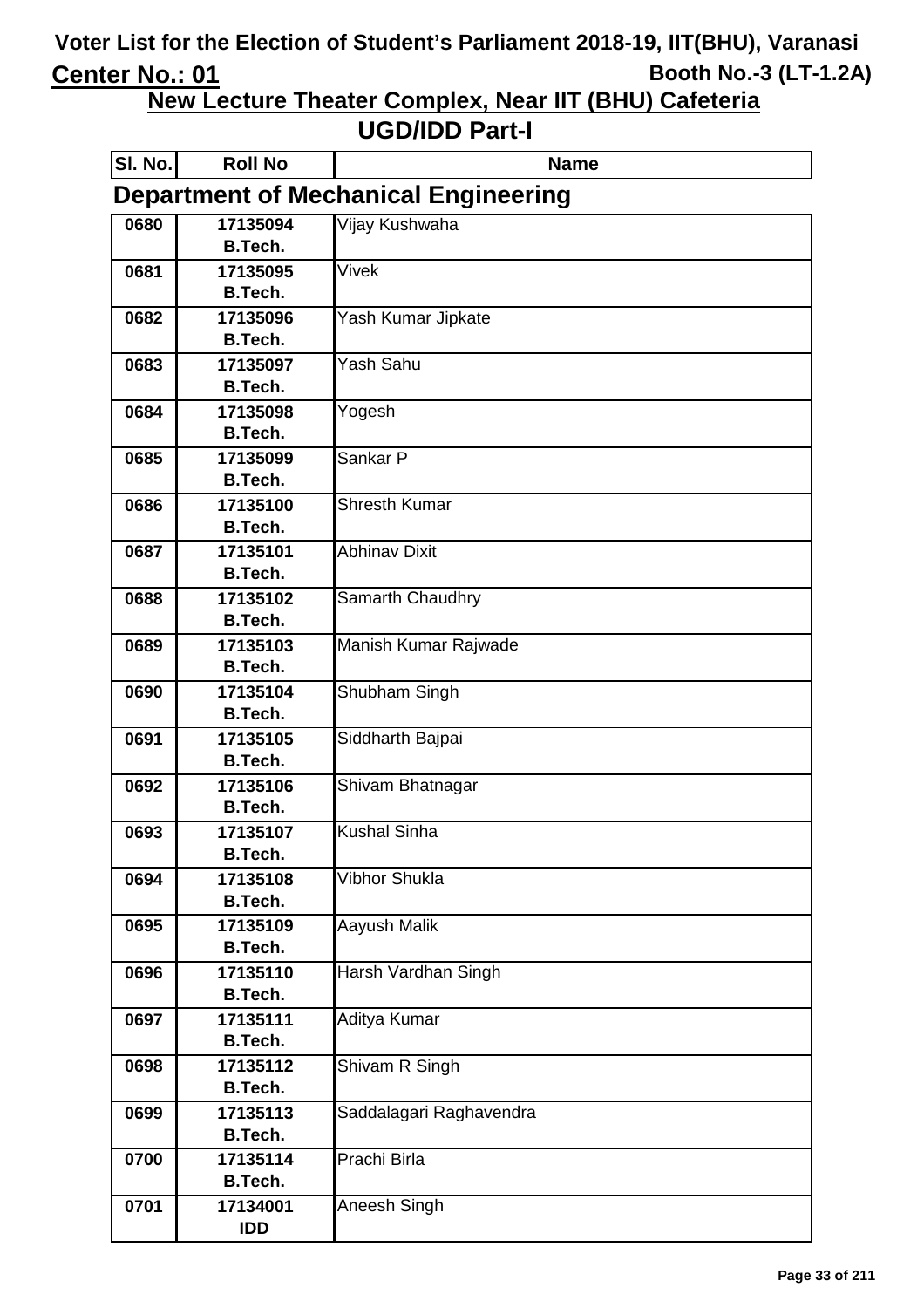**New Lecture Theater Complex, Near IIT (BHU) Cafeteria**

| SI. No.                                       | <b>Roll No</b>                              | <b>Name</b>                 |  |  |
|-----------------------------------------------|---------------------------------------------|-----------------------------|--|--|
|                                               | <b>Department of Mechanical Engineering</b> |                             |  |  |
| 0702                                          | 17134002<br><b>IDD</b>                      | Arddhendu Mandal            |  |  |
| 0703                                          | 17134003<br><b>IDD</b>                      | Deepak Parmar               |  |  |
| 0704                                          | 17134004<br><b>IDD</b>                      | Harihar                     |  |  |
| 0705                                          | 17134006<br><b>IDD</b>                      | Hrishiraj Sahebrao Mandlik  |  |  |
| 0706                                          | 17134007<br><b>IDD</b>                      | Jadhav Sai Prasad           |  |  |
| 0707                                          | 17134008<br><b>IDD</b>                      | Jitesh Junwal               |  |  |
| 0708                                          | 17134009<br><b>IDD</b>                      | <b>Mukul Kumar</b>          |  |  |
| 0709                                          | 17134010<br><b>IDD</b>                      | Nallani Venkata Harsha      |  |  |
| 0710                                          | 17134011<br><b>IDD</b>                      | Parimal Kumar Singh         |  |  |
| 0711                                          | 17134012<br><b>IDD</b>                      | Pawan Sulaniya              |  |  |
| 0712                                          | 17134013<br><b>IDD</b>                      | <b>Pranav Milind Khisti</b> |  |  |
| 0713                                          | 17134014<br><b>IDD</b>                      | Prateek Agrawal             |  |  |
| 0714                                          | 17134015<br><b>IDD</b>                      | <b>Ratnesh Kumar</b>        |  |  |
| 0715                                          | 17134016<br><b>IDD</b>                      | Ujjwal Ray                  |  |  |
| 0716                                          | 17134017<br><b>IDD</b>                      | <b>Utkarsh Dubey</b>        |  |  |
| 0717                                          | 17134018<br><b>IDD</b>                      | Vijay Kumar Upadhyay        |  |  |
| 0718                                          | 17134019<br><b>IDD</b>                      | Yash Wardhan Singh          |  |  |
| 0719                                          | 17134020<br><b>IDD</b>                      | Naman Kaushik               |  |  |
| 0720                                          | 17134021<br><b>IDD</b>                      | Abhas Jain                  |  |  |
| 0721                                          | 17134022<br><b>IDD</b>                      | <b>Raichel Elsa Thomas</b>  |  |  |
| <b>Department of Metallurical Engineering</b> |                                             |                             |  |  |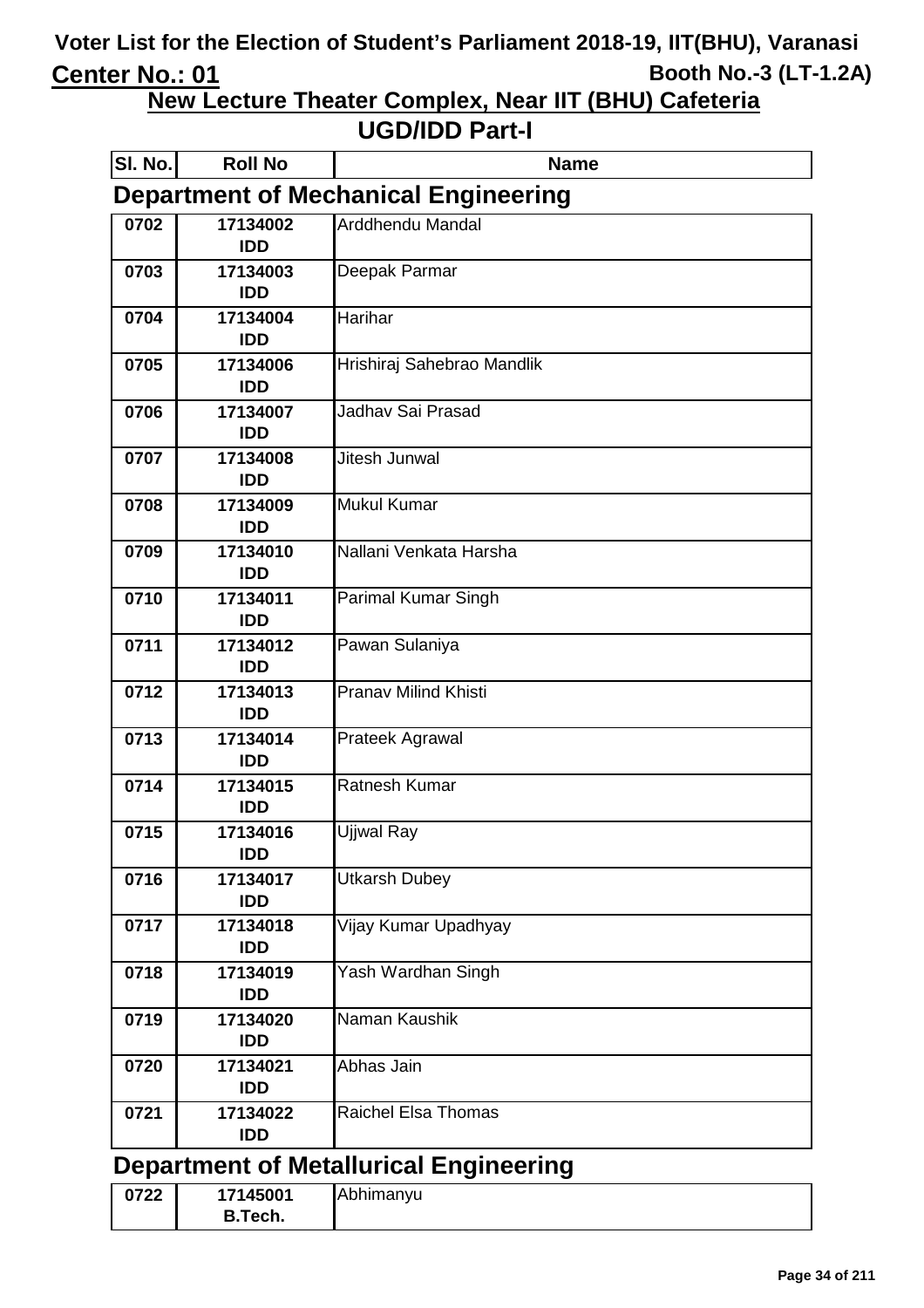**New Lecture Theater Complex, Near IIT (BHU) Cafeteria**

| SI. No. | <b>Roll No</b>             | <b>Name</b>                                   |
|---------|----------------------------|-----------------------------------------------|
|         |                            | <b>Department of Metallurical Engineering</b> |
| 0723    | 17145002                   | <b>Abhishek Anand</b>                         |
|         | <b>B.Tech.</b>             |                                               |
| 0724    | 17145003                   | Abhishek Kumar                                |
|         | <b>B.Tech.</b>             |                                               |
| 0725    | 17145004                   | <b>Abhishek Sharma</b>                        |
|         | <b>B.Tech.</b>             |                                               |
| 0726    | 17145006                   | Aditya Srivastava                             |
|         | <b>B.Tech.</b>             |                                               |
| 0727    | 17145007                   | <b>Akshat Chanchal</b>                        |
|         | <b>B.Tech.</b>             |                                               |
| 0728    | 17145008                   | Alen Shibu Joseph                             |
|         | <b>B.Tech.</b>             |                                               |
| 0729    | 17145009                   | Aneesh Amarendra Namjoshi                     |
|         | <b>B.Tech.</b>             | <b>Anushree Dixit</b>                         |
| 0730    | 17145010<br><b>B.Tech.</b> |                                               |
| 0731    | 17145011                   | <b>Arpit Kumar Singh</b>                      |
|         | <b>B.Tech.</b>             |                                               |
| 0732    | 17145012                   | Aryan Kumar                                   |
|         | <b>B.Tech.</b>             |                                               |
| 0733    | 17145013                   | Avinash Bharti                                |
|         | <b>B.Tech.</b>             |                                               |
| 0734    | 17145014                   | Avinash Singh                                 |
|         | <b>B.Tech.</b>             |                                               |
| 0735    | 17145015                   | Ayush Rawat                                   |
|         | <b>B.Tech.</b>             |                                               |
| 0736    | 17145016                   | <b>Baibhav Mittal</b>                         |
|         | B.Tech.                    |                                               |
| 0737    | 17145017                   | <b>Bathini Monish Kamal</b>                   |
|         | <b>B.Tech.</b>             |                                               |
| 0738    | 17145018                   | <b>Birendra Yadav</b>                         |
|         | <b>B.Tech.</b>             |                                               |
| 0739    | 17145019                   | Chintu Aditya Santosh Naidu                   |
|         | <b>B.Tech.</b>             |                                               |
| 0740    | 17145020                   | Chirag Soni                                   |
|         | <b>B.Tech.</b>             |                                               |
| 0741    | 17145021                   | Dhananjay Kumar                               |
|         | <b>B.Tech.</b>             |                                               |
| 0742    | 17145022                   | Divyanshi Parashar                            |
|         | <b>B.Tech.</b>             |                                               |
| 0743    | 17145023                   | Gagan Agarwal                                 |
|         | <b>B.Tech.</b>             |                                               |
| 0744    | 17145024                   | Garvit Banga                                  |
|         | <b>B.Tech.</b>             |                                               |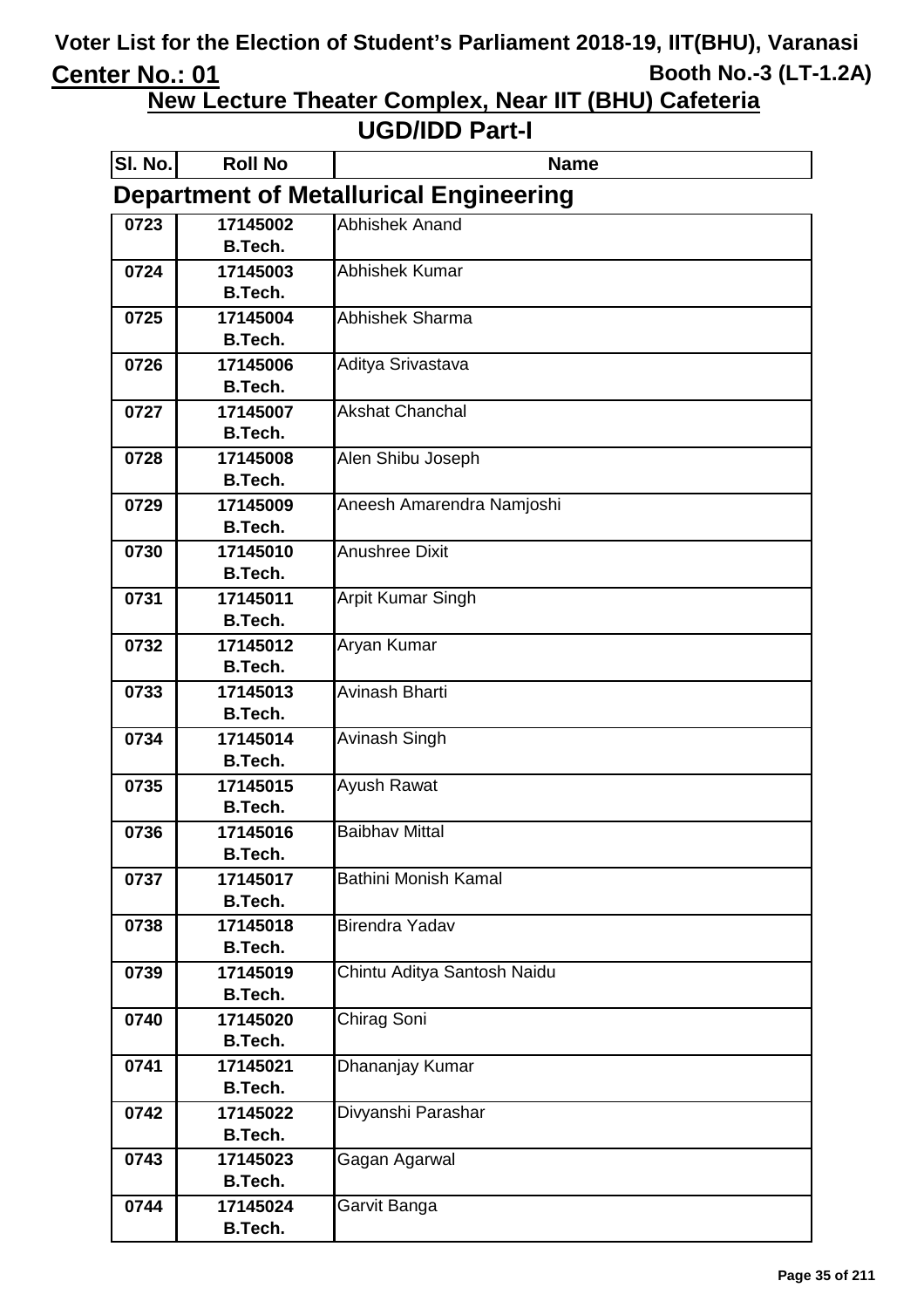**New Lecture Theater Complex, Near IIT (BHU) Cafeteria**

| SI. No. | <b>Roll No</b>                                | <b>Name</b>                |  |
|---------|-----------------------------------------------|----------------------------|--|
|         | <b>Department of Metallurical Engineering</b> |                            |  |
| 0745    | 17145025                                      | Gaurav Punia               |  |
|         | <b>B.Tech.</b>                                |                            |  |
| 0746    | 17145026                                      | Harsh                      |  |
|         | <b>B.Tech.</b>                                |                            |  |
| 0747    | 17145027                                      | <b>Jatoth Sridhar</b>      |  |
|         | <b>B.Tech.</b>                                |                            |  |
| 0748    | 17145028                                      | Karan Badalia              |  |
|         | <b>B.Tech.</b>                                |                            |  |
| 0749    | 17145029<br><b>B.Tech.</b>                    | Keshav Sharma              |  |
|         |                                               | Krishna Kumar              |  |
| 0750    | 17145030<br><b>B.Tech.</b>                    |                            |  |
| 0751    | 17145031                                      | <b>Kumar Saurabh</b>       |  |
|         | <b>B.Tech.</b>                                |                            |  |
| 0752    | 17145032                                      | <b>Kunal Suhas Allewar</b> |  |
|         | <b>B.Tech.</b>                                |                            |  |
| 0753    | 17145034                                      | Madri Amruth Raju          |  |
|         | <b>B.Tech.</b>                                |                            |  |
| 0754    | 17145035                                      | Mahi Asati                 |  |
|         | <b>B.Tech.</b>                                |                            |  |
| 0755    | 17145037                                      | Mausam Kumar               |  |
|         | <b>B.Tech.</b>                                |                            |  |
| 0756    | 17145038                                      | Meghanshu Bansal           |  |
|         | <b>B.Tech.</b>                                |                            |  |
| 0757    | 17145039                                      | Mohd Mohsin Hayat Khan     |  |
|         | <b>B.Tech.</b>                                |                            |  |
| 0758    | 17145040                                      | Mohit Prakash Chaudhari    |  |
|         | <b>B.Tech.</b>                                |                            |  |
| 0759    | 17145041                                      | Mrigank Kumar              |  |
|         | <b>B.Tech.</b>                                |                            |  |
| 0760    | 17145042<br><b>B.Tech.</b>                    | Parth                      |  |
| 0761    | 17145043                                      | Pradeep Kumar              |  |
|         | <b>B.Tech.</b>                                |                            |  |
| 0762    | 17145044                                      | Pranav Mishra              |  |
|         | <b>B.Tech.</b>                                |                            |  |
| 0763    | 17145045                                      | Pranjal Prakash Rai        |  |
|         | <b>B.Tech.</b>                                |                            |  |
| 0764    | 17145046                                      | <b>Pulkit Gupta</b>        |  |
|         | <b>B.Tech.</b>                                |                            |  |
| 0765    | 17145047                                      | Ridham Asheshkumar Shah    |  |
|         | <b>B.Tech.</b>                                |                            |  |
| 0766    | 17145048                                      | Rishi Raj                  |  |
|         | <b>B.Tech.</b>                                |                            |  |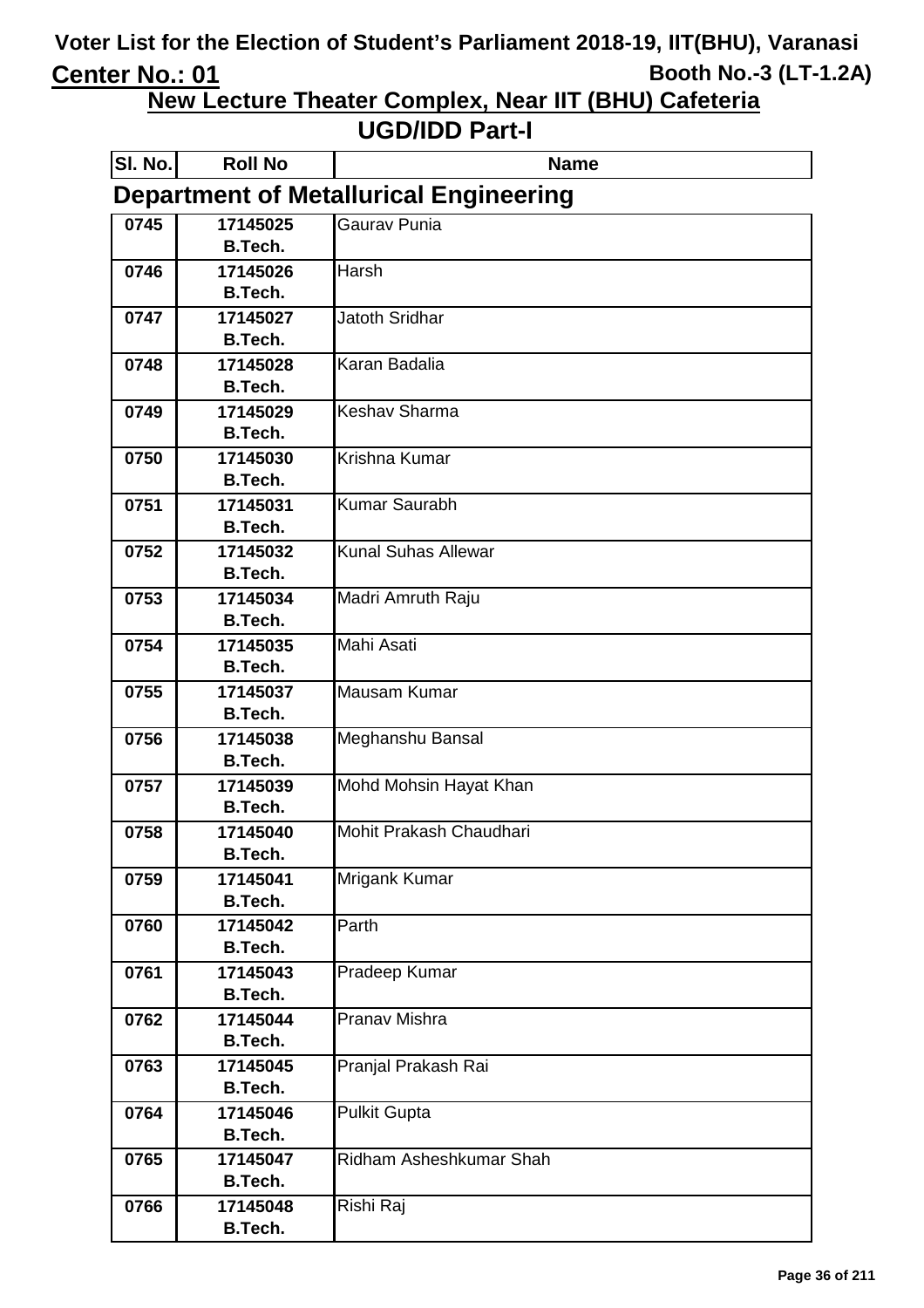**New Lecture Theater Complex, Near IIT (BHU) Cafeteria**

| SI. No.                                       | <b>Roll No</b>             | <b>Name</b>               |
|-----------------------------------------------|----------------------------|---------------------------|
| <b>Department of Metallurical Engineering</b> |                            |                           |
| 0767                                          | 17145049                   | Rohneesh Sachan           |
|                                               | <b>B.Tech.</b>             |                           |
| 0768                                          | 17145050                   | Sankalp Shekhar Singh     |
|                                               | <b>B.Tech.</b>             |                           |
| 0769                                          | 17145052                   | Satyanarayan Meena        |
|                                               | <b>B.Tech.</b>             |                           |
| 0770                                          | 17145055                   | Shristi Singh             |
|                                               | <b>B.Tech.</b>             |                           |
| 0771                                          | 17145056                   | Singh Arvind Rajnarayan   |
|                                               | <b>B.Tech.</b>             | Sumeet Kumar Rai          |
| 0772                                          | 17145057<br><b>B.Tech.</b> |                           |
| 0773                                          | 17145058                   | <b>Sumit Kumar</b>        |
|                                               | <b>B.Tech.</b>             |                           |
| 0774                                          | 17145059                   | <b>Sumit Kumar</b>        |
|                                               | <b>B.Tech.</b>             |                           |
| 0775                                          | 17145060                   | Suraj Birendra Nath Hazra |
|                                               | <b>B.Tech.</b>             |                           |
| 0776                                          | 17145061                   | Surender Singh            |
|                                               | <b>B.Tech.</b>             |                           |
| 0777                                          | 17145062                   | Suyash Ratna              |
|                                               | <b>B.Tech.</b>             |                           |
| 0778                                          | 17145063                   | Uddeshya Yadav            |
|                                               | <b>B.Tech.</b>             |                           |
| 0779                                          | 17145064                   | Vibhu Vardhan Singh       |
|                                               | <b>B.Tech.</b>             |                           |
| 0780                                          | 17145065                   | Vimal Priyadarshi         |
|                                               | <b>B.Tech.</b>             |                           |
| 0781                                          | 17145067                   | Yashika Meena             |
|                                               | <b>B.Tech.</b>             |                           |
| 0782                                          | 17144001                   | <b>Abhishek Sharma</b>    |
|                                               | <b>IDD</b>                 |                           |
| 0783                                          | 17144002<br><b>IDD</b>     | Amit Meena                |
| 0784                                          | 17144003                   | <b>Anand Gaurav</b>       |
|                                               | <b>IDD</b>                 |                           |
| 0785                                          | 17144004                   | Anshuman Jha              |
|                                               | <b>IDD</b>                 |                           |
| 0786                                          | 17144005                   | <b>Arpit Gupta</b>        |
|                                               | <b>IDD</b>                 |                           |
| 0787                                          | 17144006                   | Chinmay Rajendra Dhake    |
|                                               | <b>IDD</b>                 |                           |
| 0788                                          | 17144007                   | Chinthoju Snehitha        |
|                                               | <b>IDD</b>                 |                           |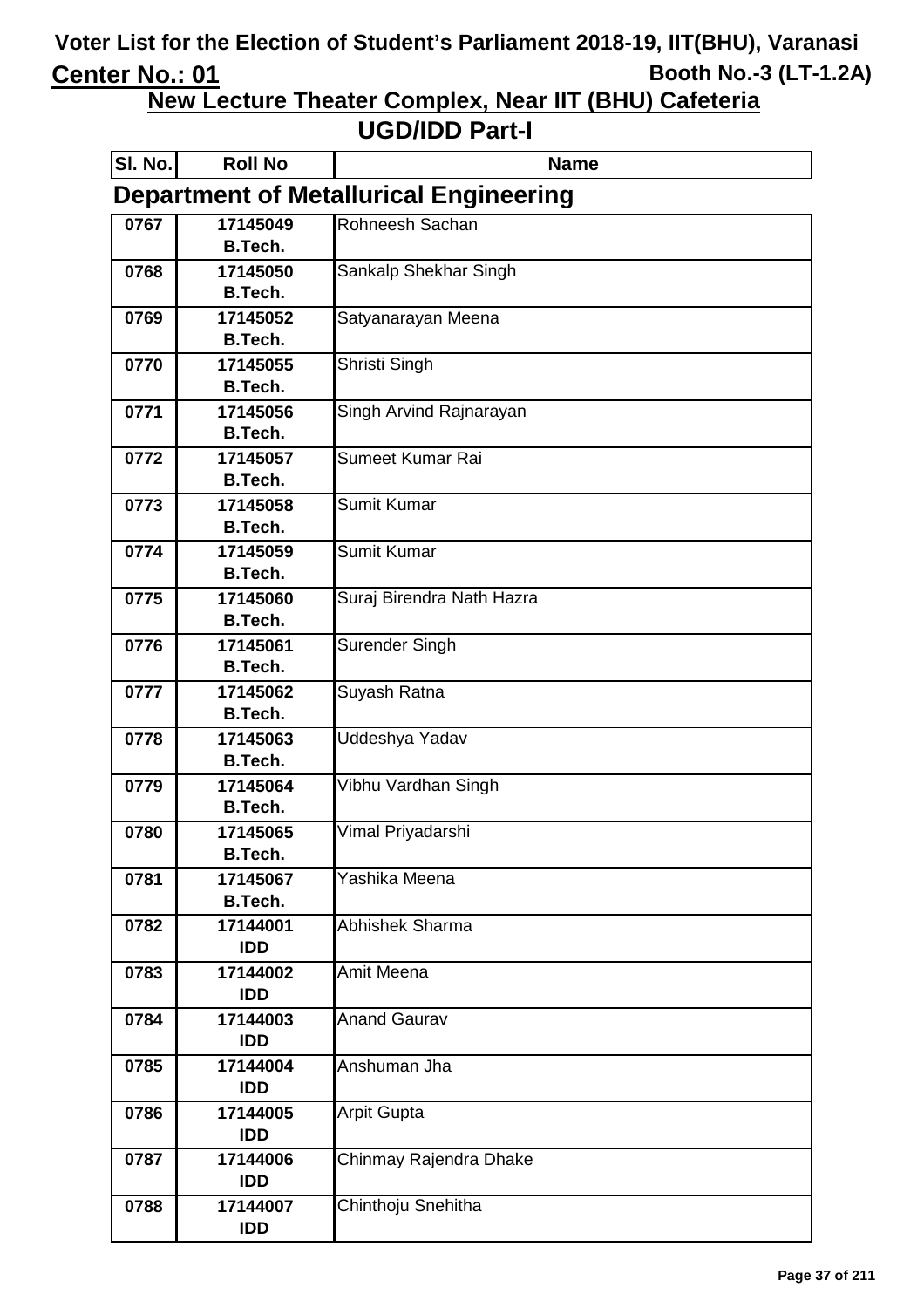**New Lecture Theater Complex, Near IIT (BHU) Cafeteria**

#### **UGD/IDD Part-I**

| <b>SI. No.</b> | <b>Roll No</b> | <b>Name</b>                                   |
|----------------|----------------|-----------------------------------------------|
|                |                | <b>Department of Metallurical Engineering</b> |
| 0789           | 17144009       | Gadaeraju Rohit                               |
|                | <b>IDD</b>     |                                               |
| 0790           | 17144010       | Maru Parag Vallabhbhai                        |
|                | <b>IDD</b>     |                                               |
| 0791           | 17144011       | Neeraj Devadwal                               |
|                | <b>IDD</b>     |                                               |
| 0792           | 17144012       | <b>Prakhar Kamal</b>                          |
|                | <b>IDD</b>     |                                               |
| 0793           | 17144013       | <b>Pushpak Musram</b>                         |
|                | <b>IDD</b>     |                                               |
| 0794           | 17144014       | Rohan Kumar                                   |
|                | <b>IDD</b>     |                                               |
| 0795           | 17144015       | <b>Rohit Saxena</b>                           |
|                | <b>IDD</b>     |                                               |
| 0796           | 17144016       | Sasanka Sekhar Nayak                          |
|                | <b>IDD</b>     |                                               |
| 0797           | 17144017       | <b>Shishir Geel</b>                           |
|                | <b>IDD</b>     |                                               |
| 0798           | 17144018       | Shivam                                        |
|                | <b>IDD</b>     |                                               |
| 0799           | 17144019       | Shivprakash Singh                             |
|                | <b>IDD</b>     |                                               |
| 0800           | 17144020       | <b>Sushovit Munda</b>                         |
|                | <b>IDD</b>     |                                               |
| 0801           | 17144021       | Vaibhav Singh                                 |
|                | <b>IDD</b>     |                                               |
| 0802           | 17144022       | Allada Shanmukha                              |
|                | <b>IDD</b>     |                                               |

### **Department of Mining Engineering**

| 0803 | 17155002<br>B.Tech. | <b>Abhishek Saprey</b> |
|------|---------------------|------------------------|
| 0804 | 17155003<br>B.Tech. | Aditya Jain            |
| 0805 | 17155004<br>B.Tech. | Aditya Kumar Hurkat    |
| 0806 | 17155005<br>B.Tech. | Aikansh Pachauri       |
| 0807 | 17155006<br>B.Tech. | Aileni Vamshi Krishna  |
| 0808 | 17155007<br>B.Tech. | Aman Kumar Gupta       |
| 0809 | 17155009<br>B.Tech. | Aman Yadav             |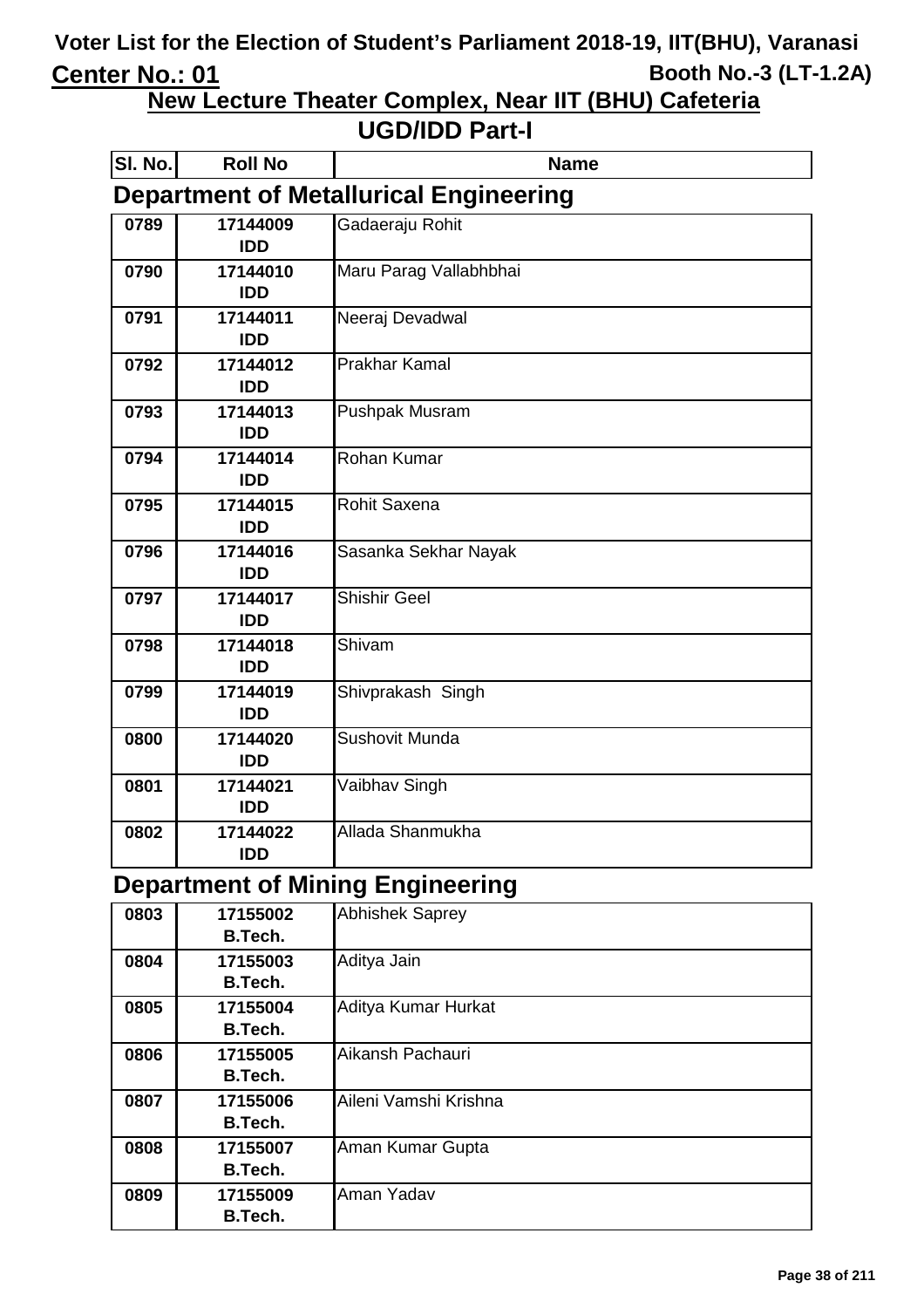**New Lecture Theater Complex, Near IIT (BHU) Cafeteria**

| SI. No.                                 | <b>Roll No</b>             | <b>Name</b>               |
|-----------------------------------------|----------------------------|---------------------------|
| <b>Department of Mining Engineering</b> |                            |                           |
| 0810                                    | 17155010                   | Amar Aditya               |
|                                         | <b>B.Tech.</b>             |                           |
| 0811                                    | 17155012                   | Anany Dwivedi             |
|                                         | <b>B.Tech.</b>             |                           |
| 0812                                    | 17155014                   | Anish Kumar               |
|                                         | <b>B.Tech.</b>             |                           |
| 0813                                    | 17155016<br><b>B.Tech.</b> | Anurag Sarthi             |
|                                         |                            |                           |
| 0814                                    | 17155017<br><b>B.Tech.</b> | <b>Arpit Gupta</b>        |
| 0815                                    | 17155018                   | Arun Kumar                |
|                                         | <b>B.Tech.</b>             |                           |
| 0816                                    | 17155019                   | Ashwath S                 |
|                                         | <b>B.Tech.</b>             |                           |
| 0817                                    | 17155020                   | Avil Madhukar Sonone      |
|                                         | <b>B.Tech.</b>             |                           |
| 0818                                    | 17155021                   | Avinash Kumar             |
|                                         | <b>B.Tech.</b>             |                           |
| 0819                                    | 17155022                   | Bethapudi Aravind         |
|                                         | <b>B.Tech.</b>             |                           |
| 0820                                    | 17155023                   | <b>Bharat Agari</b>       |
|                                         | <b>B.Tech.</b>             |                           |
| 0821                                    | 17155024                   | Chatla Vijay Sai          |
|                                         | <b>B.Tech.</b>             |                           |
| 0822                                    | 17155025                   | Chaturya Rajput           |
|                                         | <b>B.Tech.</b>             |                           |
| 0823                                    | 17155026                   | Daram Nitheesh            |
|                                         | B.Tech.                    |                           |
| 0824                                    | 17155027<br><b>B.Tech.</b> | Deepak Gokharu            |
| 0825                                    | 17155028                   | Dharamsoth Pavan Kalyan   |
|                                         | <b>B.Tech.</b>             |                           |
| 0826                                    | 17155029                   | Dhruv Gupta               |
|                                         | <b>B.Tech.</b>             |                           |
| 0827                                    | 17155030                   | <b>E Kiran Kumar Goud</b> |
|                                         | <b>B.Tech.</b>             |                           |
| 0828                                    | 17155031                   | Gaurav Kumar              |
|                                         | <b>B.Tech.</b>             |                           |
| 0829                                    | 17155032                   | Gautam Lal                |
|                                         | <b>B.Tech.</b>             |                           |
| 0830                                    | 17155033                   | <b>Govind Kumar</b>       |
|                                         | <b>B.Tech.</b>             |                           |
| 0831                                    | 17155035                   | Harshal Verma             |
|                                         | <b>B.Tech.</b>             |                           |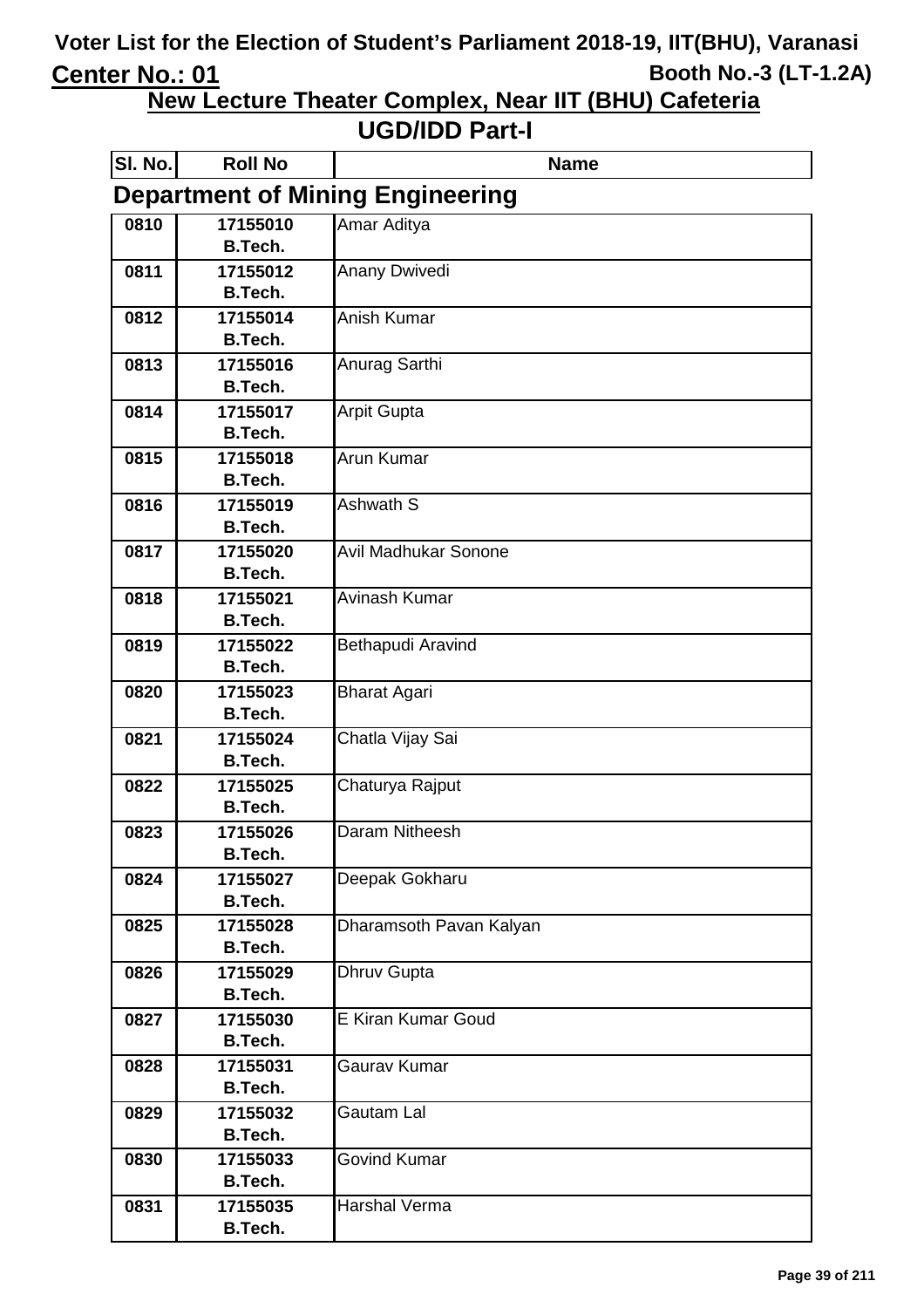**New Lecture Theater Complex, Near IIT (BHU) Cafeteria**

| SI. No. | <b>Roll No</b>                          | <b>Name</b>            |  |
|---------|-----------------------------------------|------------------------|--|
|         | <b>Department of Mining Engineering</b> |                        |  |
| 0832    | 17155036                                | Jinal Jain             |  |
|         | B.Tech.                                 |                        |  |
| 0833    | 17155037                                | Kaustubh Singh Chandel |  |
|         | <b>B.Tech.</b>                          |                        |  |
| 0834    | 17155038                                | Kedar Rajendra Kadu    |  |
|         | <b>B.Tech.</b>                          |                        |  |
| 0835    | 17155039                                | <b>Krishna Kant</b>    |  |
|         | <b>B.Tech.</b>                          |                        |  |
| 0836    | 17155041                                | Kuduka Shiva Sai       |  |
|         | <b>B.Tech.</b>                          |                        |  |
| 0837    | 17155043<br><b>B.Tech.</b>              | <b>Manish Kumar</b>    |  |
| 0838    | 17155044                                | <b>Manish Verma</b>    |  |
|         | <b>B.Tech.</b>                          |                        |  |
| 0839    | 17155045                                | Marapelli Lakshman     |  |
|         | <b>B.Tech.</b>                          |                        |  |
| 0840    | 17155046                                | Md Kamran Siddiqui     |  |
|         | <b>B.Tech.</b>                          |                        |  |
| 0841    | 17155047                                | Md Maqsood Alam        |  |
|         | <b>B.Tech.</b>                          |                        |  |
| 0842    | 17155049                                | Mobasshir Ali          |  |
|         | <b>B.Tech.</b>                          |                        |  |
| 0843    | 17155050                                | Nayan Singhal          |  |
|         | <b>B.Tech.</b>                          |                        |  |
| 0844    | 17155051                                | <b>Nikhil Kumar</b>    |  |
|         | <b>B.Tech.</b>                          |                        |  |
| 0845    | 17155052                                | <b>Nitish Goyal</b>    |  |
|         | <b>B.Tech.</b>                          |                        |  |
| 0846    | 17155053                                | P Samarasimha Reddy    |  |
|         | <b>B.Tech.</b>                          |                        |  |
| 0847    | 17155055                                | Parmar Adarsh          |  |
|         | <b>B.Tech.</b>                          |                        |  |
| 0848    | 17155056                                | Parth Narendra Ambre   |  |
|         | <b>B.Tech.</b>                          |                        |  |
| 0849    | 17155057<br><b>B.Tech.</b>              | Pendli Yashwanth Reddy |  |
| 0850    | 17155058                                | Piyush Garg            |  |
|         | <b>B.Tech.</b>                          |                        |  |
| 0851    | 17155059                                | Poojan Dabakra         |  |
|         | <b>B.Tech.</b>                          |                        |  |
| 0852    | 17155060                                | Prakhar Goswami        |  |
|         | <b>B.Tech.</b>                          |                        |  |
| 0853    | 17155061                                | Pranjay Mishra         |  |
|         | B.Tech.                                 |                        |  |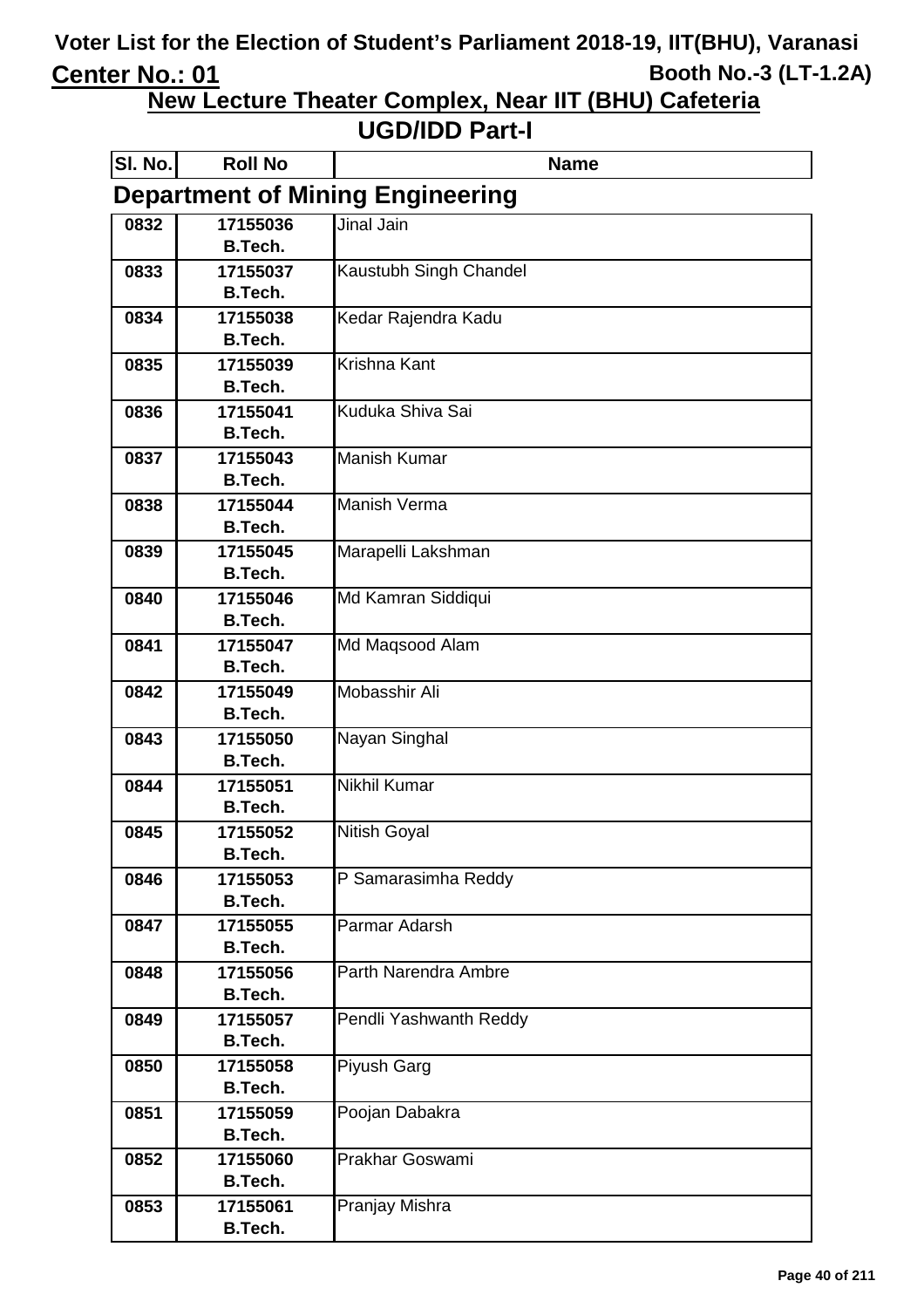**New Lecture Theater Complex, Near IIT (BHU) Cafeteria**

| SI. No. | <b>Roll No</b>                          | <b>Name</b>                    |  |
|---------|-----------------------------------------|--------------------------------|--|
|         | <b>Department of Mining Engineering</b> |                                |  |
| 0854    | 17155062                                | <b>Prashant Dixit</b>          |  |
|         | <b>B.Tech.</b>                          |                                |  |
| 0855    | 17155063                                | <b>Prashant Patel</b>          |  |
|         | <b>B.Tech.</b>                          |                                |  |
| 0856    | 17155064                                | Pratyush Pratap Singh          |  |
|         | <b>B.Tech.</b>                          |                                |  |
| 0857    | 17155065                                | Prayash Janbandhu              |  |
|         | <b>B.Tech.</b>                          |                                |  |
| 0858    | 17155066                                | Priyam Kumar Gupta             |  |
|         | B.Tech.                                 |                                |  |
| 0859    | 17155067<br><b>B.Tech.</b>              | Radhesh Harlalka               |  |
|         |                                         | <b>Rahul Kumar</b>             |  |
| 0860    | 17155068<br><b>B.Tech.</b>              |                                |  |
| 0861    | 17155069                                | Rajat Kumar Khandelwal         |  |
|         | <b>B.Tech.</b>                          |                                |  |
| 0862    | 17155071                                | <b>Sachin Mittal</b>           |  |
|         | <b>B.Tech.</b>                          |                                |  |
| 0863    | 17155072                                | Sagar Kumar Mesh               |  |
|         | <b>B.Tech.</b>                          |                                |  |
| 0864    | 17155073                                | Sagar Saxena                   |  |
|         | <b>B.Tech.</b>                          |                                |  |
| 0865    | 17155074                                | Saurav Bharti                  |  |
|         | <b>B.Tech.</b>                          |                                |  |
| 0866    | 17155075                                | Shailendra Delwal              |  |
|         | <b>B.Tech.</b>                          |                                |  |
| 0867    | 17155076                                | <b>Shashank Rathour</b>        |  |
|         | <b>B.Tech.</b>                          |                                |  |
| 0868    | 17155078                                | Shivanshu                      |  |
|         | <b>B.Tech.</b>                          |                                |  |
| 0869    | 17155079<br><b>B.Tech.</b>              | Shubhanshu Rathi               |  |
|         |                                         |                                |  |
| 0870    | 17155080<br><b>B.Tech.</b>              | Sparsh Kumar                   |  |
| 0871    | 17155081                                | Srinivas Boddepalli            |  |
|         | <b>B.Tech.</b>                          |                                |  |
| 0872    | 17155082                                | <b>Tara Ganesh</b>             |  |
|         | <b>B.Tech.</b>                          |                                |  |
| 0873    | 17155083                                | <b>Tarun Meel</b>              |  |
|         | <b>B.Tech.</b>                          |                                |  |
| 0874    | 17155084                                | <b>Tejas Kishor Sakhare</b>    |  |
|         | <b>B.Tech.</b>                          |                                |  |
| 0875    | 17155085                                | <b>Turkar Vishal Tekeshwar</b> |  |
|         | <b>B.Tech.</b>                          |                                |  |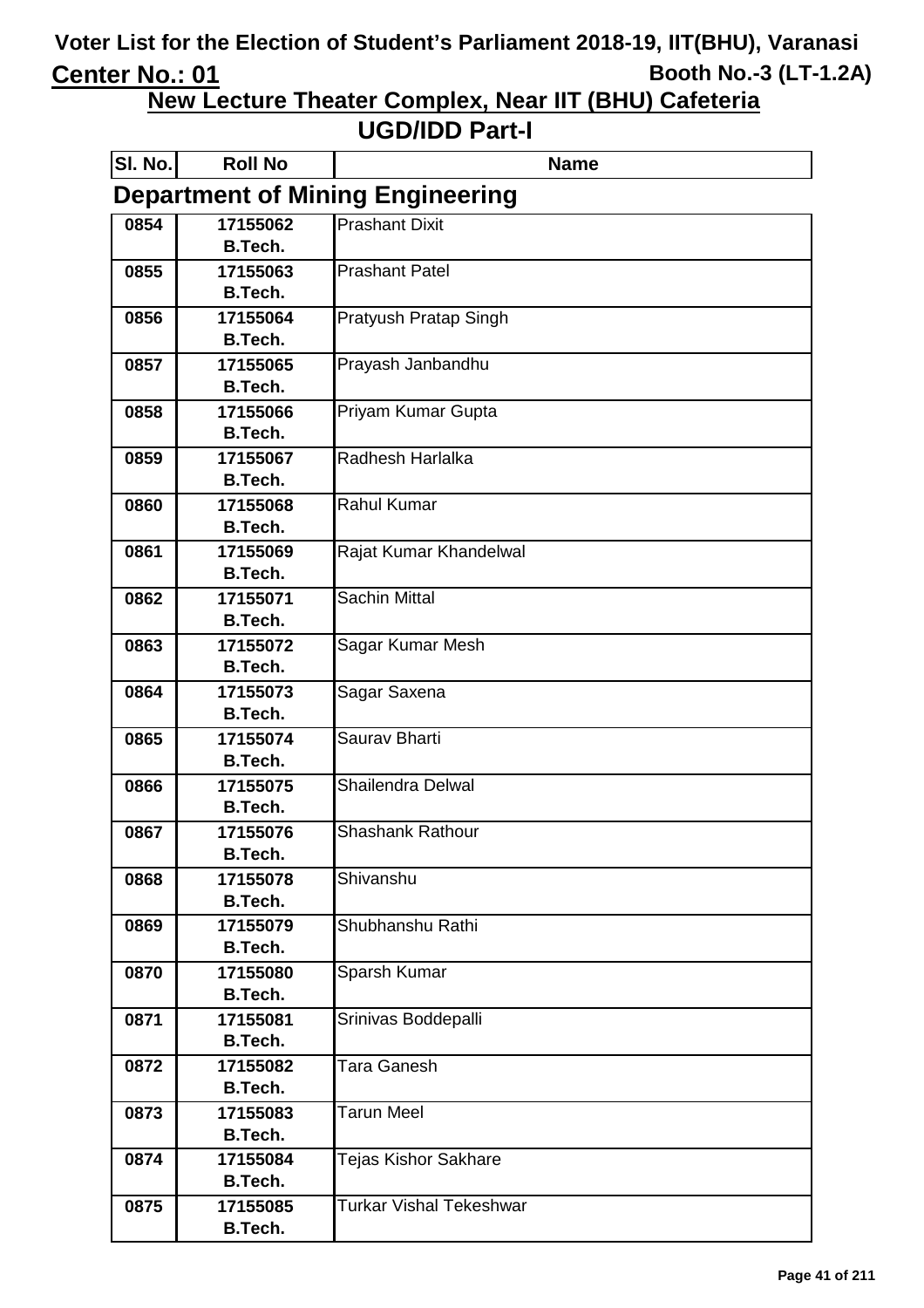**New Lecture Theater Complex, Near IIT (BHU) Cafeteria**

| SI. No. | <b>Roll No</b> | <b>Name</b>                             |
|---------|----------------|-----------------------------------------|
|         |                | <b>Department of Mining Engineering</b> |
| 0876    | 17155086       | Ujjval Priyadarshi                      |
|         | <b>B.Tech.</b> |                                         |
| 0877    | 17155087       | Utkarsh Chaturvedi                      |
|         | <b>B.Tech.</b> |                                         |
| 0878    | 17155088       | <b>Vaibhav Dixit</b>                    |
|         | B.Tech.        |                                         |
| 0879    | 17155089       | <b>Vedant Chak</b>                      |
|         | <b>B.Tech.</b> |                                         |
| 0880    | 17155090       | <b>Vikas Painkra</b>                    |
|         | <b>B.Tech.</b> |                                         |
| 0881    | 17155091       | Vikash Yadav                            |
|         | <b>B.Tech.</b> |                                         |
| 0882    | 17155092       | Yash Dangi                              |
|         | <b>B.Tech.</b> |                                         |
| 0883    | 17155093       | Yash Kapoor                             |
|         | <b>B.Tech.</b> |                                         |
| 0884    | 17155094       | Yashveer Yadav                          |
|         | B.Tech.        |                                         |
| 0885    | 17155095       | <b>Mohit Yadav</b>                      |
|         | <b>B.Tech.</b> |                                         |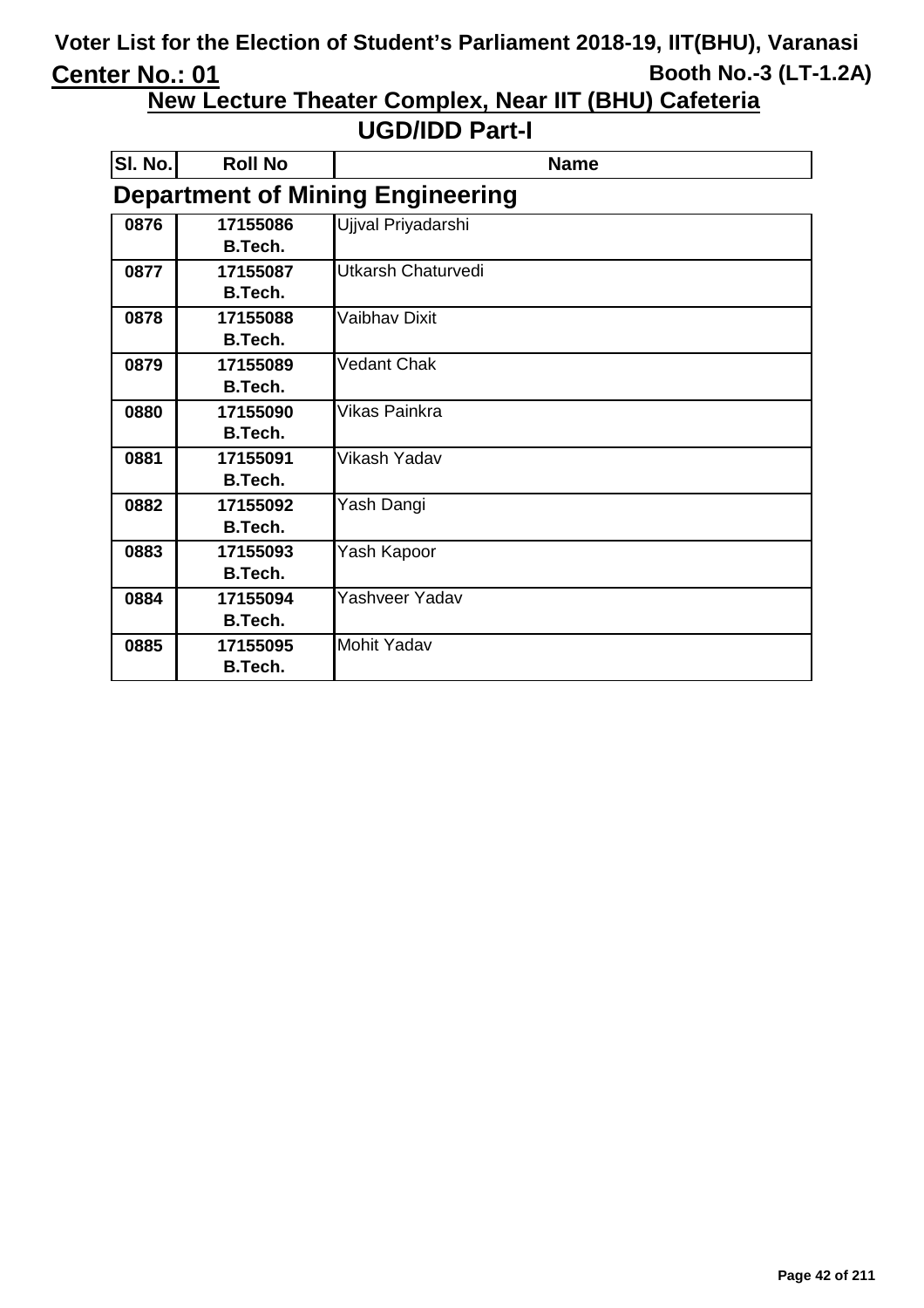**New Lecture Theater Complex, Near IIT (BHU) Cafeteria**

#### **UGD/IDD Part-I**

| SI. No. | <b>Roll No</b>                          | <b>Name</b>                  |  |
|---------|-----------------------------------------|------------------------------|--|
|         | <b>Department of Mining Engineering</b> |                              |  |
| 0886    | 17154001<br><b>IDD</b>                  | Aditya Chandra Mandal        |  |
| 0887    | 17154002<br><b>IDD</b>                  | Ajmeera Prem Chand           |  |
| 0888    | 17154003<br><b>IDD</b>                  | Akash B                      |  |
| 0889    | 17154004<br><b>IDD</b>                  | <b>Ankit Anand</b>           |  |
| 0890    | 17154005<br><b>IDD</b>                  | <b>Ankit Yadav</b>           |  |
| 0891    | 17154006<br><b>IDD</b>                  | Arya Shukla                  |  |
| 0892    | 17154007<br><b>IDD</b>                  | Avinash                      |  |
| 0893    | 17154008<br><b>IDD</b>                  | Ayush Tiger                  |  |
| 0894    | 17154009<br><b>IDD</b>                  | Divyanshu Raghuwanshi        |  |
| 0895    | 17154010<br><b>IDD</b>                  | Himanshu Dwivedi             |  |
| 0896    | 17154012<br><b>IDD</b>                  | Neeraj Kumar                 |  |
| 0897    | 17154014<br><b>IDD</b>                  | <b>Pranay Anglal Nagpure</b> |  |
| 0898    | 17154015<br><b>IDD</b>                  | Priyanshu Kushwah            |  |
| 0899    | 17154016<br>IDD                         | <b>Rupal Sharma</b>          |  |
| 0900    | 17154017<br><b>IDD</b>                  | Saurabh Yadav                |  |
| 0901    | 17154018<br><b>IDD</b>                  | Sidheswar Majhi              |  |
| 0902    | 17154019<br><b>IDD</b>                  | Surendra Kumar               |  |
| 0903    | 17154020<br><b>IDD</b>                  | Vankudothu Sudhakar          |  |
| 0904    | 17154021<br><b>IDD</b>                  | Dhruva Karir                 |  |

### **Department of Pharmaceutical Engineering and Technolo**

| 0905 | 17165001<br>B.Tech. | Abhinav Kumar        |
|------|---------------------|----------------------|
| 0906 | 17165002<br>B.Tech. | Abhishek Kumar Singh |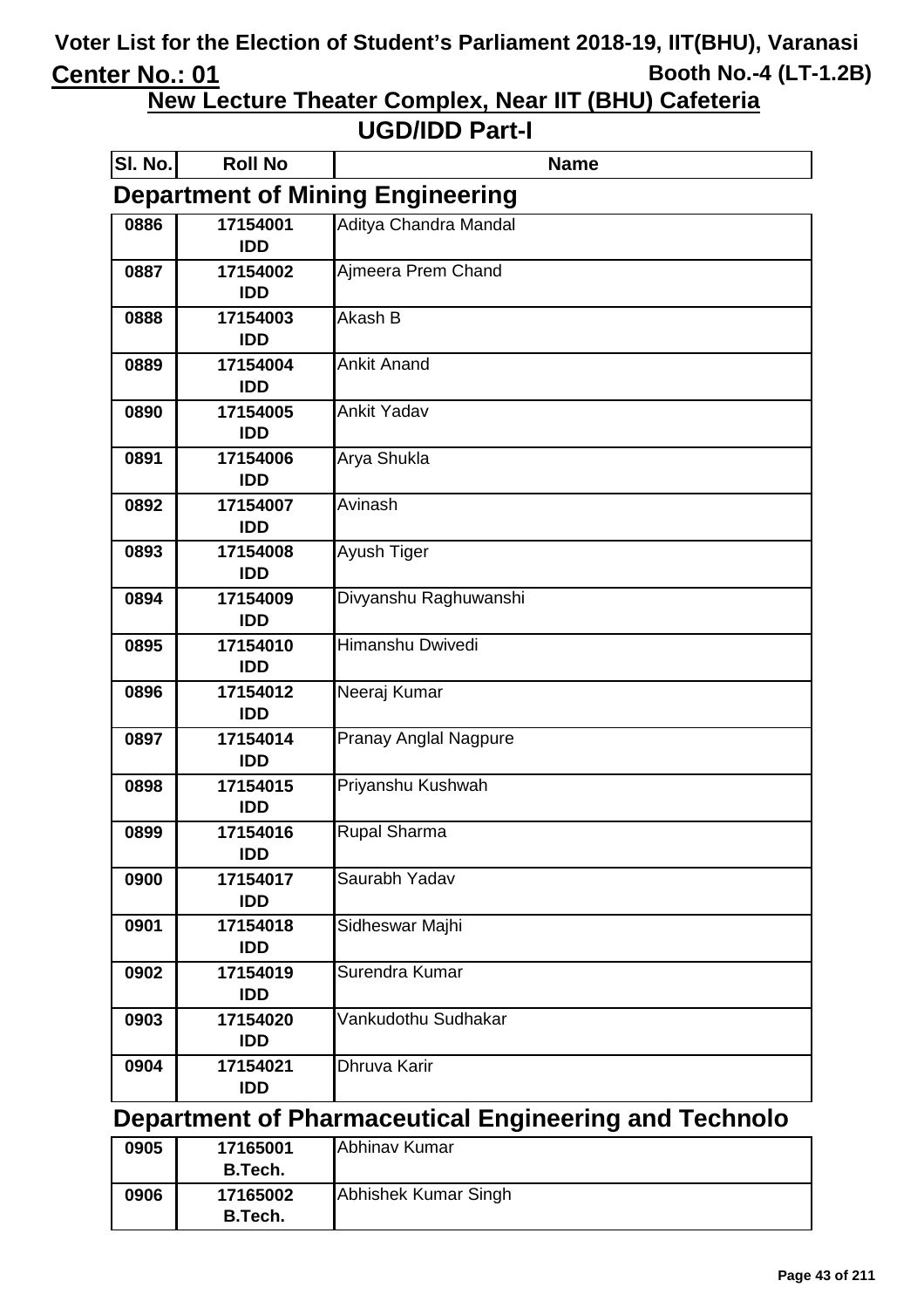**New Lecture Theater Complex, Near IIT (BHU) Cafeteria**

| SI. No.                                                      | <b>Roll No</b>             | <b>Name</b>                |
|--------------------------------------------------------------|----------------------------|----------------------------|
| <b>Department of Pharmaceutical Engineering and Technolo</b> |                            |                            |
| 0907                                                         | 17165003                   | Anshuman Lal               |
|                                                              | <b>B.Tech.</b>             |                            |
| 0908                                                         | 17165004                   | Anushree Shekhawat         |
|                                                              | <b>B.Tech.</b>             |                            |
| 0909                                                         | 17165005                   | <b>Arijeet Chowdhury</b>   |
|                                                              | <b>B.Tech.</b>             |                            |
| 0910                                                         | 17165006                   | <b>Ashok Kumar</b>         |
|                                                              | <b>B.Tech.</b>             |                            |
| 0911                                                         | 17165008                   | Badhavath Rajendhar        |
|                                                              | <b>B.Tech.</b>             |                            |
| 0912                                                         | 17165009                   | <b>Bhavna Chaudhary</b>    |
|                                                              | <b>B.Tech.</b>             |                            |
| 0913                                                         | 17165010<br><b>B.Tech.</b> | C Mary Konyak              |
| 0914                                                         | 17165011                   | Darshana Mishra            |
|                                                              | <b>B.Tech.</b>             |                            |
| 0915                                                         | 17165012                   | Gaurav Maurya              |
|                                                              | <b>B.Tech.</b>             |                            |
| 0916                                                         | 17165013                   | <b>Gokul S Pradeep</b>     |
|                                                              | <b>B.Tech.</b>             |                            |
| 0917                                                         | 17165015                   | Hanshil Kumar Meena        |
|                                                              | <b>B.Tech.</b>             |                            |
| 0918                                                         | 17165016                   | Indrajeet Rajendra Pala    |
|                                                              | <b>B.Tech.</b>             |                            |
| 0919                                                         | 17165017                   | Jayesh Kumar Tiwari        |
|                                                              | <b>B.Tech.</b>             |                            |
| 0920                                                         | 17165018                   | Kamal                      |
|                                                              | <b>B.Tech.</b>             |                            |
| 0921                                                         | 17165019                   | Kamble Prajakta Dasu       |
|                                                              | <b>B.Tech.</b>             |                            |
| 0922                                                         | 17165020<br><b>B.Tech.</b> | Kanhaiya Lal Saini         |
| 0923                                                         | 17165021                   | Kethavath Nikhil Yashwanth |
|                                                              | <b>B.Tech.</b>             |                            |
| 0924                                                         | 17165022                   | <b>Kishan Kumar</b>        |
|                                                              | <b>B.Tech.</b>             |                            |
| 0925                                                         | 17165023                   | Kushagra Agarwal           |
|                                                              | <b>B.Tech.</b>             |                            |
| 0926                                                         | 17165024                   | M Rajeshwar                |
|                                                              | <b>B.Tech.</b>             |                            |
| 0927                                                         | 17165025                   | <b>Manish Ubnare</b>       |
|                                                              | <b>B.Tech.</b>             |                            |
| 0928                                                         | 17165026                   | Manoj Charpota             |
|                                                              | <b>B.Tech.</b>             |                            |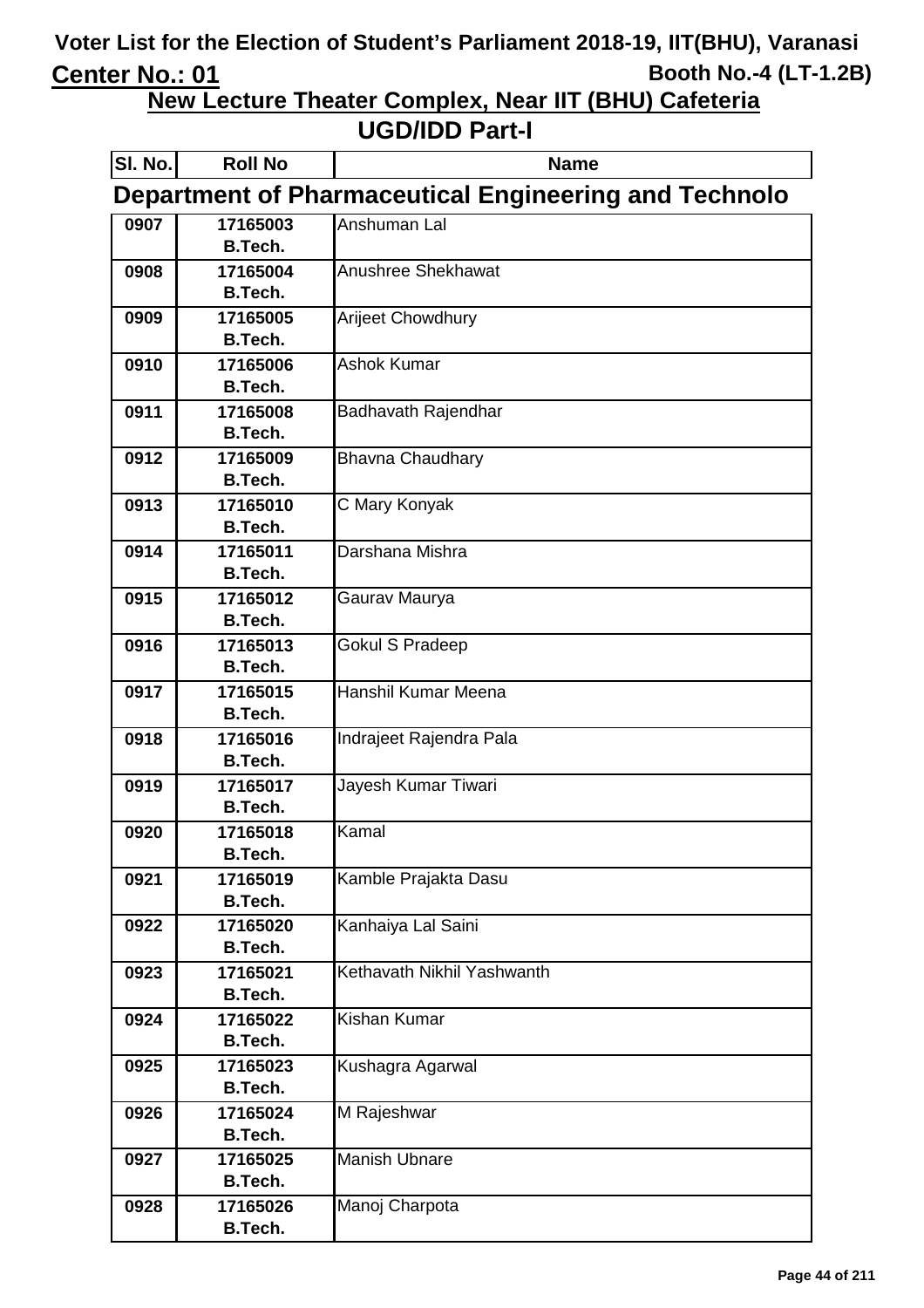**New Lecture Theater Complex, Near IIT (BHU) Cafeteria**

| SI. No. | <b>Roll No</b>                                        | <b>Name</b>          |  |
|---------|-------------------------------------------------------|----------------------|--|
|         | Department of Pharmaceutical Engineering and Technolo |                      |  |
| 0929    | 17165027                                              | Mayank Soni          |  |
|         | <b>B.Tech.</b>                                        |                      |  |
| 0930    | 17165028                                              | Md Asad Aftab        |  |
|         | <b>B.Tech.</b>                                        |                      |  |
| 0931    | 17165029                                              | Mousmi Rani          |  |
|         | <b>B.Tech.</b>                                        |                      |  |
| 0932    | 17165030                                              | Naveen Yadav         |  |
|         | <b>B.Tech.</b>                                        |                      |  |
| 0933    | 17165031                                              | Nitesh Singh         |  |
|         | <b>B.Tech.</b>                                        |                      |  |
| 0934    | 17165032                                              | Pradeep S            |  |
|         | <b>B.Tech.</b>                                        |                      |  |
| 0935    | 17165034<br><b>B.Tech.</b>                            | Prayas Tanwar        |  |
|         |                                                       |                      |  |
| 0936    | 17165036<br><b>B.Tech.</b>                            | Rahul Bargi          |  |
| 0937    | 17165037                                              | Rajkunwar            |  |
|         | <b>B.Tech.</b>                                        |                      |  |
| 0938    | 17165038                                              | Ravindra Kumar Mahla |  |
|         | <b>B.Tech.</b>                                        |                      |  |
| 0939    | 17165039                                              | Rodda Goutham        |  |
|         | <b>B.Tech.</b>                                        |                      |  |
| 0940    | 17165040                                              | Sameer Chouragade    |  |
|         | <b>B.Tech.</b>                                        |                      |  |
| 0941    | 17165042                                              | Shaikh Atif Sufyaan  |  |
|         | <b>B.Tech.</b>                                        |                      |  |
| 0942    | 17165043                                              | Sharma Shubham       |  |
|         | B.Tech.                                               |                      |  |
| 0943    | 17165046                                              | Shrey Jain           |  |
|         | <b>B.Tech.</b>                                        |                      |  |
| 0944    | 17165047                                              | Suraj Saini          |  |
|         | <b>B.Tech.</b>                                        |                      |  |
| 0945    | 17165048                                              | Tejas Rai            |  |
|         | <b>B.Tech.</b>                                        |                      |  |
| 0946    | 17165049                                              | Vaibhav Thakur       |  |
|         | <b>B.Tech.</b>                                        |                      |  |
| 0947    | 17165050                                              | Vaibhav Tyagi        |  |
|         | <b>B.Tech.</b>                                        |                      |  |
| 0948    | 17165051                                              | Vansh Vijayvergia    |  |
| 0949    | <b>B.Tech.</b><br>17165052                            | Vedant Kumar         |  |
|         | <b>B.Tech.</b>                                        |                      |  |
| 0950    | 17165053                                              | Vidhan Vivek Garg    |  |
|         | <b>B.Tech.</b>                                        |                      |  |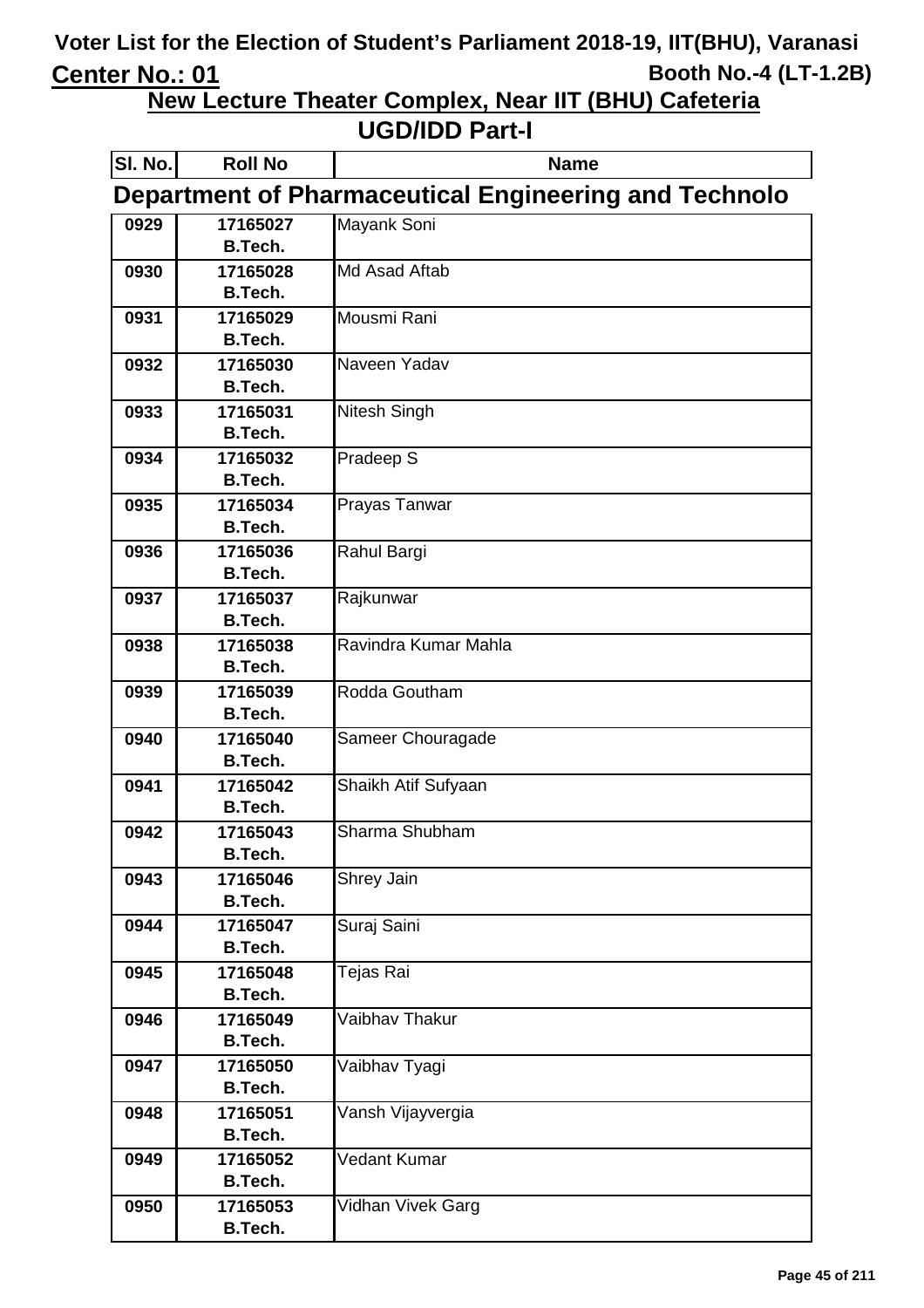**New Lecture Theater Complex, Near IIT (BHU) Cafeteria**

| SI. No. | <b>Roll No</b>                                               | <b>Name</b>                |  |
|---------|--------------------------------------------------------------|----------------------------|--|
|         | <b>Department of Pharmaceutical Engineering and Technolo</b> |                            |  |
| 0951    | 17165054                                                     | Vikas Kumar                |  |
|         | <b>B.Tech.</b>                                               |                            |  |
| 0952    | 17165055                                                     | <b>Vikrant Shivalik</b>    |  |
|         | <b>B.Tech.</b>                                               |                            |  |
| 0953    | 17165056                                                     | Vishant Batta              |  |
|         | <b>B.Tech.</b>                                               |                            |  |
| 0954    | 17165057                                                     | Yogendra Meena             |  |
|         | <b>B.Tech.</b>                                               |                            |  |
| 0955    | 17165058                                                     | Dirghayu Kaushik           |  |
|         | <b>B.Tech.</b>                                               |                            |  |
| 0956    | 17164001<br><b>IDD</b>                                       | Abhijit Singh              |  |
| 0957    | 17164002                                                     | <b>Akul Gupta</b>          |  |
|         | <b>IDD</b>                                                   |                            |  |
| 0958    | 17164003                                                     | <b>Ankit Meena</b>         |  |
|         | <b>IDD</b>                                                   |                            |  |
| 0959    | 17164005                                                     | Bhavna Awasya              |  |
|         | <b>IDD</b>                                                   |                            |  |
| 0960    | 17164006                                                     | N Narashiv Shenoy          |  |
|         | <b>IDD</b>                                                   |                            |  |
| 0961    | 17164007                                                     | Nemawat Rishank Rakesh     |  |
|         | <b>IDD</b>                                                   |                            |  |
| 0962    | 17164008                                                     | Nilanjan Adhikari          |  |
|         | <b>IDD</b>                                                   |                            |  |
| 0963    | 17164009<br><b>IDD</b>                                       | R Abhilash                 |  |
| 0964    | 17164010                                                     | R Manoj Maurya             |  |
|         | IDD                                                          |                            |  |
| 0965    | 17164012                                                     | Ravilla Ravikiran Chowdary |  |
|         | <b>IDD</b>                                                   |                            |  |
| 0966    | 17164013                                                     | Rohit Kumar Sahu           |  |
|         | <b>IDD</b>                                                   |                            |  |
| 0967    | 17164015                                                     | Sandeep Kumawat            |  |
|         | <b>IDD</b>                                                   |                            |  |
| 0968    | 17164016                                                     | Saurabh Bhatia             |  |
|         | IDD                                                          |                            |  |
| 0969    | 17164017                                                     | Shibangi Barua             |  |
|         | <b>IDD</b>                                                   |                            |  |
| 0970    | 17164018<br>IDD                                              | Shrut Kumar Arya           |  |
| 0971    | 17164019                                                     | Sourabh Suman              |  |
|         | IDD                                                          |                            |  |
| 0972    | 17164020                                                     | Yash Damor                 |  |
|         | IDD                                                          |                            |  |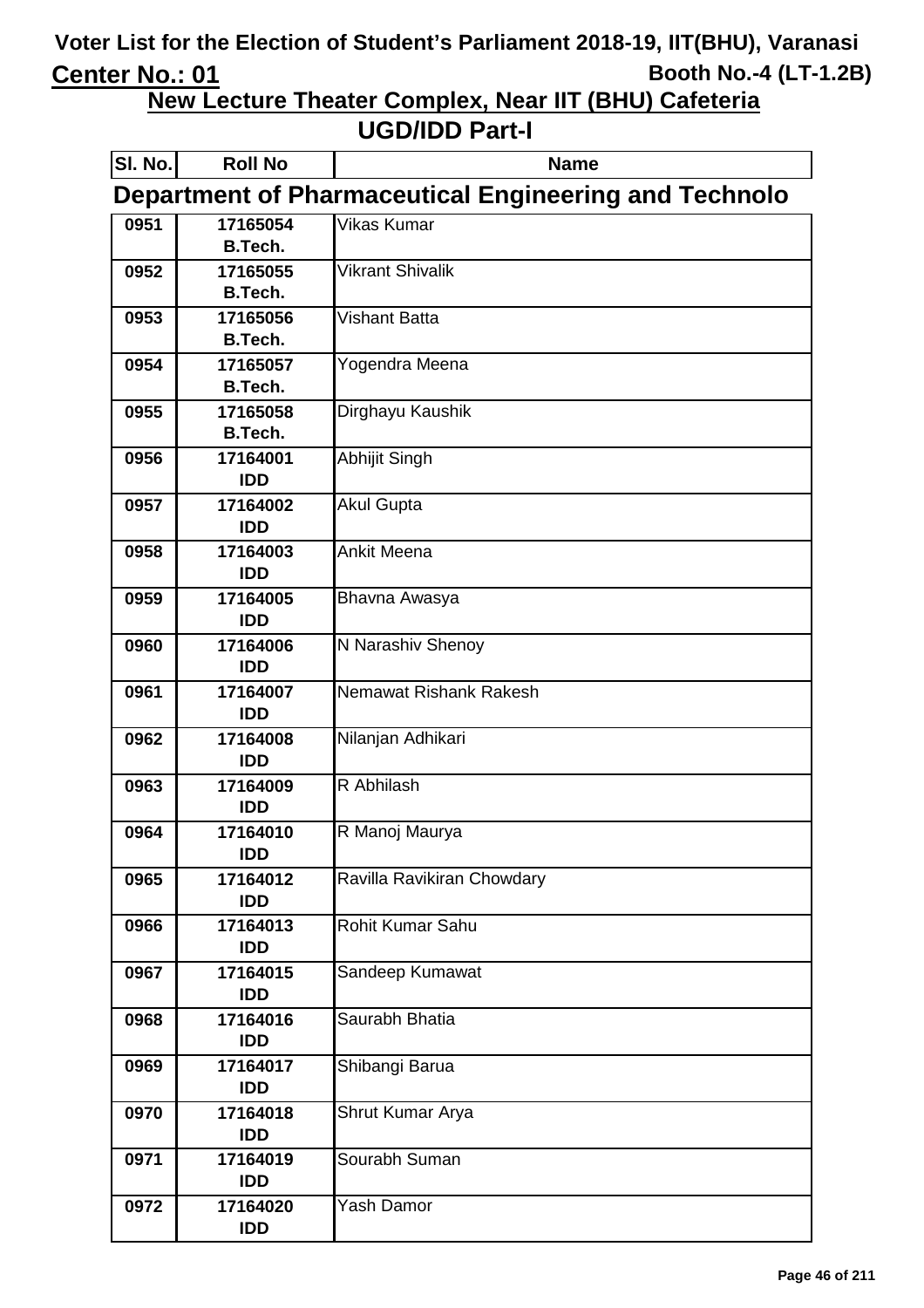**New Lecture Theater Complex, Near IIT (BHU) Cafeteria**

#### **UGD/IDD Part-I**

| SI. No.                                  | <b>Roll No</b>         | <b>Name</b>            |  |
|------------------------------------------|------------------------|------------------------|--|
| <b>Department of Physics</b>             |                        |                        |  |
| 0973                                     | 17173001               | Abhinash Daulaguphu    |  |
|                                          | <b>IDD</b>             |                        |  |
| 0974                                     | 17173002               | <b>Abhinav Prasad</b>  |  |
|                                          | <b>IDD</b>             |                        |  |
| 0975                                     | 17173003               | Ajeya Krishna P        |  |
|                                          | <b>IDD</b>             |                        |  |
| 0976                                     | 17173004               | Aman Jain              |  |
|                                          | <b>IDD</b>             |                        |  |
| 0977                                     | 17173005<br><b>IDD</b> | Gandhi Aarsh Amulkumar |  |
|                                          |                        | <b>Hemant Sharma</b>   |  |
| 0978                                     | 17173006<br><b>IDD</b> |                        |  |
| 0979                                     | 17173007               | Koustubh Ashok Apte    |  |
|                                          | <b>IDD</b>             |                        |  |
| 0980                                     | 17173008               | Kushagra Sharma        |  |
|                                          | <b>IDD</b>             |                        |  |
| 0981                                     | 17173009               | Muskan Raju Kulmethi   |  |
|                                          | <b>IDD</b>             |                        |  |
| 0982                                     | 17173011               | <b>Prabhat Kumar</b>   |  |
|                                          | <b>IDD</b>             |                        |  |
| 0983                                     | 17173012               | Sai Seshank Bandaru    |  |
|                                          | <b>IDD</b>             |                        |  |
| 0984                                     | 17173013               | Subhro Das             |  |
|                                          | <b>IDD</b>             |                        |  |
| 0985                                     | 17173014               | Tanmay Tyagi           |  |
|                                          | <b>IDD</b>             |                        |  |
| 0986                                     | 17173015               | Vaibhav Pundir         |  |
|                                          | <b>IDD</b>             |                        |  |
| 0987                                     | 17173016               | Vedant Kashyap         |  |
|                                          | <b>IDD</b>             |                        |  |
| 0988                                     | 17173017<br><b>IDD</b> | Vijay Verma            |  |
| 0989                                     | 17173018               | Yash Maheshwari        |  |
|                                          | <b>IDD</b>             |                        |  |
| 0990                                     | 17173019               | Ashutosh Aman          |  |
|                                          | <b>IDD</b>             |                        |  |
| 0991                                     | 17173020               | Parag Sharma           |  |
|                                          | <b>IDD</b>             |                        |  |
| 0992                                     | 17173021               | <b>Kavita Patel</b>    |  |
|                                          | <b>IDD</b>             |                        |  |
| <b>School of Biochemical Engineering</b> |                        |                        |  |
| 0993                                     | 17014001               | A Sanjay               |  |
|                                          |                        |                        |  |

**IDD**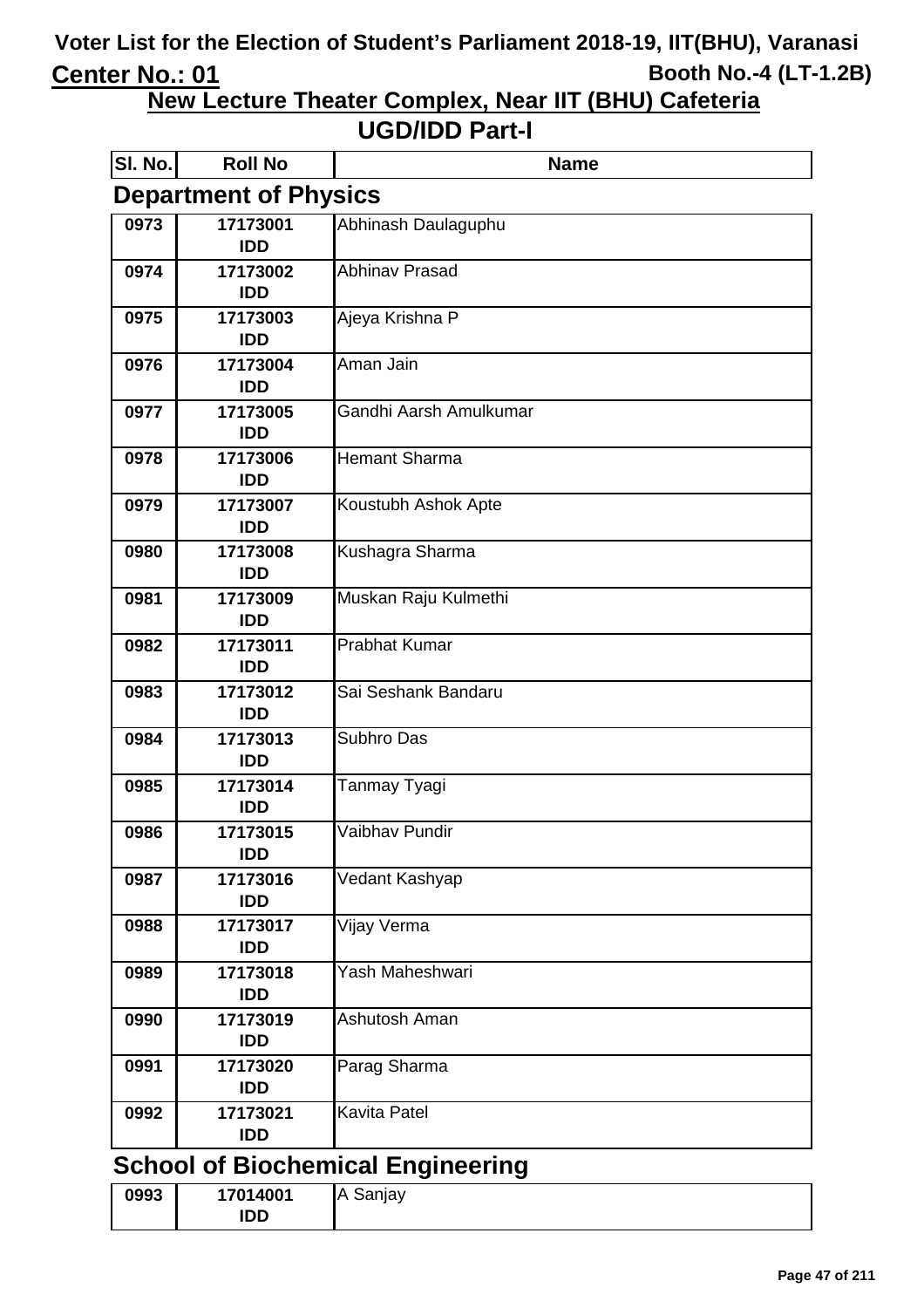**New Lecture Theater Complex, Near IIT (BHU) Cafeteria**

#### **UGD/IDD Part-I**

| SI. No. | <b>Roll No</b>                           | <b>Name</b>                |  |
|---------|------------------------------------------|----------------------------|--|
|         | <b>School of Biochemical Engineering</b> |                            |  |
| 0994    | 17014003                                 | Ajay Mahich                |  |
|         | <b>IDD</b>                               |                            |  |
| 0995    | 17014004                                 | Aman Kumar Meena           |  |
|         | <b>IDD</b>                               |                            |  |
| 0996    | 17014006                                 | Ayush Mahendra             |  |
|         | <b>IDD</b>                               |                            |  |
| 0997    | 17014007                                 | Bhupathi Rama Gopala Swamy |  |
|         | <b>IDD</b>                               |                            |  |
| 0998    | 17014008                                 | G Ganga Jathin             |  |
|         | <b>IDD</b>                               |                            |  |
| 0999    | 17014009                                 | Neeraj Moitra              |  |
|         | <b>IDD</b>                               |                            |  |
| 1000    | 17014010                                 | Pradeep Fageria            |  |
|         | <b>IDD</b>                               |                            |  |
| 1001    | 17014011                                 | Prajwal M                  |  |
|         | <b>IDD</b>                               |                            |  |
| 1002    | 17014012                                 | Prayshita Sharma           |  |
|         | <b>IDD</b>                               |                            |  |
| 1003    | 17014013                                 | <b>Pulkit Kumar Jain</b>   |  |
|         | <b>IDD</b>                               |                            |  |
| 1004    | 17014014                                 | <b>Shruti Pandey</b>       |  |
|         | <b>IDD</b>                               |                            |  |
| 1005    | 17014015                                 | Vasu Agrawal               |  |
|         | <b>IDD</b>                               |                            |  |

### **School of Biomedical Engineering**

| 1006 | 17024001<br><b>IDD</b> | Abhay Sarawgi      |
|------|------------------------|--------------------|
| 1007 | 17024002<br><b>IDD</b> | Akshy K Das        |
| 1008 | 17024004<br><b>IDD</b> | Dakpin Bam         |
| 1009 | 17024005<br><b>IDD</b> | Divyansh Sharma    |
| 1010 | 17024006<br><b>IDD</b> | <b>Gaurav Seth</b> |
| 1011 | 17024007<br><b>IDD</b> | Kartikeya          |
| 1012 | 17024008<br><b>IDD</b> | Lovish             |
| 1013 | 17024009<br><b>IDD</b> | Manuj Vyas         |
| 1014 | 17024010<br><b>IDD</b> | Naveen Kumar       |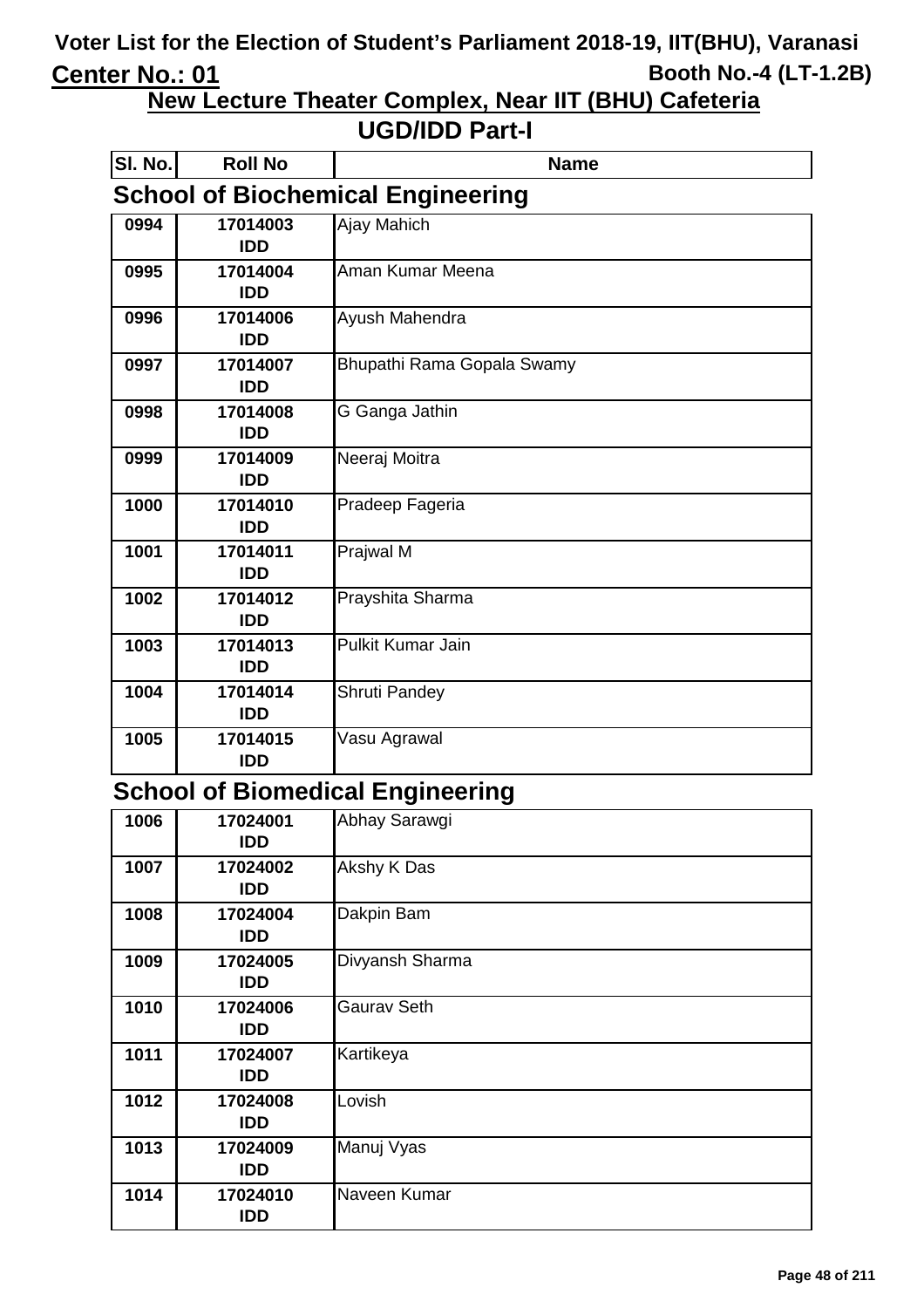**New Lecture Theater Complex, Near IIT (BHU) Cafeteria**

#### **UGD/IDD Part-I**

| SI. No. | <b>Roll No</b>                          | <b>Name</b>             |  |
|---------|-----------------------------------------|-------------------------|--|
|         | <b>School of Biomedical Engineering</b> |                         |  |
| 1015    | 17024011<br><b>IDD</b>                  | Palak Chaudhry          |  |
| 1016    | 17024012<br><b>IDD</b>                  | Rohit Kumar Hansdah     |  |
| 1017    | 17024013<br><b>IDD</b>                  | Sandeep Singh           |  |
| 1018    | 17024014<br>IDD.                        | Saurabh Kumar Yadav     |  |
| 1019    | 17024015<br><b>IDD</b>                  | Utsav Apurva            |  |
| 1020    | 17024017<br><b>IDD</b>                  | Sharvali Bhushan Shinde |  |

### **School of Materials Science and Technology**

| 1021 | 17114001<br><b>IDD</b> | Aakash Sanjay Lokhande          |
|------|------------------------|---------------------------------|
| 1022 | 17114002<br><b>IDD</b> | Abhinav Sharma                  |
| 1023 | 17114004<br><b>IDD</b> | Akula Vamshi Krishna            |
| 1024 | 17114005<br><b>IDD</b> | <b>Ashish Kumar</b>             |
| 1025 | 17114006<br><b>IDD</b> | Dharmendra Kumar                |
| 1026 | 17114007<br><b>IDD</b> | Dinesh Singh                    |
| 1027 | 17114008<br><b>IDD</b> | Govindswaroop Vishad Rahangdale |
| 1028 | 17114009<br><b>IDD</b> | <b>Hammad Nezami</b>            |
| 1029 | 17114010<br><b>IDD</b> | Harshit Krishna Choudhary       |
| 1030 | 17114012<br><b>IDD</b> | Malayaj Mishra                  |
| 1031 | 17114013<br><b>IDD</b> | Nalla Swagath                   |
| 1032 | 17114014<br><b>IDD</b> | Neha Raj Tirkey                 |
| 1033 | 17114015<br><b>IDD</b> | <b>Ninad Anil Damare</b>        |
| 1034 | 17114016<br><b>IDD</b> | Pranjal Bhardwaj                |
| 1035 | 17114017<br><b>IDD</b> | <b>Pulkit Sharma</b>            |